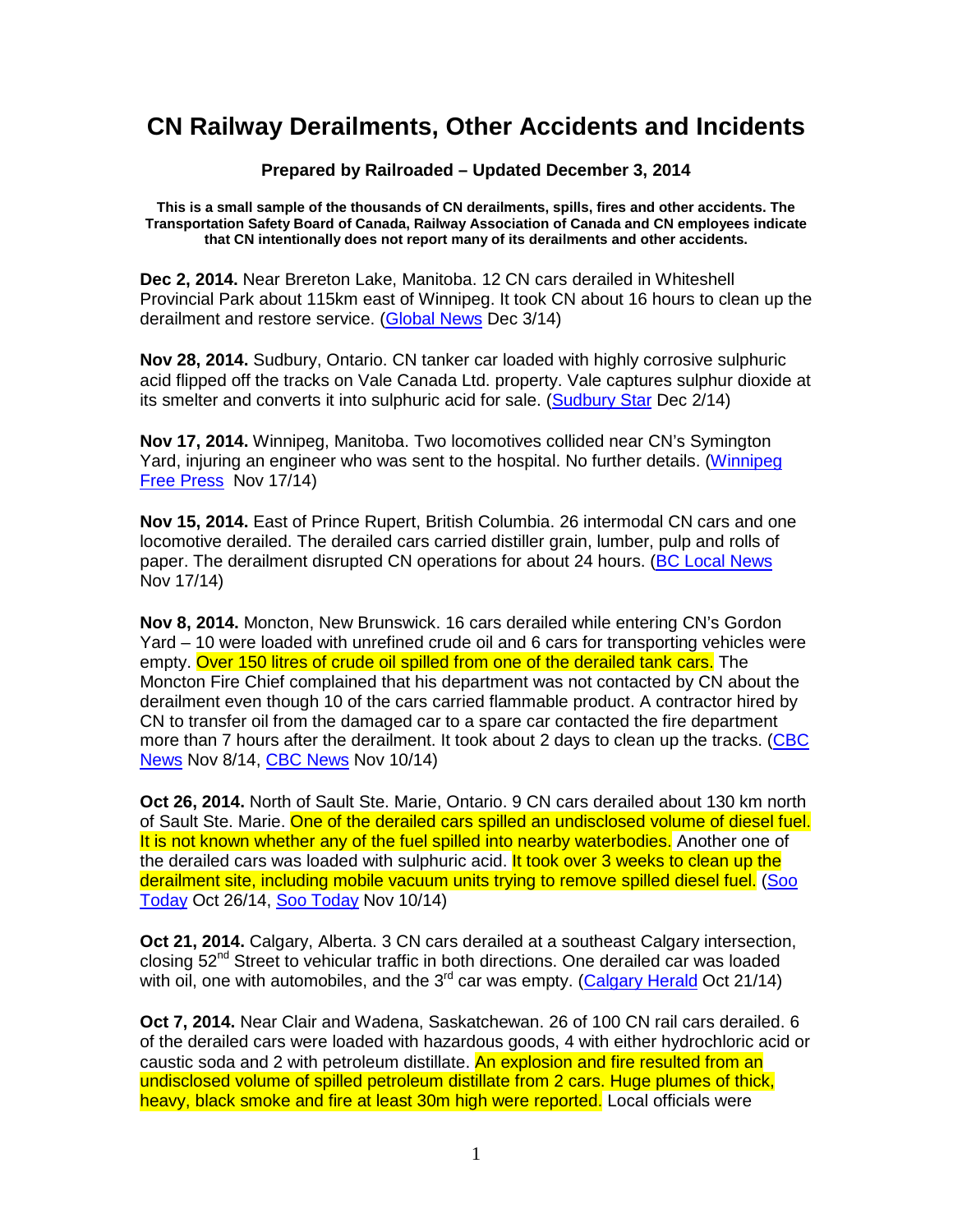concerned about the toxic smoke, and kept people 8 kilometres away from the scene. 50 people from Clair and others from farm homes in the area were evacuated and school students in Wadena were kept indoors during the day. The extent of environmental damage was not disclosed. (CBC News Oct 7/14, CTV News Oct 7/14)

**Sept 26, 2014.** Near Wildwood, Alberta. About 15 CN cars loaded with coal fell off the tracks, **spilling coal all over the rail right-of-way**. The extent of environmental damage was not disclosed. (Global Edmonton Sept 26/14)

**Sept 25, 2014.** East of Vermilion, Alberta. 17 to 20 CN freight cars loaded with peas derailed, forcing the closure of the rail line for at least 24 hours. The TSB is investigating. (CTV News Sept 26/14)

**Sept 18, 2014.** Near Central City, Iowa. 9 CN cars including box cars and hopper cars fell off the tracks near Ford Road. The cars were carrying agricultural and forest products. (KWWL Sept 18/14)

**Sept 16, 2014.** East of Slave Lake, Alberta. 4 CN locomotives and 21 cars derailed in the Mitsue Industrial area about 10km east of Slave Lake. 3 of the derailed cars were carrying dangerous chemicals: 2 cars carried sodium chloride and 1 carried sulphuric acid. The Slave Lake Fire Dept. sent 4 crews, including a dangerous goods team and more than a dozen firefighters, to the scene. (CBC News Sept 16/14)

**Sept 14, 2014.** Macomb County, Michigan. CN freight train derailed about 4:00 a.m. in the morning about 20 miles NE of Detroit. Police said a broken axle caused the crash. CN provided no additional details. Traffic on several major roads was blocked and the tracks were cleared some time later in the afternoon. (Associated Press Sept 14/14)

**Sept 9, 2014.** Near Cherhill, Alberta. 8 CN cars filled with gravel fell off the tracks near Cherhill, about 100km NW of Edmonton. 4 of the cars tipped over and spilled their loads on and around the tracks. It is not known how long the main line was shut down to clean up the mess. (QMI Agency Sept 9/14)

**Aug 31, 2014.** Near Hondo, Alberta. 15 CN cars carrying grain derailed near Hondo, about 200km NW of Edmonton. Initial reports suggested 25 cars had derailed, but CN has since lowered the number to 15. An undisclosed amount of grain was spilled. 2 TSB officials were sent to the site to investigate. (Edmonton Sun Aug 31/14)

**Aug 27, 2014.** Toronto, Ontario. A CN derailment south of York University caused delays for several hours on the Barrie and Richmond Hill GO Transit train lines. As a result, there was no train service to York University on August 27; shuttle buses were used instead. (City News Toronto Aug 27/14)

**Aug 26, 2014.** Emerson, Manitoba. 2 CN cars full of propane and a third empty car toppled off the tracks. Crews from 4 fire departments were on the scene. About 40 people who live near the derailment were forced to evacuate from their homes until the derailed cars were back on the tracks again. (CBC News Aug 26/14)

**Aug 20, 2014.** Regina, Saskatchewan. 8 CN cars derailed at Regina's Co-op refinery: 6 tanker cars full of residue, an empty asphalt car and an empty coke car. The media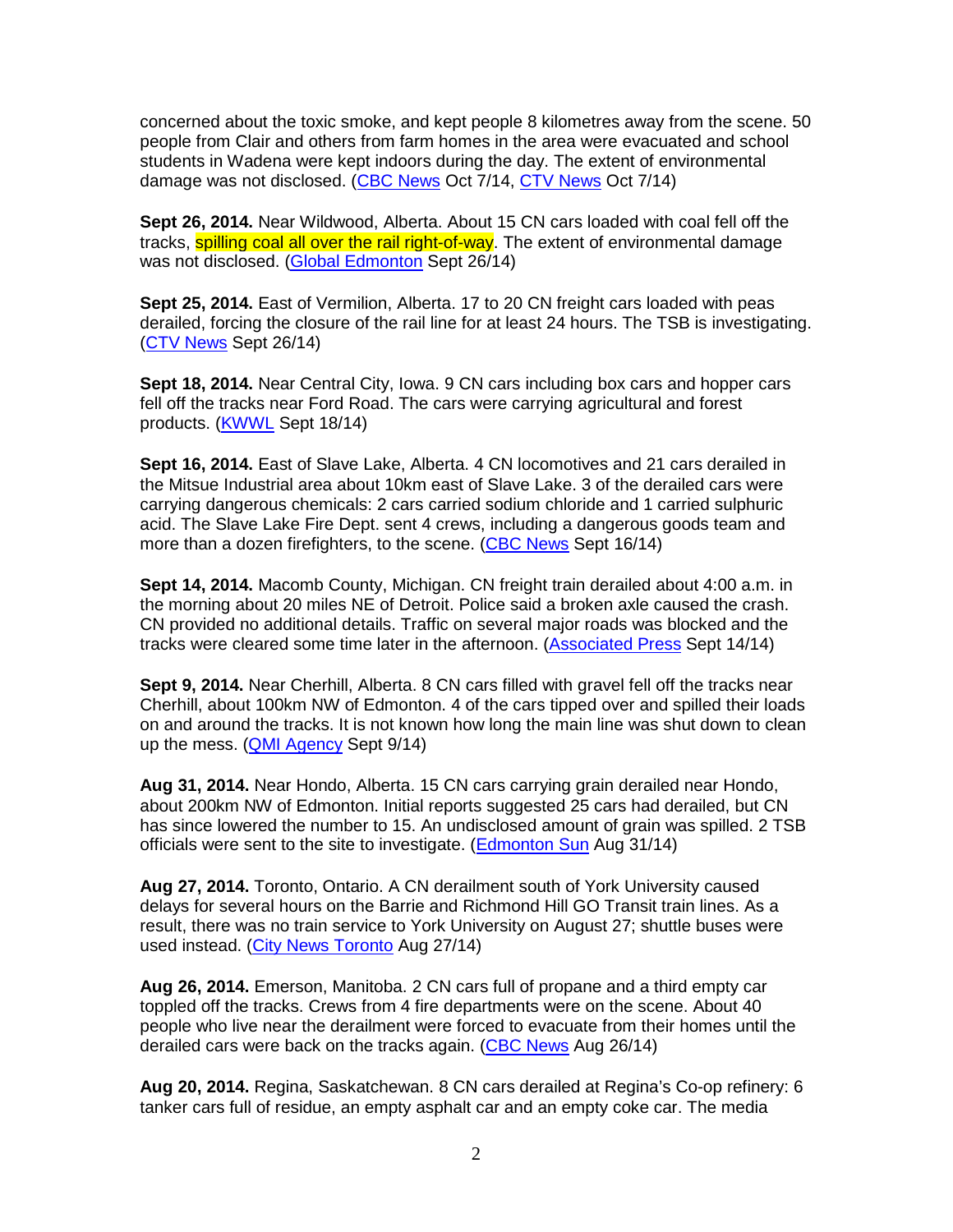questioned why the public was not informed of the derailment. **Emily Hamer, a CN public** affairs spokesperson, said it is not CN's practice to release derailment information unless asked by the media. She also said there is no plan to release findings from an investigation into the derailment. Based on CN's comments and information from the TSB and other CN employees, it is highly probable that the majority of CN derailments are not reported. (CJME Aug 21/14)

**Aug 12, 2014.** 145 km NE of Prince George, British Columbia. 11 empty sulfur and centre beam cars of a 127-car CN train jumped the tracks near the Parsnip River. (CBC News Aug 12/14, 250 News Aug 12/14)

**Aug 1, 2014.** Near Lacombe, Alberta. 16 CN cars carrying grain derailed, closing the main line track and a local road for at least a day. (Global News Aug 1/14)

**Aug 1, 2014.** East of Gananoque, Ontario. Via Rail passenger train struck a derailed CN train. 6 cars of a 120-car CN train had derailed on the main line, 1 car carrying lube oil and 5 empty lumber cars. The Via train hit one of the derailed lumber cars, puncturing the Via locomotive's fuel tank and spilling an undisclosed amount of fuel. One of the 300 Via passengers was injured. Via cancelled all trains August 1 between Toronto and Ottawa and between Toronto and Montreal. (Wall Street Journal Aug 1/14)

**Aug 1, 2014.** Baton Rouge, Louisiana. 7 cars of a 105-car CN train derailed and overturned on a main line. 2 derailed cars were full of lube oil, 1 car was full of difluoromethane residue, 1 car carried fiber board and 3 were full of plastic pellets that spilled onto the tracks. The derailment shut down local traffic. (Times-Picayune Aug 1/14)

**July 26, 2014.** Edson, Alberta. 2 cars carrying lumber fell off the tracks in the Edson CN rail yards. There were 2 other CN derailments in the same yard during the previous few weeks, with no details. Jim Feeny, a CN public Affairs spokesperson, said derailments are not uncommon and are often not reported by CN. The TSB has expressed concern in the past about CN not reporting derailments and other accidents. (Edson Leader Aug 7/14)

**July 25, 2014.** West of Burns Lake, British Columbia. A CN train rammed into a logging truck at an uncontrolled crossing, knocking 22 train cars and 2 locomotives off the tracks. An undisclosed amount of diesel fuel was spilled. (CTV News July 25/14)

**July 20, 2014.** Slinger, Wisconsin. 3 CN locomotives and 3 CN cars derailed, flipped over, and crashed into a Wisconsin & Southern train at a rail crossing, causing another 7 cars to derail. About 5,000 gallons of diesel fuel spilled from one of the locomotives. A CN engineer and a CN conductor were taken to hospital with unspecified injuries. A temporary shelter was set up at a local middle school for more than 120 people who were evacuated. The derailed CN cars were carrying frack sand and the Wisconsin & Southern train was carrying steel, lumber and plastic pellets. Lumber was spilled at the site. The extent of environmental damage caused by the fuel spill was not disclosed. The derailment resulted in more than \$3.1 million in damages. (Washington Times July 21/14)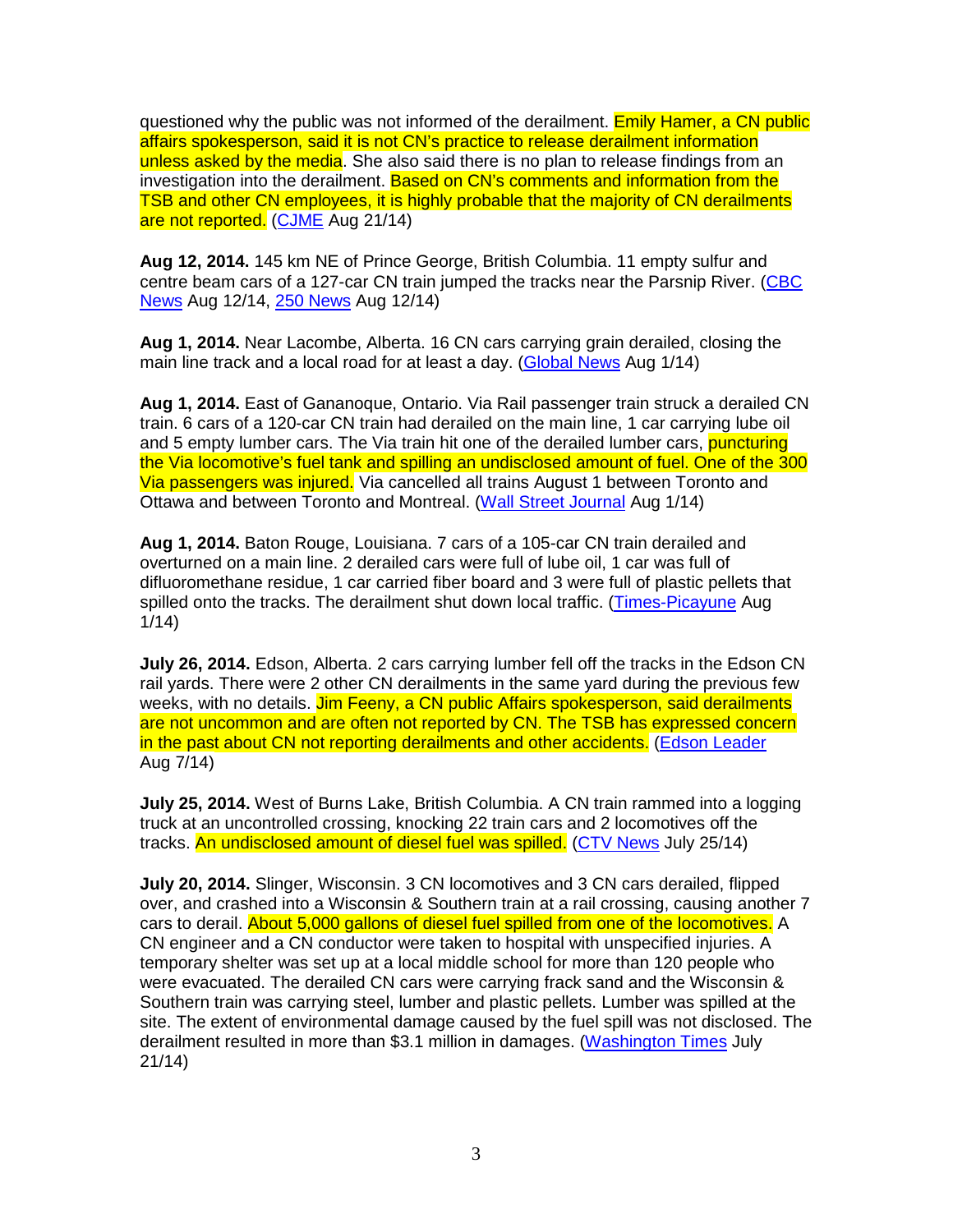**July 12, 2014.** North of Three Hills, Alberta. 15 CN cars derailed about 60km NE of Calgary, causing disruptions to transportation services in the area. Most of the cars carried general consumer merchandise, while 2 contained chemicals for household and industrial use. Alberta Emergency Alert indicated a local road was closed for an undisclosed length of time. (CBC News July 13/14)

**July 10, 2014.** Brockville, Ontario. 26 CN freight cars derailed, including 13 tanker cars carrying hazardous goods residue, 5 cars carrying carbon powder and 2 loaded auto carriers. Via Rail passenger service was disrupted due to the derailment on the main line. CN provided no further details. (Reuters July 10/14)

**July 4, 2014.** Near Whitecourt, Alberta. 6 cars of an 81-car CN train carrying crude oil, methanol, gravel and lumber derailed and flipped over on their sides. 3 of the derailed cars carried crude oil and 1 carried highly volatile methanol. At least 1 of the tanker cars spilled an undisclosed volume of hazardous product. (QMI Agency July 4/14, Reuters July 4/14)

**June 27, 2014.** Near Chisholm, Alberta. 11 CN grain cars derailed, blocking the main line and a railroad crossing for about a day. A Chisholm resident, Gene Crick, said, "I just don't know what to think of it. But something's got to be done because, what the heck, three derailments in a row?" Regarding this latest CN derailment, he said, "The mess that I'd seen was the tracks, a real mess; twisted right up in the air. It's just like a cat came in and plowed it up." (South Peace News July/14)

**June 11, 2014.** Near Faust, Alberta. 20 CN cars fell off the main line tracks near Faust, about 60km west of Slave Lake: 17 cars carried dangerous goods residue (up to 2,000 gallons per tank car), 2 were grain hopper cars and 1 was a lumber car. (Global News June 11/14)

**June 4, 2014.** Ladysmith, Wisconsin. At least 2 CN cars derailed, as the last 5 cars in a longer train became disconnected. One of the derailed cars tipped over. (Leader-Telegram June 4/14)

**May 30, 2014.** North of Lac La Biche, Alberta. About 50,000 litres of molten sulphur spilled from 3 of 7 derailed CN cars. The spill took several days to clean up and CN's main line was closed for an undisclosed period of time. Local residents were upset that CN did not notify them of the derailment; rather, they found out about the accident numerous days later from a Canadian Press story. (Brandon Sun June 4/14)

**May 23, 2014.** Alberton Township, 3 miles west of Fort Frances, Ontario. 35 CN cars derailed, the majority of which were carrying potash and paper products; 2 were carrying sulphur. Local fire officials had to extinguish a grass fire started by the derailment. Vehicle traffic had to be diverted around the derailment site. (Fort Frances Times May 24/14)

**May 9, 2014.** Just outside Grand Falls, New Brunswick. 6 CN rail cars fell off the tracks as the train was exiting the main line onto a side track. 2 of the cars were carrying automobiles, 2 had fertilizer, 1 carried railway ties and 1 was empty. It is not known how long the tracks were closed to clean up the derailed cars. (4-Traders May 10/14)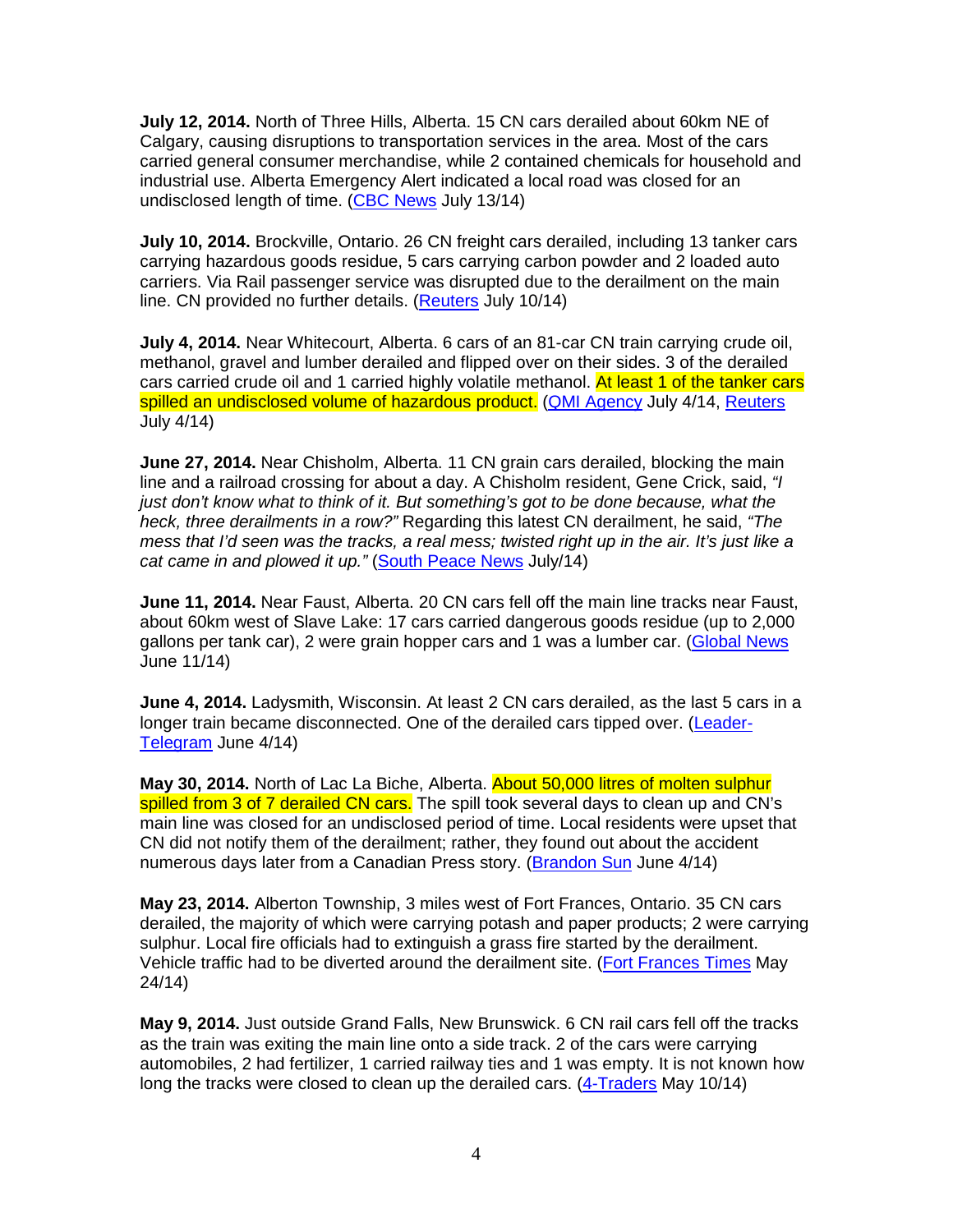**May 8, 2014.** Slave Lake, Alberta. 9 CN cars loaded with wood pulp derailed on CN's main line in downtown Slave Lake. Some of the cars tipped completely over on their sides, and crushed several nearby sheds. 6 nearby residences were evacuated. About 245 feet of track had to be replaced, as the main line and several road crossings were closed down for some time. (CBC News May 9/14, Edmonton Journal May 9/14, plus other sources)

**May 4, 2014.** Racine County, Wisconsin. CN locomotive fuel tank was punctured by a piece of metal on the tracks, **spilling 4,000 gallons of diesel fuel.** Crews were able to clean up only about 1,600 gallons of the spilled diesel fuel and the rest soaked into the ground. Local officials were concerned about possible contamination of very shallow nearby water wells. The local fire chief said soils contaminated with hazardous liquids are typically replaced with new soil. (The Republic May 5/14)

**April 22, 2014.** Burlington, Ontario. 3 CN cars carrying rock derailed in the Aldershot Rail Yard at a point where 2 rails crossed. (Toronto Star April 22/14)

**April 20, 2014.** St. Norbert, Winnipeg, Manitoba. 7 CN cars carrying plastic, wood products and pipes fell off the tracks not far from several homes along Highway 75. The line where the derailment occurred was flagged for trains to slow to 16 km/h due to track and surface conditions. A day later, 2 derailed cars still hadn't been removed; there was no word from CN when the track would be back in service. (Global News April 22/14)

**March 16, 2014.** Saint-Laurent, Montreal, Quebec. A CN worker was crushed to death between 2 railway cars in the Taschereau Yards after one of the cars on the moving train he was on derailed. (Montreal Gazette March 17/14)

**March 5, 2014.** Beaver County, Alberta. Two empty CN grain cars derailed and sustained damage along a stretch of track adjacent to Highway 14. (Alberta Police Report March 5/14)

**Feb 24, 2014.** Between Prince George and Tumbler Ridge, British Columbia. 24 loaded coal cars derailed, forcing the closing of CN's main line. The spilled coal caused an undisclosed amount of environmental damage. (250 News Feb 25/14)

**Feb 24, 2014.** Fairbanks, St. Louis County, Minnesota. 50 CN cars plus 2 locomotives derailed. The train had a total of 116 cars. The train was loaded with iron ore pellets and was bound for Two Harbors. 2 engineers on the train were taken to a local hospital. (Duluth News Tribune Feb 25/14)

**Feb 23, 2014.** Saint-Henri, Montreal, Quebec. 2 CN locomotives and 2 cars carrying grain fell off the rails on a CN main line close to homes, community organizations and schools. About 3,500 litres of diesel fuel spilled from one of the locomotives and caused an undisclosed amount of environmental damage. (Global News Feb 24/14, Globe and Mail Feb 23/14)

**Feb 9, 2014.** New Lenox, Illinois. 3 to 4 CN cars derailed near Lincoln-Way High School and one of the cars hit and damaged a locomotive that was stopped on an adjacent track. One of the derailed cars was carrying plastic; the others were apparently empty. Traffic was blocked and had to be rerouted. This particular area is contentious among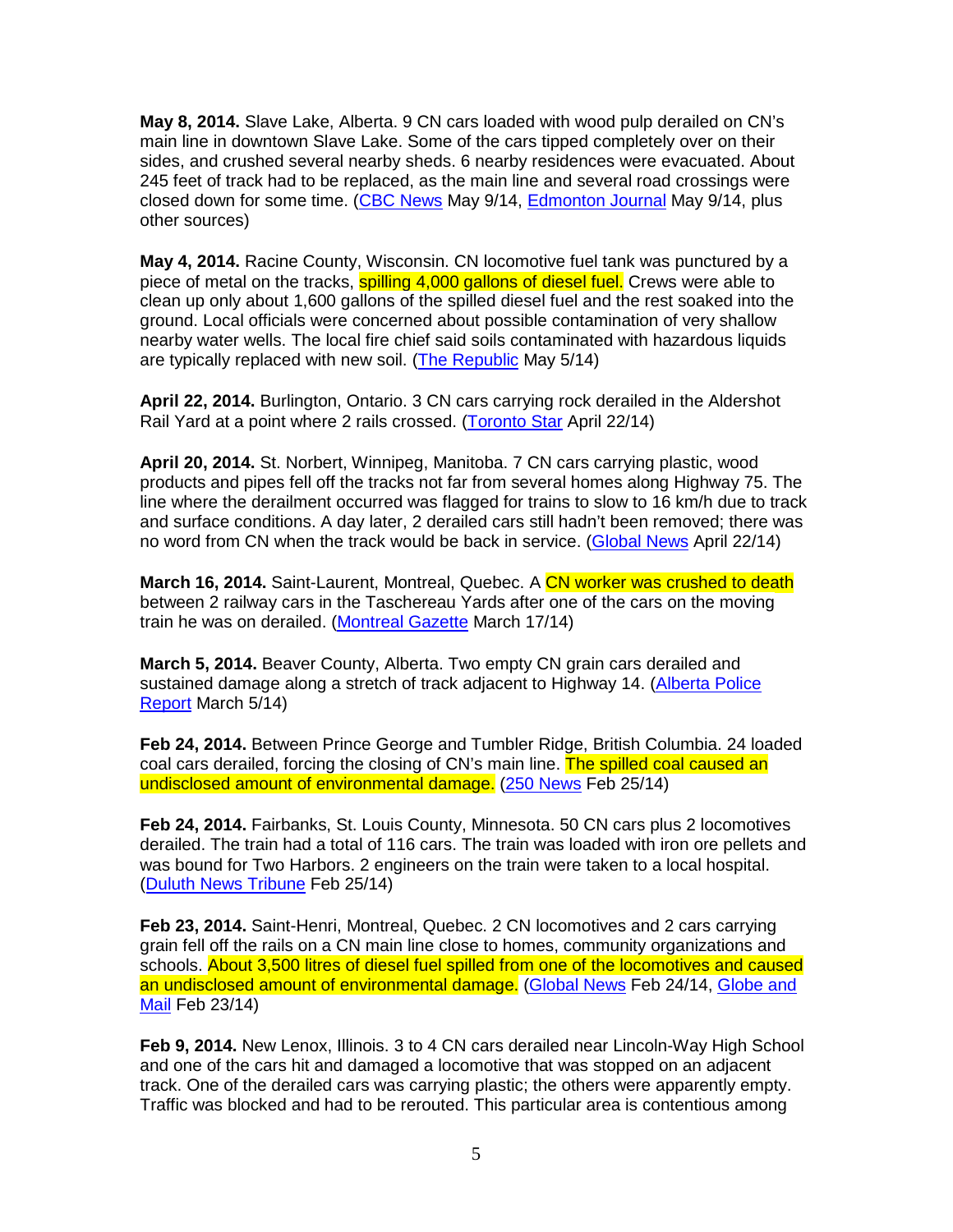New Lenox residents because when CN bought the former EJ&E tracks, they announced plans to quadruple the number of freight trains. Local officials tried to get CN to build an overpass at one of the major crossings to mitigate the additional train traffic, but CN refused. (CBS Chicago Feb 10/14)

**Jan 31, 2014.** Outside New Augusta, Mississippi. 19 CN cars fell off the tracks, **spilling** 50,000 gallons of crude oil, 17,000 gallons of fertilizer and 10,000 gallons of petroleum distillate. Other hazardous goods reported spilled included undisclosed volumes of fuel oil, methanol and ethanol. Most of the hazardous goods spilled from 3 of the derailed tank cars, although other derailed cars were also spilling hazardous products. About 50 nearby Perry County residents were evacuated for over 2 days and sheltered in a special Red Cross facility set up for those affected by the derailment. About 100 railroad employees and 50 government officials, firemen and police officers were on site assisting with clean up efforts which were estimated to take about a week to complete. The extent of environmental damage was not disclosed; however, some of the spilled hazardous goods made its way into a local waterway. (The Republic Jan 31/14, Hattiesburg American 1 Jan 31/14, Hattiesburg American 2 Feb 4/14)

**Jan 28, 2014.** Mundelein, Illinois. A CN freight train derailed and forced Metra commuters on the North Central Services to make other transportation plans for at least a day. The cold hampered CN from repairing the tracks and moving the derailed cars, one of which was carrying plastic pellets. Several other CN freight trains were halted on the single track and had to be moved before the Metra service could be restored. (Daily Herald Jan 28/14)

**Jan 26, 2014.** Saint-Basile, Edmundston, New Brunswick. 5 CN freight cars jumped the tracks; 3 were carrying automobiles, one was carrying clay and the  $5<sup>th</sup>$  car was carrying flammable liquefied petroleum gas. The cars tipped over and were lying on their side in a ditch. A local farmer had warned CN last summer that repairs were required at the site of the derailment. This was the second derailment on the same farmer's property. About 15-20 years ago, fuel cars derailed and were upside down in the local brook, spilling hazardous product. (CBC News 1 Jan 27/14, CBC News 2 Jan 28/14)

**Jan 16, 2014.** Crystal Springs, Mississippi. A CN train hauling coal caught fire. 2 men were able to escape from the locomotive which sustained major damage from the fire. (WJTV Jan 17/14)

**Jan 15, 2014.** Edmonton, Alberta. 3 moving CN trains collided. 3 locomotives, 2 tank cars loaded with dangerous goods and 1 empty flat car fell off the tracks. One of the locomotives spilled an undisclosed amount of diesel fuel. CN told the Edmonton Journal they did not know what dangerous goods were in the derailed tank cars, whereas CN contacted Edmonton Fire Rescue about 1 of the derailed tank cars possibly containing propane. Municipalities across Canada are concerned because CN and other rail companies are not required to provide municipalities with real-time information on what dangerous goods are travelling through their communities and when. (Edmonton Journal Jan 16/14)

**Jan 11, 2014.** Burnaby, British Columbia. 7 cars loaded with coal from a 152-car CP train operated by a CN crew went off the CN tracks. 3 of the cars tipped over and spilled about 270 tons of coal, much of it into Silver Creek which is sensitive fish habitat. A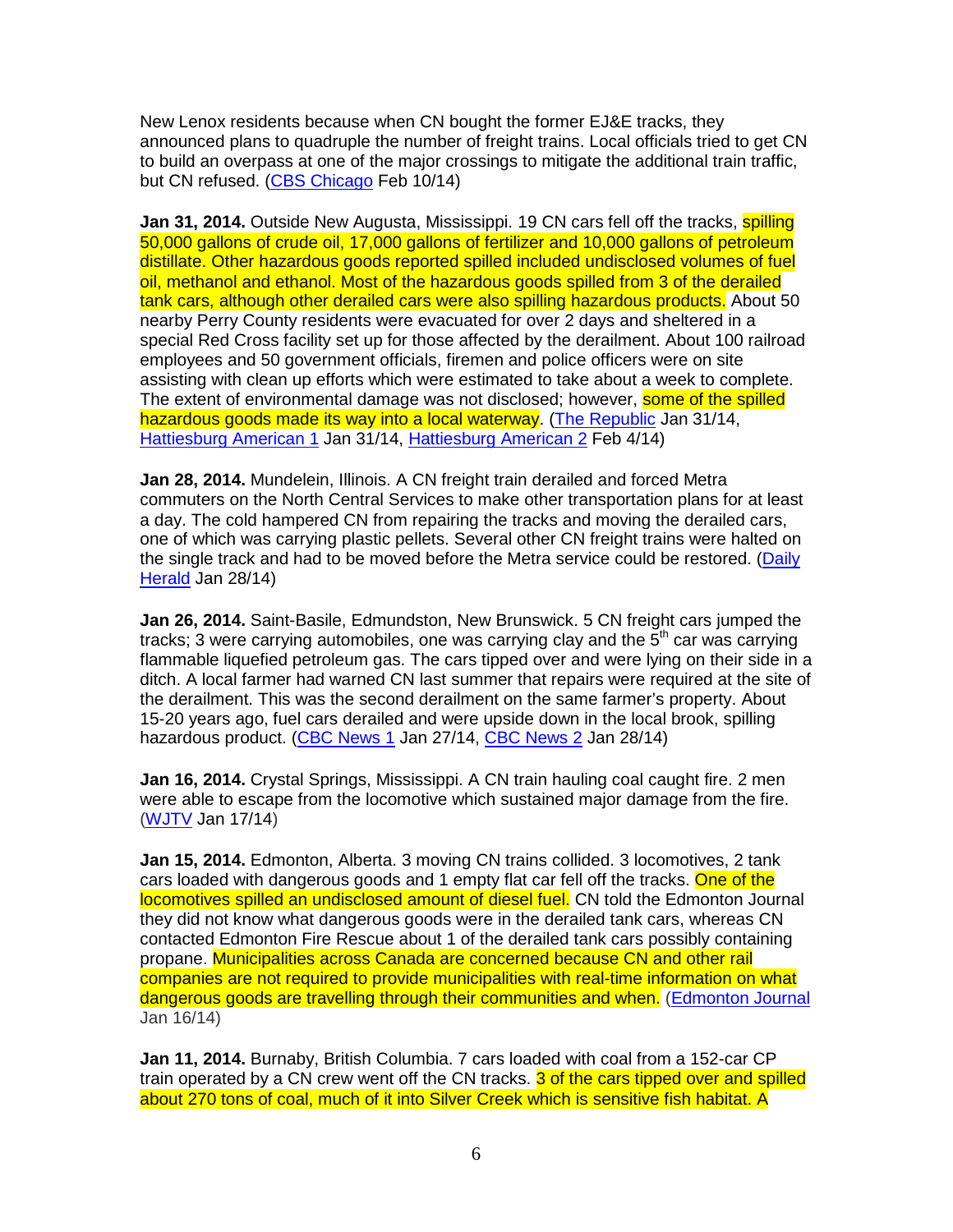substantial amount of coal was also carried downstream into Brunette River and Burnaby Lake. Government officials were concerned about the negative effects of the coal on salmon eggs and eggs of the endangered Western Painted Turtle. Turtles and their eggs had to be removed from the clean-up area, and a turtle beach had to be restored and basking logs cleaned. Chum salmon were observed spawning in the creek near where the coal was spilled. Coho salmon and rainbow trout were also in the area. Burnaby Lake Regional Park was negatively impacted. Local observers said Silver Creek turned black following the spill. B.C. Environment officials called CN's follow-up reports on the spill "deficient" and "unsatisfactory", citing significant types of information that was missing. Washed out ground under the CN tracks may be the cause of the derailment, as heavy rains had fallen in the area. Local residents were quick to denounce plans to expand coal export at the Neptune Terminals. They pointed to this derailment as proof that the recent decision by the port authority to expand coal exports was a poor one. (Vancouver Sun Jan 11/14, Globe and Mail Jan 11/14, The Straight Apr 17/14, Burnaby Now Apr 19/14)

**Jan 7, 2014.** Near Plaster Rock, New Brunswick. A 122-car CN train derailed, with 19 cars and an unmanned locomotive falling off the tracks. A cracked wheel and an emergency brake application likely contributed to the derailment. 9 of the derailed cars were loaded with hazardous goods  $-5$  with crude oil and 4 with propane. A significant fire resulted with huge clouds of orange smoke and flames billowing into the air. Fires continued burning 4 days following the derailment. About 50 households (150 people) were forced to evacuate within a 2-kilometre radius of the fire, and 4 days following the derailment were still not permitted to return to their homes. Firefighters, police, ambulances and a hazardous materials team were dispatched to the site. The volume of hazardous product spilled and the extent of environmental damage were not provided by CN. An earlier derailment near Plaster Rock unreported by CN was one of 2 unreported incidents that prompted the TSB to seek a summons in 2006 ordering CN to turn over all of its accident records. A subsequent in-depth CBC investigation in 2013 uncovered that CN did not report to authorities more than 1,840 derailments and other accidents over a 6-year period, including 44 on main rail lines. (Edmonton Journal Jan 8/14, CBC News Jan 7/14)

**Dec 29, 2013.** Killy, British Columbia. 5 CN cars derailed with 4 tipping over on their side in the Killy Yard. One of the derailed cars blocked the main track. (Vancouver Sun April 24/14)

**Dec 27, 2013.** Wainwright, Alberta. 7 cars derailed in the CN Rail yard. Although CN provided few details, apparently 3 grain cars flipped off the tracks while 4 other cars remained upright. Derailed cars were carrying grain and salt. There was damage to derailed cars. (Star News Dec 27/13)

**Dec 5, 2013.** Two Harbors, Minnesota. Three crew members were injured when a 107 car CN train carrying iron ore derailed as it entered the Two Harbors rail yard, sending 76 cars off the tracks. Another 17 cars parked next to the moving train were also pushed off the tracks. Trains were unable to operate in that portion of the yard for some time, interrupting shipment of iron ore. The attorney representing the 3 injured CN crew members blamed the incident on CN's failure to remove snow and ice from the tracks. He said CN had been informed earlier in the day of unsafe snow and ice conditions between the Highland siding and Waldo and the 4-mile descent into the Two Harbors rail yard. The same day, another runaway train had been reported on the same track, but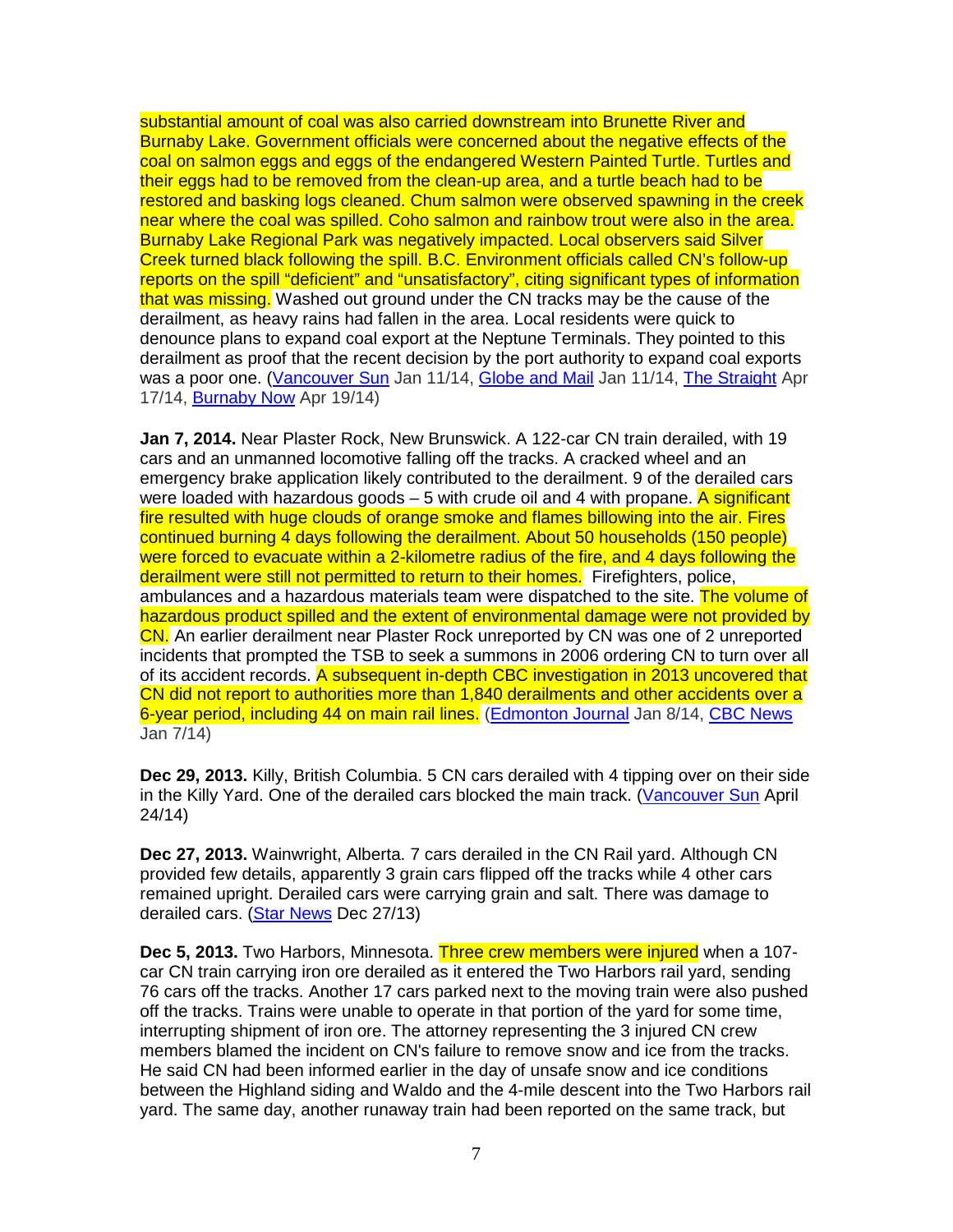fortunately that train's crew was able to regain control of the train. The attorney was quoted as saying, "The railroad had advance knowledge of the storm and information from knowledgeable railroaders about conditions. If attempts were made to clear the snow, they were inadequate. As a consequence, these guys were not going to be able to control that train. The railroad knew it, but they kept sending the train on the track with deep snow." He said CN's decision-making did not reflect a regard for the well-being of its employees. "When you put profits over safety, this is what happens", he said. Neighbouring business operators said they had never seen a train pileup of this magnitude, and a retired CN engineer said the derailment was one of the 2 most serious train-related incidents he had seen since he started working on railroads in 1974. (Lake County News Chronicle Dec 15/13, Northlands News Center Dec 6/13)

**Nov 18, 2013.** Near Tisdale, Saskatchewan. A CN conductor trainee was hit and killed by a CN freight train at the Murphy's interchange track during switching operations. CN would provide no further details, other than to suggest that CN's safety record is good (which is their standard response lately, following a recently heightened interest by Canadians in rail safety). A year later, the TSB said the accident could have been prevented – the trainee was unsupervised, which led to the fatal accident. (Reuters Nov 19/13, CBC News Oct 22/14)

**Nov 11, 2013.** Near Fort Frances, Ontario. A 184-car CN train derailed, spilling grain all over the tracks. A total of 39 freight cars fell off the tracks. It took several days for the spilled grain to be cleaned up and for the rail cars to be removed. (Fort Frances Times Nov 12/13)

**Nov 9, 2013.** Near Asquith, Saskatchewan. Six CN cars carrying lumber jumped the tracks. Nearby residents expressed concern not only about derailments close to their homes, but also about challenges getting compensation from CN for damages incurred by CN-started fires. (Global News Nov 10/13)

**Nov 3, 2013.** Near Peers, Alberta. 13 CN cars derailed. 12 of the derailed cars were loaded with lumber and 1 was carrying sulphur dioxide. CN rail traffic along its main line was shut down while mangled rail cars and spilled broken lumber were cleaned off the tracks. (CTV News Nov 3/13)

**Oct 19, 2013.** Gainford, Alberta. A 134-car CN train carrying crude oil and liquefied petroleum gas (propane) derailed about 90 km west of Edmonton, causing explosions and a massive fire. 9 of the 13 derailed tank cars were carrying propane and 4 carried crude oil. 1 of the cars carrying propane exploded and 3 others also caught fire. The amount of petroleum product spilled and the extent of environmental and property damages were not disclosed. A state of emergency was ordered for the entire area. All 100 Gainford residents and another 25 people living within 2 km of the derailment site were evacuated for 4 days due to the fear of additional explosions, fires and noxious fumes. The intensity of the fire was so severe, firefighters were forced to let the fire burn itself out, which took 4 days. The main east-west highway (Yellowhead No. 16) and the main east-west rail line (Trans-Continental) through western Canada were closed for 5 days. Evacuated residents were upset they received very limited compensation from CN, restricted primarily to out-of-pocket expenses. Residents who claimed for lost wages due to the evacuation order were not compensated. Some residents described CN's small compensation payments as "reprehensible". (Chicago Tribune Oct 19/13, CBC News Oct 19/13, plus additional sources)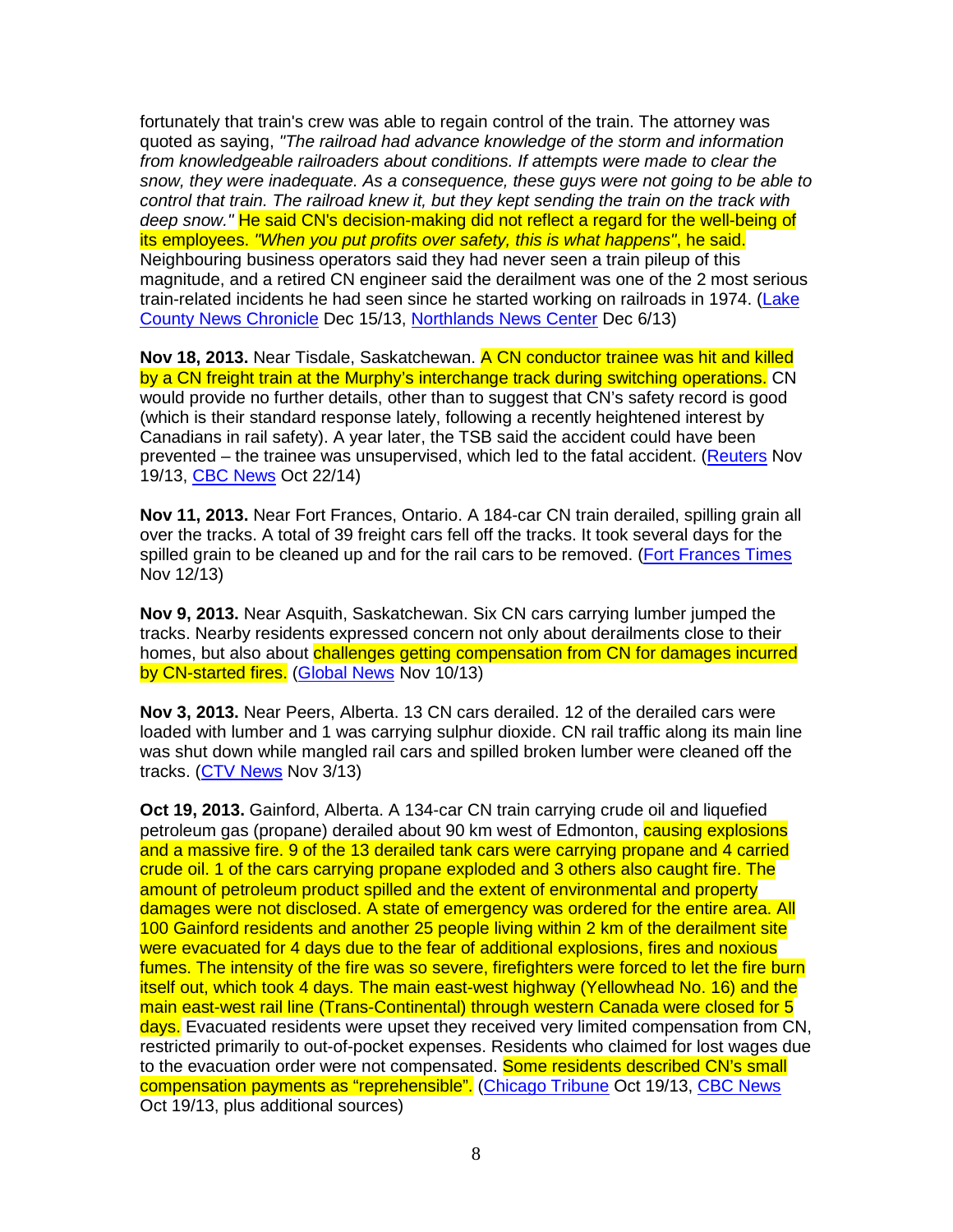**Oct 16, 2013.** Sexsmith, Alberta. 4 CN tank cars carrying anhydrous ammonia derailed. One of the derailed tank cars was leaning and sinking. Anhydrous ammonia is a dangerous good. In the absence of receiving any information from CN, Sexsmith fire resources ordered an evacuation of about 150 homes. (Calgary Herald Oct 16/13)

**Oct 7, 2013.** Brampton, Ontario. The last 4 cars of a 73-car CN train derailed, sending one CN employee to the hospital with minor injuries. A CN public relations spokesperson suggested to the media there were no injuries, whereas the Peel Emergency Services reported the CN employee suffered minor injuries. The 4 derailed tank cars carried jet fuel residue. (Rail tank car "residue" can consist of up to several thousand gallons of dangerous goods per tank car. Rail companies erroneously refer to these cars as being empty.) The derailment held up numerous Kitchener GO trains. (Toronto Star Oct 7/13)

**Oct 2, 2013.** North Battleford, Saskatchewan. 3 CN tank cars derailed; 2 of the cars contained crude oil and the other contained asphalt. Human error likely caused the derailment when a wrong switch was aligned while connecting rail cars together. CN waited 5 hours before notifying North Battleford emergency crews about the derailment. Mayor Ian Hamilton says he was angry the City wasn't notified right away by CN. (Global News Oct 3/13)

**Sept 25, 2013.** Near Landis, Saskatchewan. 17 of 130 CN cars carrying oil, condensate, ethanol and mixed freight derailed. 1 tank car spilled an undisclosed amount of oil, and the derailment sparked a grass fire. The Landis school was evacuated for a day as a precaution. The extent of environmental damage was not disclosed. (Toronto Star Sept 25/13)

**Sept 16, 2013.** About 60 km south of North Bay near South River, Ontario. 11 CN freight cars derailed, of which 1 carried methanol, 3 carried sulphuric acid residue, and 7 were hauling general merchandise and consumer goods. The tracks were closed for about 2 days. (The Nugget Sept 17/13)

**Aug 27, 2013.** Watson Island, British Columbia. 2 CN locomotives derailed. (Vancouver Sun April 24/14)

**Aug 8, 2013.** Near Morey, British Columbia. An intermodal flat car derailed on the Albreda Subdivision after being struck by a rock slide. (Vancouver Sun April 24/14)

**Aug 1, 2013.** Near Tumbler Ridge, British Columbia. 15 CN cars loaded with ore derailed. (Vancouver Sun April 24/14)

**June 2, 2013.** Symington Rail Yard, Winnipeg, Manitoba. 6 empty CN lumber cars crashed off the tracks, damaging 2 power poles and knocking power out to 1,900 customers in the Windsor Park area. (CTV Winnipeg June 3/13)

**May 24, 2013.** Chetwynd, British Columbia. A bulkhead flat car derailed in the Chetwynd Yard. (Vancouver Sun April 24/14)

**May 24, 2013.** Quesnel, British Columbia. A CN locomotive derailed in the Quesnel Yard. (Vancouver Sun April 24/14)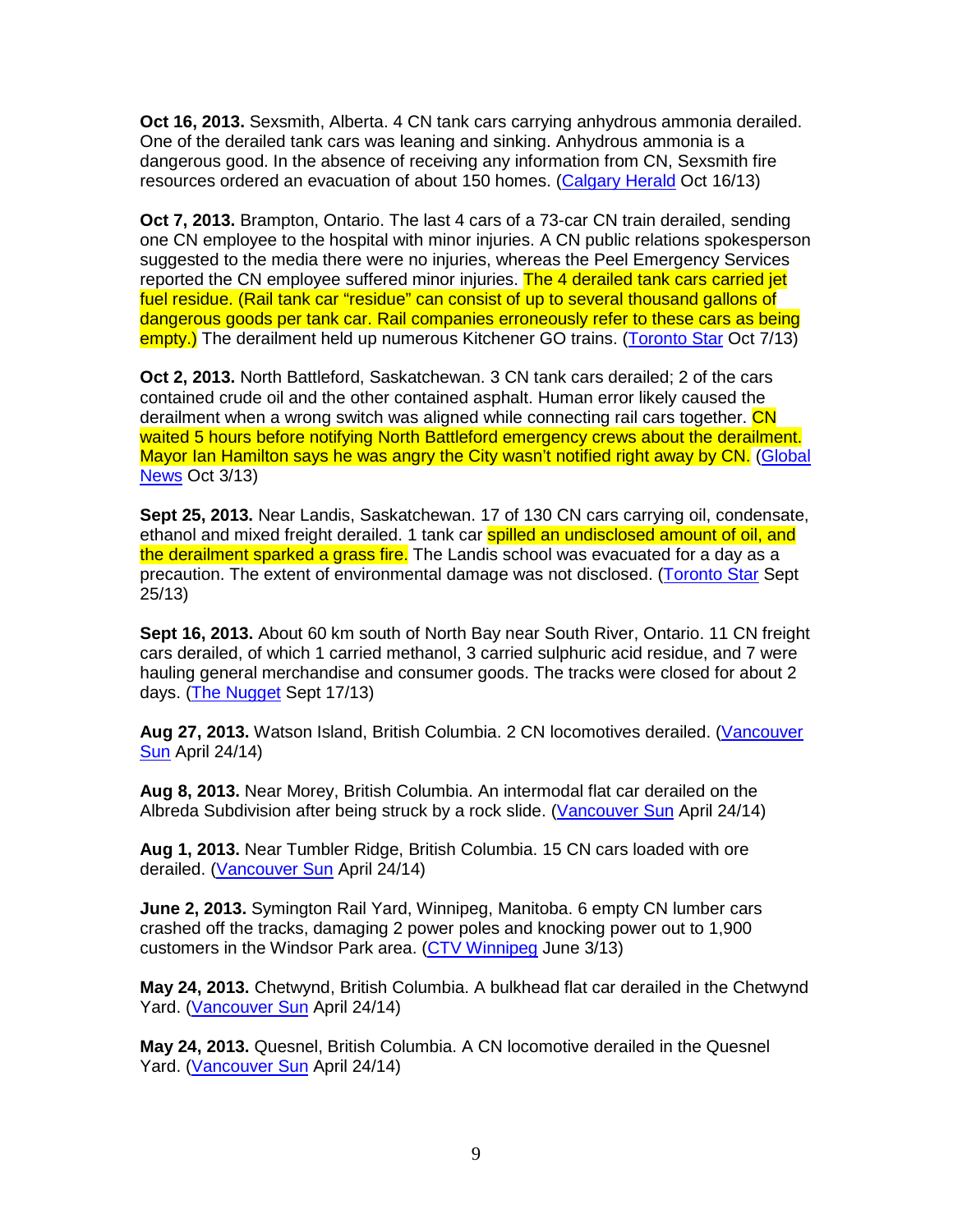**May 15, 2013.** Near Chetwynd, British Columbia. 12 CN cars carrying sulphur derailed. (Vancouver Sun April 24/14)

**April 30, 2013.** Near Pense, west of Regina, Saskatchewan. 11 CN cars fell off the tracks, blocking a grid road. Fertilizer spilled from some of the cars. (National Post May 1/13)

**April 28, 2013.** Togo, Saskatchewan. A Via Rail passenger train travelling on track owned and maintained by CN derailed at a washed out section of track, only hours after the tracks had been inspected. 2 locomotives, a baggage car and the first passenger train derailed but remained upright. The diesel fuel tanks of both locomotives ruptured, spilling diesel fuel and causing the train to catch on fire. The Via crew and passengers were evacuated from the train without any serious injuries. The TSB reported the main cause of the washout was a blocked culvert combined with a rapid melt of snow, which led to the ground being saturated and the embankment weakened. The TSB also noted that the CN track inspectors responsible for the location had not received "any significant" training" in identifying potential ground hazards. (CBC News June 11/14)

**April 19, 2013.** Near Cedarvale, British Columbia. 5 intermodal CN cars carrying household consumer goods derailed east of Terrace, causing the rail line to be shut down for an undisclosed length of time. There was track and signal damage. (CJFW April 19/13)

**March 31, 2013.** Near Matsqui, British Columbia. A CN gondola car derailed on the main Yale Subdivision track. (Vancouver Sun April 24/14)

**March 30, 2013.** Gary, Indiana. 35 cars of a 101-car CN freight train derailed. 3 of the derailed cars carried hazardous materials. The derailment also ruptured a 14-inch industrial gas line. Hazmat responded to the accident and directed that South Shore train service be halted until the gas rupture was cleaned up and the area was determined to be safe. (WSBT TV March 30/13 & Chicago Sun-Times March 30/13)

**March 25, 2013.** Kenner, Louisiana. 14 cars of a 141-car CN train derailed. 2 of the derailed cars carrying coal tipped over and another 5 leaned, looking close to toppling over. An undisclosed amount of coal was spilled. The derailment blocked Farm Avenue and Morey Street in Kenner. (The Times-Picayune March 25/13)

**March 19, 2013.** Williams Lake, British Columbia. 2 CN locomotives derailed in the Williams Lake Yard. (Vancouver Sun April 24/14)

**March 16, 2013.** Near Hatfield, Wisconsin. 19 CN cars loaded with sand plowed off the railway, spilling sand across the area. County Road K remained closed for at least a day. (La Cross Tribune March 17/13)

**March 15, 2013.** Fort Nelson, British Columbia. A tank car full of fuel oil residue derailed in the Fort Nelson Yard. (Vancouver Sun April 24/14)

**March 10, 2013.** North Vancouver, British Columbia. 3 cars derailed in the CN Lynn Creek Yard. (Vancouver Sun April 24/14)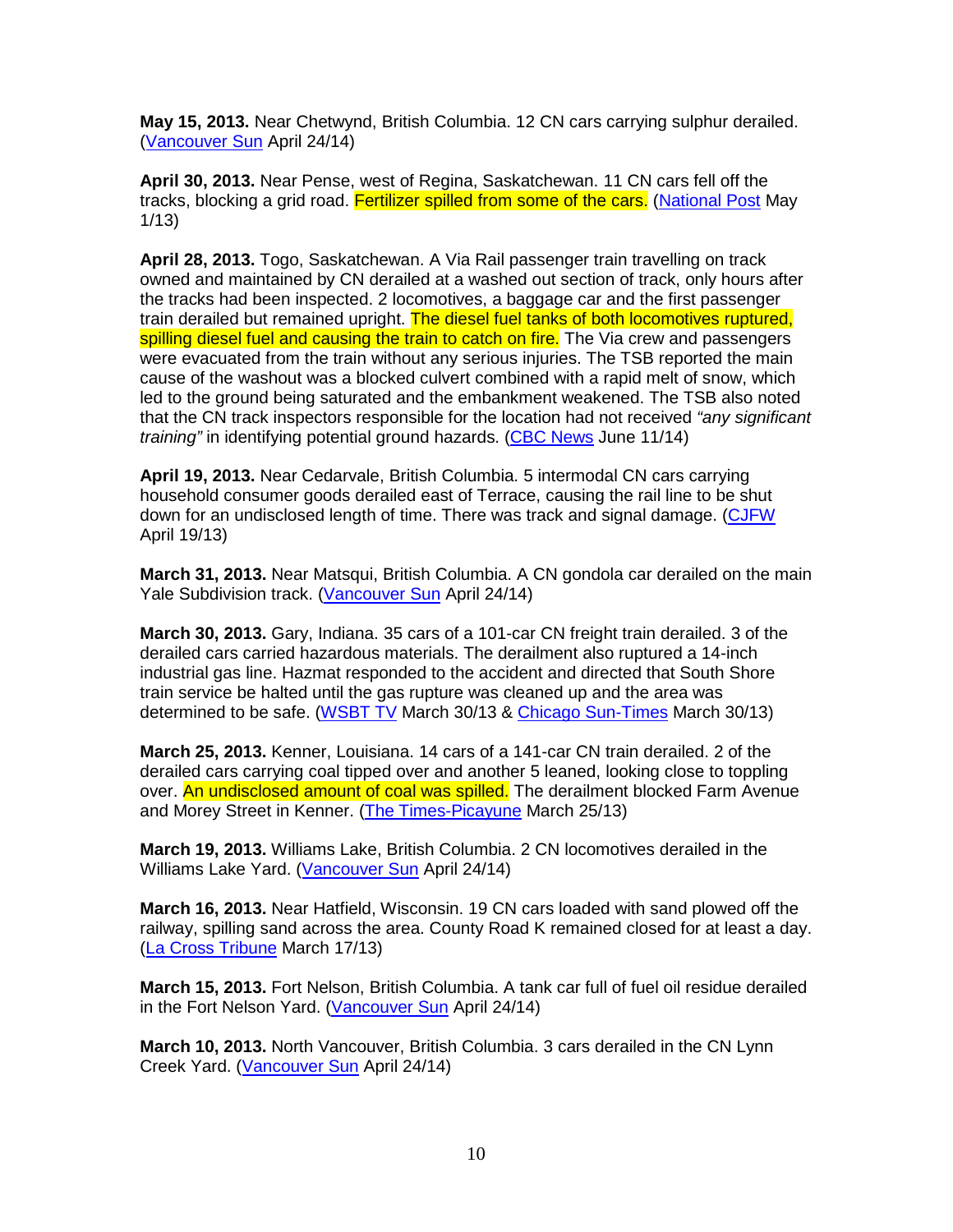**March 7, 2013.** Winnipeg, Manitoba. A CN locomotive and 1 intermodal car derailed in a rail yard, blocking traffic on the East Perimeter Highway for over 4 hours. It appeared that 2 CN trains collided, causing the derailment. (Metro Winnipeg March 7/13)

**Feb 22, 2013.** McComb Subdivision, Jackson, Mississippi. 18 CN cars derailed – 17 were loaded with grain and the other was empty. Some track was damaged and will need to be replaced. Rail traffic between Jackson and New Orleans was expected to be shut down for most of the day. As of April 4, 2013, 11 tons of the wheat spilled during the derailment was rotting and emitting a foul odour at the Hinds County Penal Farm in Raymond where it had been piled, and was causing concern to local residents. (WLBT Feb 22/13 & other sources)

**Feb 9, 2013.** Fort Rouge Rail Yard, Winnipeg, Manitoba. About 8 CN cars derailed, 6 of which flipped over on their sides. The cars were carrying household and consumer goods. (CBC News Feb 9/13)

**Feb 7, 2013.** Near Biggar, Saskatchewan. A CN locomotive and 17 containers derailed about 5 km west of Biggar. The cars were carrying consumer and household products. (Leader Post Feb 7/13)

**Jan 30, 2013.** Prince George, British Columbia. More than 3,000 litres of diesel fuel spilled from a punctured CN locomotive fuel tank in the Prince George rail yard. (Vancouver Sun April 24/14)

**Jan 25, 2013.** Kaukauna, Wisconsin. Diesel fuel spilled from a CN locomotive's fuel tank punctured by a portion of track beside the main line that had been pushed up by frost. At least 1,200 gallons of fuel spilled for about a mile along the track. Options considered for clean up included using a chemical that consumes fuel oil and excavating beneath the railroad bed to remove any contaminated soil. The extent of environmental damage was not disclosed. (Post-Crescent Media Jan 28/13)

**Jan 24, 2013.** Blackfoot Subdivision, near Paynton, Saskatchewan. A CN train carrying crude oil crashed into a road grader on a public crossing, killing the driver of the grader. A locomotive and 16 tank cars loaded with crude oil derailed. At least 2 of the tank cars toppled over on their sides and spilled an undisclosed amount of crude oil. (Each tank car can carry up to 650 barrels of oil.) The extent of environmental damage was not disclosed. (Canadian Press Jan 24/13, TSB Investigation R13E0015)

**Jan 22, 2013.** Thornton, British Columbia. 2 CN cars derailed in the Thornton Yard. Track and drawbar damage was sustained. (Vancouver Sun April 24/14)

**Jan 22, 2013.** Near McBride, British Columbia. 21 CN cars derailed on the Fraser Subdivision. (Vancouver Sun April 24/14)

**Jan 18, 2013.** Prince George, British Columbia. 2 cars derailed in the Prince George Yard. About 200 feet of track were damaged. (Vancouver Sun April 24/14)

**Jan 6, 2013.** Decatur, Illinois. 6 cars derailed on a dead end siding. Cars rammed through the end of the track, ending up in a heap and partly toppled down a steep embankment. 4 cars contained soybean oil, 1 was loaded with limestone and 1 tank car carried residue of an undisclosed product. (Herald & Review Jan 8/13)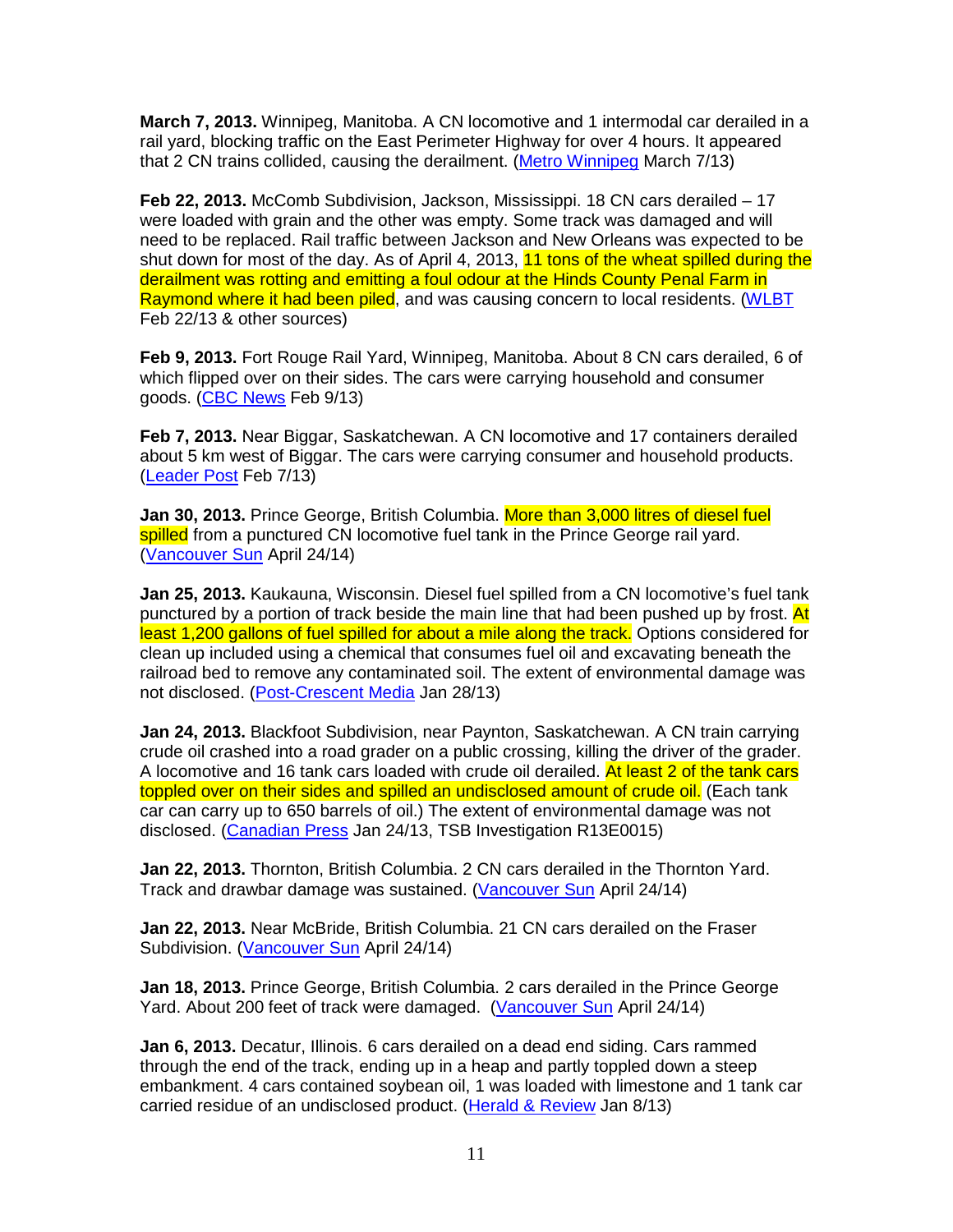**Jan 3, 2013.** South of Pemberton, British Columbia. 3 empty wood pellet hopper cars derailed while crossing a bridge, 1 toppling off the bridge and closing Highway 99 for about 2 hours. (Globe & Mail Jan 3/13)

**Dec 26, 2012.** Wainwright Subdivision, near Clover Bar Station, NE Edmonton, Alberta. 3 CN contractors were injured when they were hit by a CN freight train as they were clearing snow off rail switches. 2 were in critical condition, while the third man had relatively minor injuries. It appears the "Safety Watch" protocol was not followed. (Edmonton Journal Dec 28/12, TSB Investigation R12E0182)

**Dec 19, 2012.** The Canadian Transportation Agency ruled today that both Canadian National Railway and Canadian Pacific Railway exceeded revenue caps for the movement of western grain for the 2011-12 crop year. Both railways must pay the amount by which they exceeded their 2011-12 caps plus a penalty to the Western Grains Research Foundation. (Canada News Centre Dec 19/12)

**Dec 17, 2012.** Williams Lake, British Columbia. 2 locomotives derailed as they entered a rail yard. (Got News Network Dec 17/12)

**Nov 28, 2012.** About 180km north of Fort St. John, British Columbia. Workers were switching cars on and off a train in a rail yard when a fuel tank car derailed and rolled onto a CN conductor, killing him. (Canadian Press Nov 30/12)

**Nov 19, 2012.** A new Canadian National Railway "Quiet Zone" restriction in Naperville and Warrenville, Illinois will take effect today. CN trains will not be allowed to sound their horns in this quiet zone unless deemed necessary for safety purposes. Naperville and Warrenville join Aurora and DuPage County in successfully pressing for the quiet zone after residents complained about the excessive horn use by CN on the rail line they took over from Elgin, Joliet & Eastern Railway in January 2009. 33 communities along the former EJ&E Railway main line have been battling with CN over their concern about CN's aggressive approach to the EJ&E takeover. Communities have been concerned about increased rail traffic, increased noise and diesel exhaust pollution, adjacent property devaluation, and increased traffic jams at many rail crossings which have very significant impacts on emergency vehicle response times. (Beacon-News Nov 15/12)

**Nov 8, 2012.** North of Squamish Terminals, British Columbia. A 6-axle CN locomotive had its fuel tank punctured by a broken piece of track, causing about 5,700 litres of diesel fuel to spill onto the track and into the Squamish Estuary. Containment booms were used to try to limit migration of the diesel fuel in the sensitive estuary ecosystem. Concerns were expressed by local residents because the herring spawning season was close to starting and herring eggs are very sensitive to environmental contamination. About 50 feet of rail track were also torn up and the subsurface soil dug up in an attempt to remove some of the diesel fuel. A local former B.C. Rail employee placed part of the blame on CN using large 6-axle locomotives on the line whereas when B.C. Rail was operating the same line it used smaller 4-axle locomotives. He indicated the 6-axle units can't make the turns on that section of track without placing too much stress on the track. (Squamish Chief Nov 14/12)

**Nov 1, 2012.** Ontario's Superior Court gave the go-ahead today for a multi-million dollar lawsuit against CN Rail and Via Rail on behalf of most of the passengers of a fatal train derailment February 26, 2012 in Burlington, Ontario. The train was traveling 4 times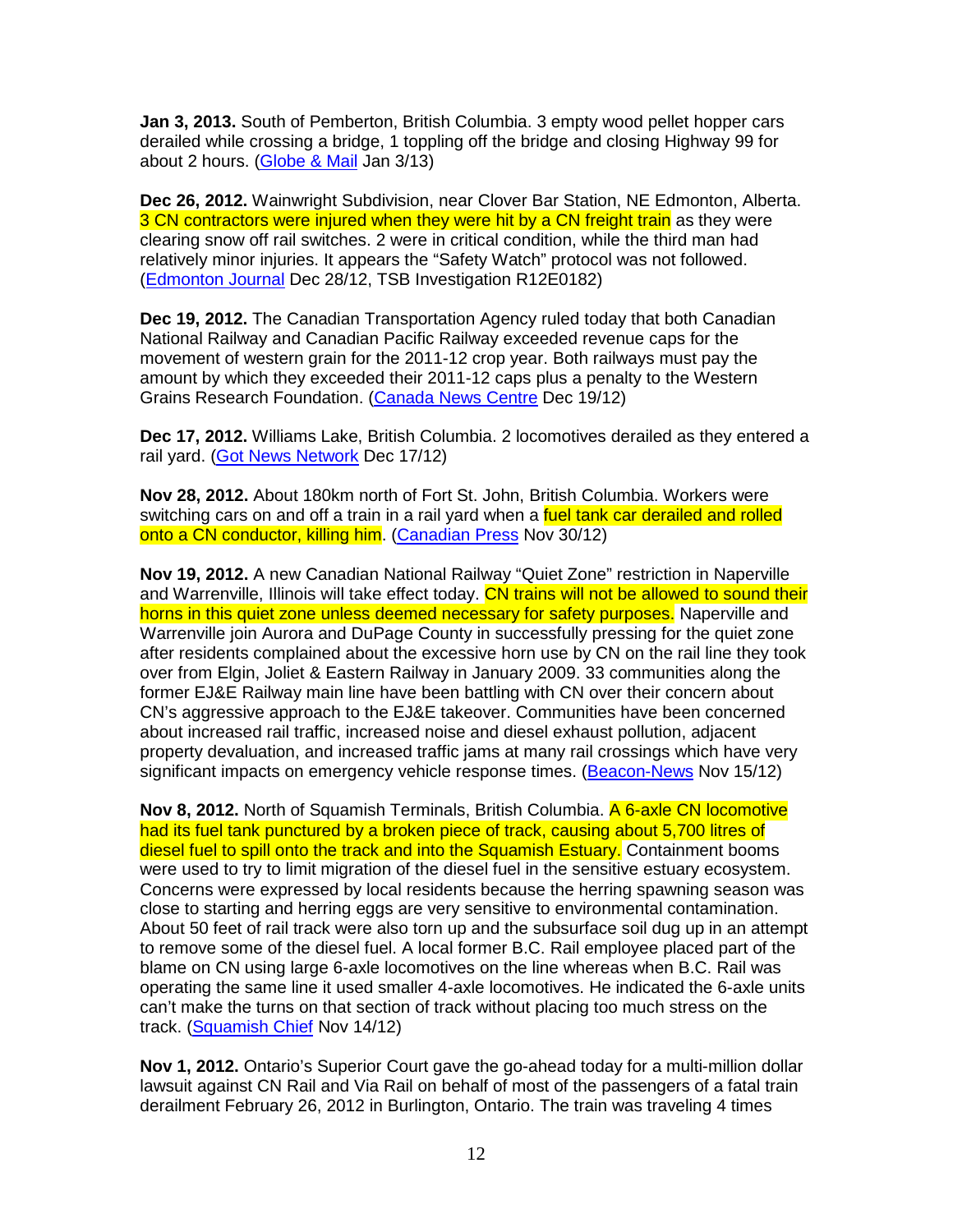faster than the speed limit while changing tracks. Arguments for the class-action lawsuit to proceed included that CN Rail and Via Rail were negligent in the derailment that killed 3 Via employees, injured 1 Via employee and injured 45 passengers. Altogether, 68 of the 75 passengers have joined the lawsuit. (Toronto Sun Nov 1/12, CBC News Oct 26/12)

**Oct 11, 2012.** Waterloo, Ontario. 4 tank cars derailed in uptown Waterloo. CN failed to notify the Region of Waterloo, which was a violation of an agreement between the 2 parties. A Waterloo Chronicle news article read, "The incident has left Waterloo residents worried, as the train was bound for the Chemtura chemical manufacturing plant in Elmira." (Waterloo Chronicle Oct 24/12)

**Sept 7, 2012.** Battle Creek Yard, Michigan. About 8 cars loaded with grain derailed and ripped up about 700 feet of track and a switch. (Railroadfan.com Sept 8/12)

**June 26, 2012.** Near Poser, west of McBride, British Columbia. 8 loaded coke cars went off the tracks. (250 News June 26/12)

**May 26, 2012.** Hixon, British Columbia. 8 empty freight cars derailed and toppled over. (250 News May 28/12)

**May 15, 2012.** Outside Oakville, Manitoba. Train derailed when it made an emergency stop. The rear wheels of 1 of the cars carrying wheat went off the rails. Sparks from the derailment started a grass fire, causing nearby piles of old rail ties to also catch fire. Highway 13 in Oakville was closed throughout the night due to the accident. (CN often leaves old discarded rail ties by the track, which creates a fire hazard.) (CTV Winnipeg News May 16/12)

**May 9, 2012.** Just outside Collins, Mississippi. About 2 dozen loaded coal cars derailed on the CN main line. A significant amount of coal was spilled. Rails and a bridge were damaged. The train consisted of 105 cars, all loaded with coal. The Collins Fire Department Chief said, "There have been multiple derailments over the years, but nothing of this magnitude or this size." (WDAM May 9/12)

**April 26, 2012.** Between Valemont & Blue River, British Columbia. A locomotive and up to 15 cars derailed due to a washout. At least 2 container cars fell into the North Thompson River. A contamination containment boom was set up on the river in an attempt to contain what was described as a **chemical slick on the surface of the water**. Crews were still cleaning up debris from the derailment over 2 weeks later. The extent of environmental damage, including from the chemical spill, was not disclosed. (Castanet News May 12/12, CFJC TV May 13/12)

**April 1, 2012.** Near Searchmont, Ontario. 11 of 34 cars derailed – 5 tank cars carrying residue and 6 cars carrying steel products. Damaged rail cars and rolls of steel were scattered in the surrounding bush. (The Sault Star April 3/12)

**March 20, 2012.** SE Calgary, Alberta. 4 cars and 1 engine derailed in CN's Ogden Rail Yard. A conductor was reported to have suffered injuries when he jumped from the train. A fuel tank on the engine was punctured and an undisclosed amount of fuel spilled onto the ground. (CBC News March 20/12)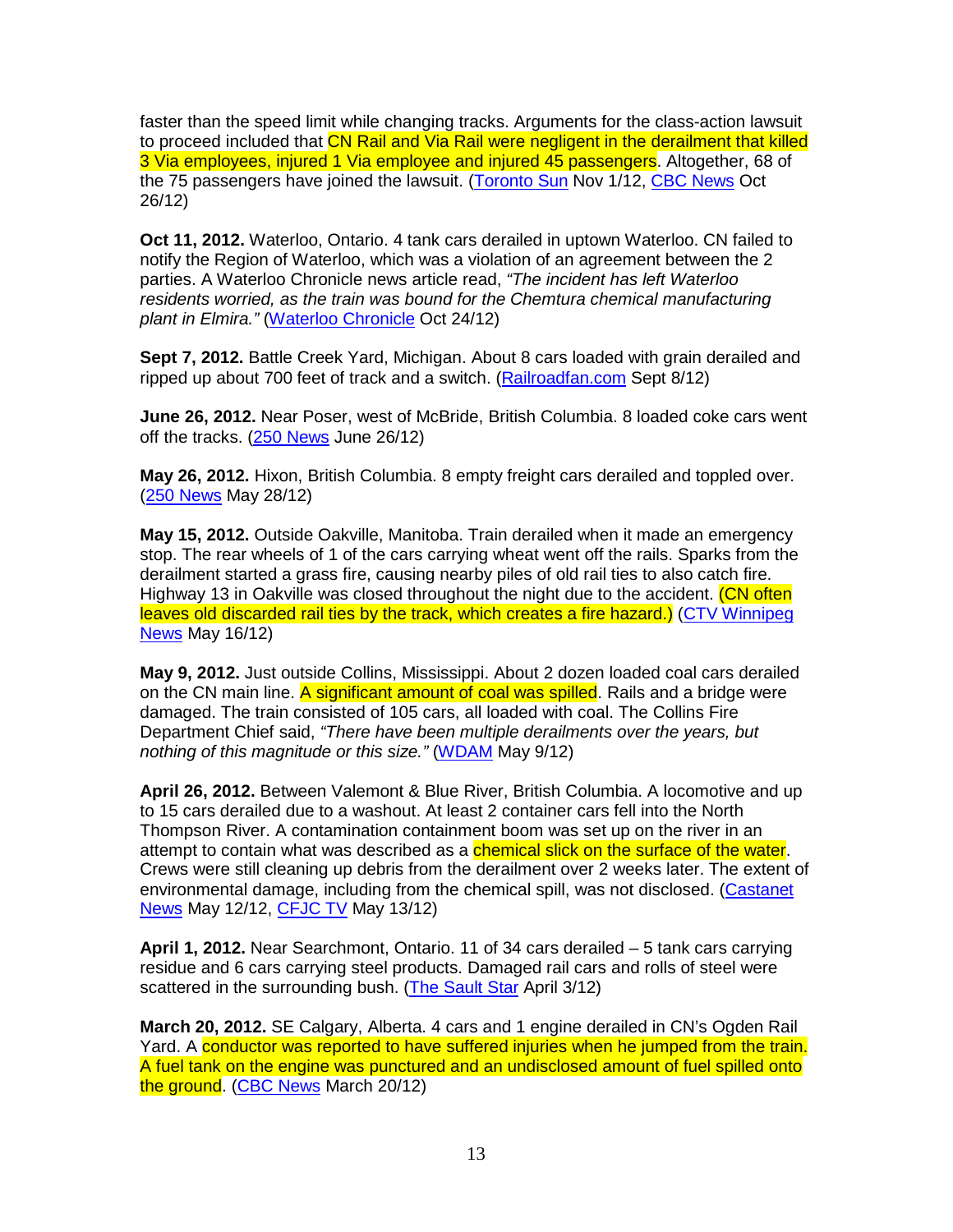**March 15, 2012.** 35km east of Melville, Saskatchewan. 22 empty cars derailed on CN's main line. (Leader-Post March 16/12)

**March 6, 2012.** Saint John, New Brunswick. 12 CN cars derailed. 4 of the cars carrying potash flipped on their sides, **spilling potash on the ground.** (CBC News March 6/12)

**Feb 26, 2012.** Oakville Subdivision, near Aldershot Station, Burlington, Ontario. Three Via Rail engineers were killed and 46 other people were injured when the Via Train 92 locomotive and 5 cars derailed on track owned, operated and maintained by CN Rail. The train was switching from one track to another when it flew off the tracks and collided with a building, destroying the locomotive that the 3 deceased crew members were in. The locomotive's fuel tank was punctured and about 4,300 litres of diesel fuel spilled. The train was traveling 4 times faster than the speed limit while changing tracks. A lawsuit was later initiated against CN and Via Rail by passengers who are seeking compensation for physical and emotional injury, damage to property and loss of income as a result of the derailment and crash. An Orangeville Citizen editorial read, *"There* should be no need to await the safety board's final report on the crash before replacing such wholly inadequate switching, something that would likely have happened many years ago had the CNR not had such a cavalier attitude toward safety." The TSB slammed Transport Canada and the railway industry for not having voice recording included in locomotive data recorders, a recommendation made repeatedly by the TSB since 2003. The TSB said, "Voice recordings allow investigators to understand the environment in which crews operated and the decisions they made leading up to an accident. The lack of this information in rail investigations deprives the TSB of a key tool it needs to help make Canadians safer." The federal NDP said a positive train-control system, mandatory in the U.S. since 2008, would have prevented the accident, and having mandatory voice recorders in trains would have allowed investigators to know exactly what happened. Emile Therien, past Canada Safety Council President, said Transport Canada has relinquished its regulatory control to individual rail companies, making it more perilous to ride the rails. He said it's time for rail companies to stop monitoring themselves and for the federal government to step up to its on-the-track oversight responsibilities. (Orangeville Citizen March 1/12, TSB Investigation R12T0038)

**Feb 21, 2012.** 12km east of Smithers, British Columbia. 46 coal cars went off the track, spilling coal and damaging rail cars and rail tracks. One nearby resident said, "My property is a hell of a mess. I have property on both sides and they've made a mess of everything." (Houston Today March 3/12)

**Jan 21. 2012.** Tumbler Subdivision, 50km NE of Prince George, British Columbia. 13 CN cars loaded with coal derailed. (250 News Jan 22/12)

**Jan 21, 2012.** Near Fabyan, Alberta. 31 cars hauling grain derailed as a CN train crossed the Fabyan Bridge on the Wainwright Subdivision main track. The outside rail in a curve at the end of the bridge rolled over, causing the derailment. About 1,760 feet of track were destroyed, 17 of the derailed cars fell into the Battle River valley far below, rail cars were destroyed or sustained major damage, and there was significant damage to the bridge itself. The TSB found that loose and broken lag screws securing the track led to the derailment. As an example of the misleading information often provided by CN public affairs staff, both Julie Senecal and Warren Chandler of CN had told Star News that all 137 cars in the train were grain cars. Shortly following the derailment, a TSB investigator informed Star News that CN's information was not correct; there were only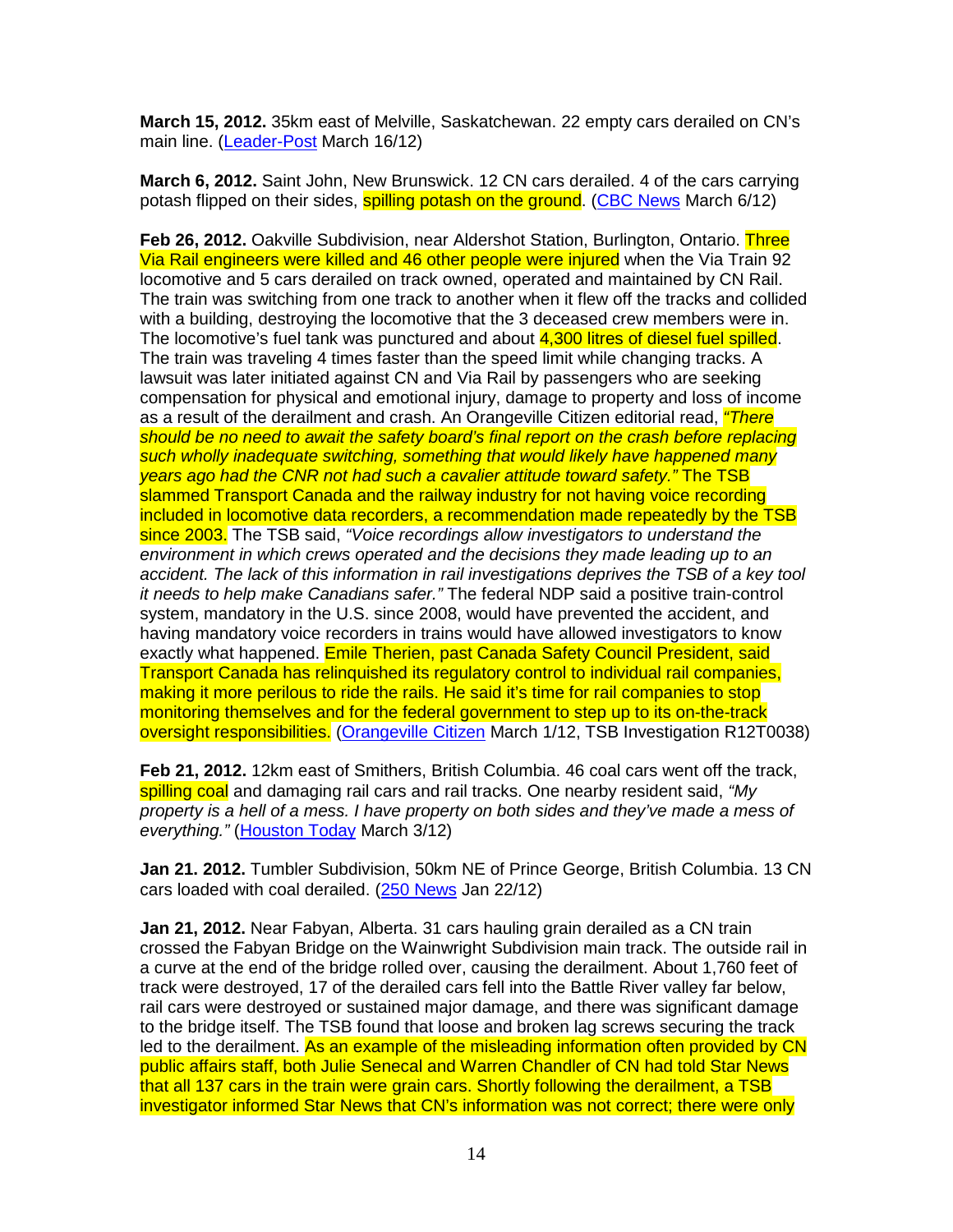74 cars that contained grain, while 31 tank cars contained dangerous goods residue (up to several thousand gallons in each car), 19 were empty, 5 were auto carriers, 2 carried pulp and 4 cars carried steel pipe. (Star News March 2/12, TSB Report R12E0008)

**Jan 20, 2012.** Near Hay Lakes, Alberta. 18 cars hauling plastic pellets and other general merchandise derailed. (CBC News Jan 20/12)

**Jan 18, 2012.** 16km north of Prince George, British Columbia. 11 cars in a CN train carrying lumber and pulp products went off the tracks. (250 News Jan 22/12)

**Jan 18, 2012.** Grande Cache Subdivision, Hanlon (between Hinton & Grande Cache), Alberta. CN train with 6 locomotives, 91 loaded coal cars and 1 empty car had a number of problems that eventually resulted in 13 loaded coal cars from the 13,620-ton train being left unattended on an incline with hand brakes improperly applied. The 13 loaded cars ran away uncontrolled for about 3 miles and plowed into a stationary CN train on the main line, causing 9 loaded cars and 3 locomotives to derail. 7 of the derailed cars were destroyed and the 3 derailed locomotives were extensively damaged. 1 locomotive flipped on top of another locomotive, with 2 locomotives ending up on their side. 1 crew member was seriously injured and taken to hospital by helicopter, while 2 crew members sustained minor injuries. At least 2,800 litres of fuel and 740 tons of coal spilled, resulting in undisclosed environmental damage. About 250 feet of track were damaged. (Canadian Press Jan 18/12, TSB Report R12E0004)

**Dec 21, 2011.** Near Caribou, British Columbia. 19 CN rail cars carrying coal derailed on the main track after a wheel gave out and caused emergency braking. The TSB criticized CN and reiterated to Transport Canada to put regulations in place for wheel safety inspections on rail cars. The American Association of Railways has set a threshold of 90,000 pounds of impact for rail operators in the U.S. to pull the train and replace wheels. Unfortunately, Transport Canada has no threshold in place even though on Dec. 1, 2011 the TSB called on Transport Canada to establish one. A similar CN derailment of 36 coal cars occurred along the same line near Fort Fraser, B.C. February 12, 2011. (Canadian Press Jan 22/13, TSB Report R11V0254)

**Oct 29, 2011.** Near Meharry, Manitoba. A CN freight train and a Via Rail passenger train approached one another on the same track, without either of the crews being aware, until it was almost too late. The trains were able to come to emergency stops within 1,500 feet of one another. An October 17, 2012 TSB investigation report determined that the rail near-miss resulted when short-cuts were made to railway operating rules and procedures. The redundancy and safeguards built into the rules are often compromised when short-cuts are taken, which increases the risk of accidents. The investigation also highlighted one of many outstanding issues on the TSB's Watchlist – the need for video and voice recorders on locomotives. The absence of such recorders has hindered many TSB investigations of rail accidents and rail near-misses, including this one. (TSB News Release Oct 17/12, TSB Report R11V0057)

**Oct 21, 2011.** Three Hills Subdivision, near Alix Junction, Alberta. A too-long freight train over 2 miles long consisting of 3 locomotives and 87 loaded cars derailed in a curve on the main track near the Ardley Bridge over the Red Deer River. The train consisted of 62 loaded double-stack intermodal cars (140 platforms) and 25 mixed freight cars. The TSB investigation found that 7 loaded double-stack intermodal flat cars (13 car bodies) derailed over a mile behind the locomotives when a sudden catastrophic failure of a rail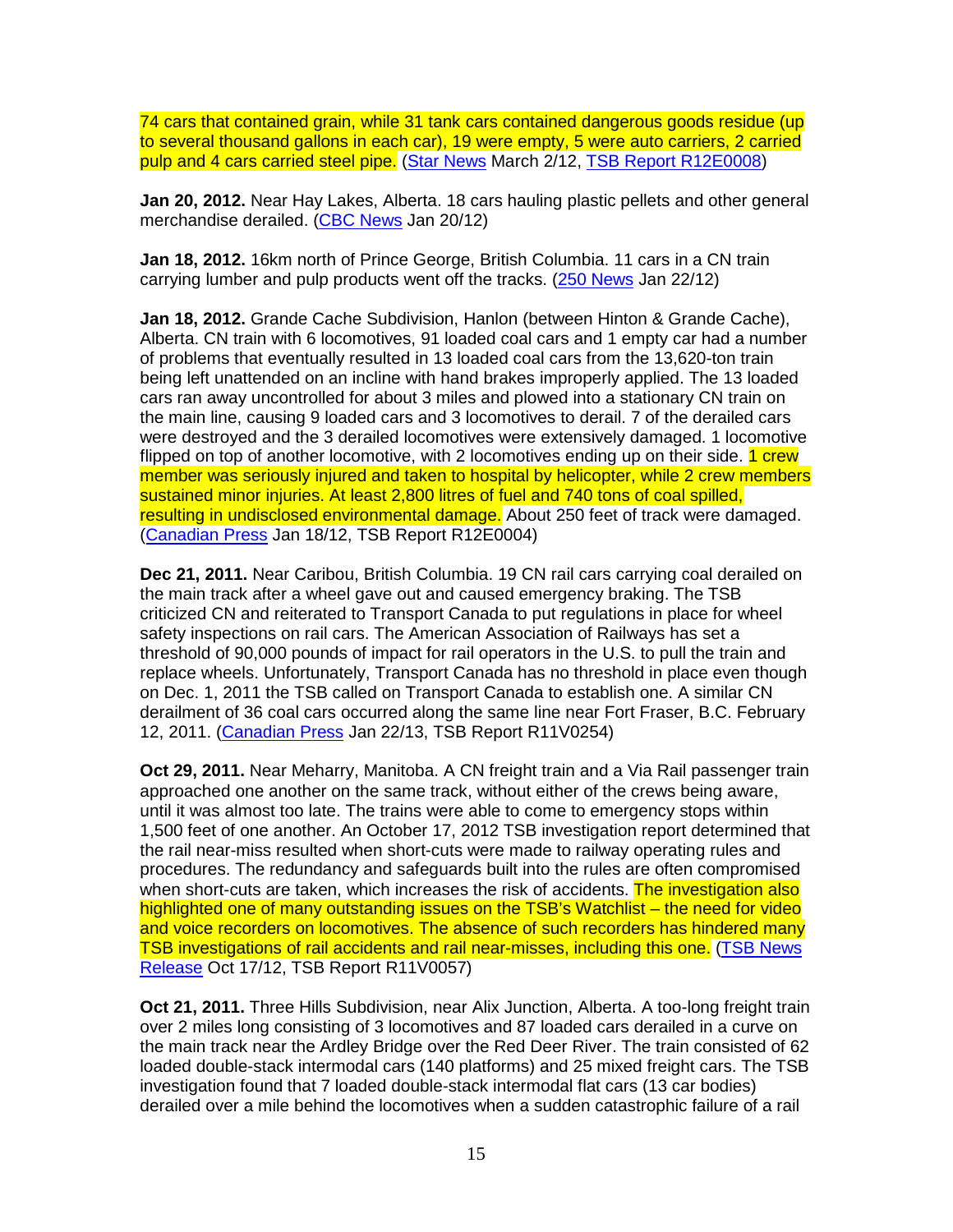occurred likely due to an existing defect in the rail. Several of these cars rolled down a bank and came to rest upside down. One derailed 3-unit intermodal flat car was carrying paint, paint products, sodium hydroxide, phosphoric acid and other dangerous goods. About **900 litres of phosphoric acid were spilled** and 470 feet of track were destroyed. The extent of environmental damage was not disclosed. The TSB criticized CN by indicating that their ultrasonic rail tests did not identify all the transverse defects in the older vintage rail. (TSB Report R11C0118)

**Sept 24, 2011.** Near Point-Saint-Charles, Quebec. A train exceeded the authorized speed limit at a switching crossover, causing a derailment on the main track. The TSB found that side-to-side force due to excessive speed and the sudden application of brakes caused the wheel of one of the cars to lift, leading to the derailment of 6 cars. About 650 feet of track and several track turnouts were damaged. (TSB Report R11D0075)

**July 14, 2011.** Near Waterfall, Ontario. 11 multi-platform intermodal cars carrying 86 containers derailed on CN's Bala Subdivision main track. About 6,800 feet of track were damaged or destroyed including a siding switch. The TSB reported that the derailment resulted from the combined effects of weakened track structure, worn car components condition and strained cornering behaviour of double-stack cars. (TSB Report R11T0162)

**July 14, 2011.** Kingston Subdivision, near Durham Junction, Ontario. 2 CN workers were repairing a section of track when a Via Rail train travelling on a track next to the track the workers were repairing hit and killed one of the workers. The TSB indicated the inappropriate use of the "Safety Watch" protocol was considered the primary factor in the fatality. The minimum required sight line at the accident location was 2,200 feet, whereas the actual sight line was less than 800 feet. The TSB criticized CN for improper or no training regarding the "Safety Watch" procedure, and criticized Transport Canada for lax implementation of its overall responsibility for rail safety. (TSB Report R11T0161)

**June 23, 2011.** 10km south of Anzac, south of Fort McMurray, Alberta. CN train derailed and an undisclosed amount of an undisclosed chemical leaked from 1 or more of the rail cars. The extent of environmental damage was not disclosed. The Fort McMurray Fire Department, Environment Canada and Alberta Sustainable Resources were all at the scene. Few details were provided by CN officials. (CHED News June 24/11)

**June 23, 2011.** Edmonton, Alberta. 1 CN freight train collided with the tail end of a second stationary CN freight train along the main track near 50<sup>th</sup> Street and the Yellowhead Freeway. The collision resulted in the derailment and toppling of 2 intermodal flat cars and 1 of the locomotives sustaining damage. As well, 6 empty containers and 2 containers loaded with waste paper and metal scrap were damaged. The TSB reported that the moving train was traveling too fast considering the short sight line distance, and that the operating crew was fatigued. (CBC News June 23/11, TSB Report R11E0063)

**June 3, 2011.** Edmonton, Alberta. A moving CN freight train collided with the tail end of a stationary CN freight train. 2 intermodal flat cars from the stationary train derailed, and the lead locomotive in the moving train was damaged. The crew in the moving train did not have a long-enough clear and direct line of sight and did not reduce train speed accordingly before it collided with the stationary train. The TSB investigation report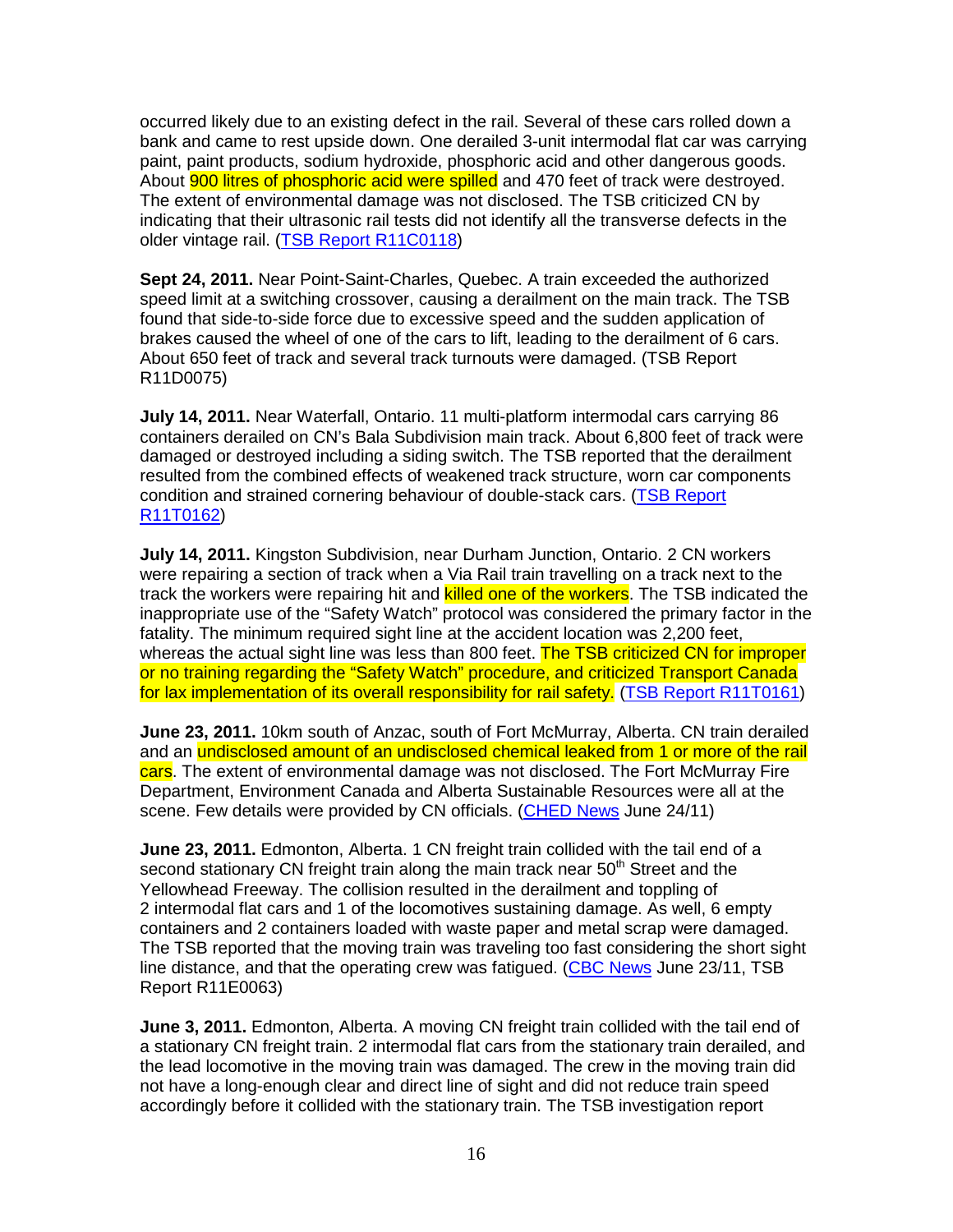released October 18, 2012 on the collision read, "In the absence of additional backup safety defences in signalled territory, when signal indications are not correctly identified or followed, existing defences may not be adequate to reduce the risk of collision and derailment." The TSB has had an outstanding recommendation for more than a decade regarding this problem and has identified it as an issue on its Watchlist which is a list of issues "the TSB has determined pose the most serious risk to Canada's transportation system." (TSB News Release Oct 18/12)

**May 22, 2011.** Sarnia Rail Yard, Ontario. 2 CN trains collided during switching operations in the yard. 6 tank cars carrying dangerous goods, a locomotive and 2 loaded bi-level auto carriers derailed. About 400 feet of track were damaged. Sarnia Fire and Rescue Services were on the scene and remained on site while CN crews cleaned up the mess. The TSB reported that train movement information was not properly communicated between yard coordinators and operating crews. (The Observer May 24/11, TSB Report R11T0113)

**May 17, 2011.** SW Strathcona County, near Edmonton, Alberta. A CN-caused wildfire burned several acres of a private conservation area – Bretona ConservAction Area. The Strathcona Fire Department and the landowner had to fight the fire and contain it to prevent the entire 100-acre conservation area from burning. The fire occurred only about 100m from the industrial rail yard built in 2010 as a joint project by CN, Cando Contracting Ltd. and Imperial Oil Ltd. to store 225 petroleum tank cars right next to 2 homes and 2 conservation areas. Had the fire spread into the rail yard, it would have been disastrous. CN has refused to compensate the landowner for damages resulting from the wildfire. (Railroaded News Release May 18/11)

**May 8, 2011.** Clover Bar Yard, Edmonton, Alberta. 4 freight cars jumped the tracks. CN did not share information on the contents of the derailed cars. (CTV News May 8/11)

**April 24, 2011.** Prince George CN Yard, British Columbia. A locomotive derailed and appeared to have crashed into cars that were full of coal. (250 News April 24/11)

**April 22, 2011.** Ikea (Sweden's furniture giant), Tuxedo Yards Development Corp., and Seasons (Winnipeg) JV Corp. are suing CN Rail for unspecified damages to the property where Ikea's new store was to be built in Winnipeg. More specifically, the suit claims CN has refused to remove fill and materials it dumped on the property over several decades. They also claim that while CN has removed the tracks, it didn't take away the ballast used to construct the spur track, and it also left underground drainage pipes all over the property. As well, the companies allege that when a building CN built on the site was being demolished, they found the walls contained hazardous levels of asbestos in the vermiculite insulation. The companies claim they asked CN to remove the material, but finally did it on their own when CN didn't. (Winnipeg Free Press April 27/11)

**March 31, 2011.** Symington Rail Yard, Winnipeg, Manitoba. 10 CN cars derailed and 1 of the toppled cars **spilled an undisclosed amount of gasoline**. (Winnipeg Free Press March 31/11)

**March 27, 2011.** East of Port Hope, Ontario. At least 25 CN cars in a 116-car train derailed. The derailment, considered "significant", occurred on a main line and included spills of dangerous goods - jet fuel and propane. Booms were required in an attempt to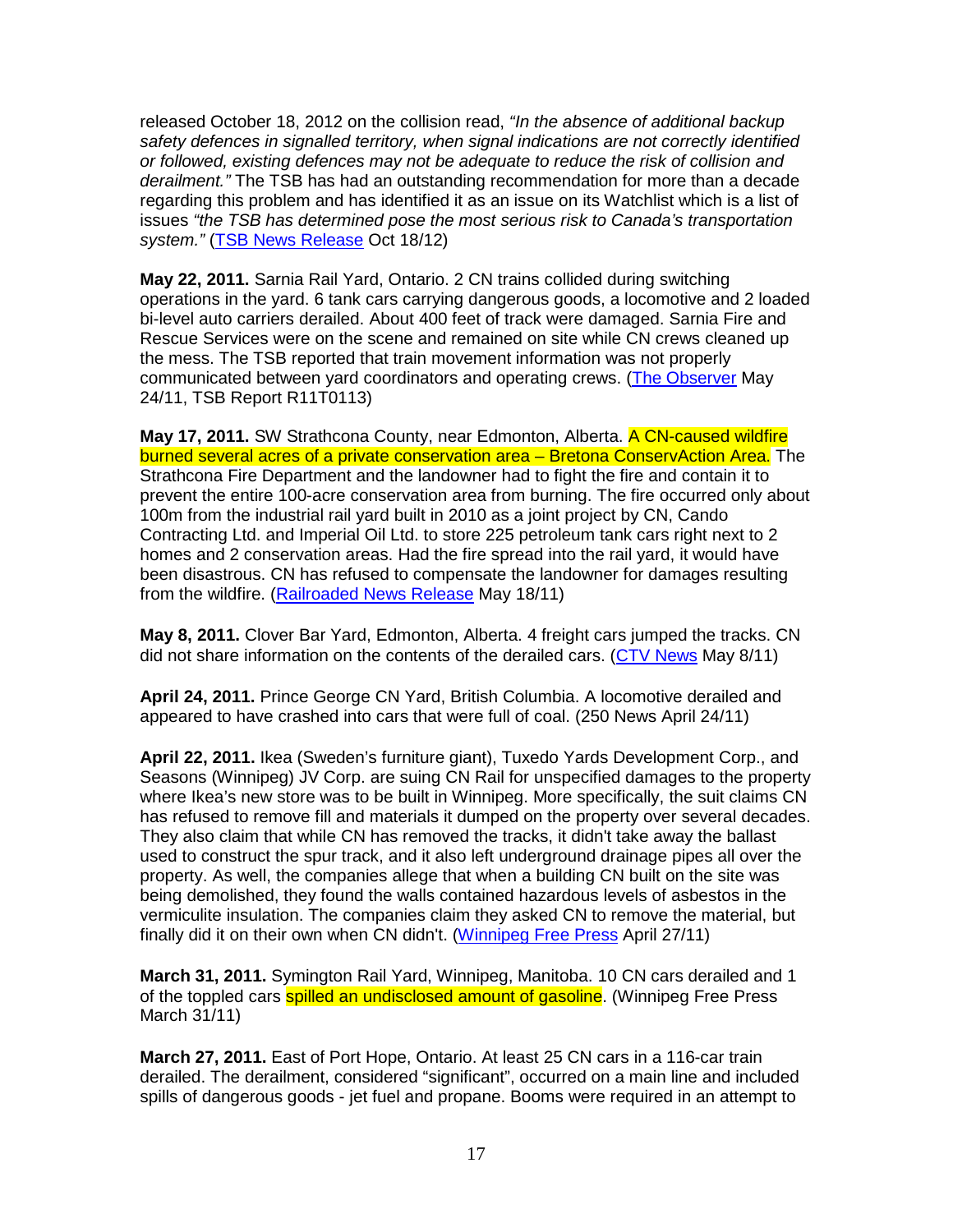contain the spills. A fire broke out and a "Red Alert" was issued through Emergency Management Ontario. A Red Alert means there is "a major risk to health, safety and security". Families from 20 houses were forced to flee their homes. The rail corridor was also shut down. About 67,000 litres of spilled aviation fuel were eventually recovered, while about 133,000 litres made their way into the local environment including the water system, causing undisclosed environmental damage. As with many other CN derailments across North America, CN did not allow the media near the vicinity of the spill to view clean up progress. Fuel spilled during the derailment on the shores of Lake Ontario continued to come up through a swamp area 19 months later. Production on 2 private farm properties was still not back to normal. Not only the farmland near the lake was affected, but the access roadways to them as well. Clean-up has included excavating and hauling away contaminated soil. It is not known whether CN has paid compensation to the farmers for damages. (Toronto Star March 27/11, Northumberland Today April 25/11, Northumberland Today Oct 4/12)

**March 15, 2011.** A U.S. Federal Appeals Court ruled unanimously that CN must honour conditions imposed by the U.S. Surface Transportation Board on CN's purchase of the Elgin Joliet & Eastern (EJ&E) Rail Line that runs between Illinois and Indiana. The decision means CN must pay \$68 million to cover the lion's share of costs in building 2 underpasses in the Chicago area to mitigate rail crossing traffic jams. CN has been battling with 33 communities along the EJ&E main line that are concerned about CN's aggressive approach to the EJ&E takeover. Communities have been concerned about increased rail traffic, increased noise and diesel exhaust pollution, adjacent property devaluation, and increased traffic jams at many rail crossings which have very significant impacts on emergency vehicle response times. (Chicago Business March 15/11)

**March 11, 2011.** A British Columbia Provincial Court convicted CN of an offence under the federal Fisheries Act. CN was sentenced to pay \$75,000 for spilling a deleterious substance – diesel fuel - into a fish-bearing river. In January 2009, Environment Canada was notified of a diesel slick near the confluence of Barker Creek and the Fraser River in B.C. Their investigation confirmed that the source was a fuel pumping station at the CN Rail Thornton Yards. (Daily Commercial News March 14/11)

**End of Feb 2011.** Kennedy Siding, Pine Pass, British Columbia. CN train carrying 16 propane cars derailed. (250 News Feb 26/11)

**Feb 12, 2011.** Fort Fraser, British Columbia. 36 of 104 loaded CN coal cars derailed on the main track. A rail car wheel fractured when a crack, which had been growing over a period of time, reached such a size that the wheel could no longer support normal service loads. 19 loaded CN coal cars went off the tracks on the same line near Caribou, B.C. December 21, 2011. (TSB Report R11V0039)

**Feb 7, 2011.** Mussey Township, St. Clair County, Michigan. 4 CN cars derailed, **spilling** ammonia nitrate, which is used as a fertilizer. CN did not disclose how much ammonia nitrate was spilled. (The Times Herald Feb 7/11)

**Jan 6, 2011.** Vernon Township, Michigan. A CN train that derailed spilled hydrochloric acid, forcing about 35 nearby residents to evacuate their homes. 12 of about 100 cars came off the tracks, including 4 that toppled over on their sides. 10 tank cars were loaded with toxic hydrochloric acid, 1 carried flammable ethanol and the other was a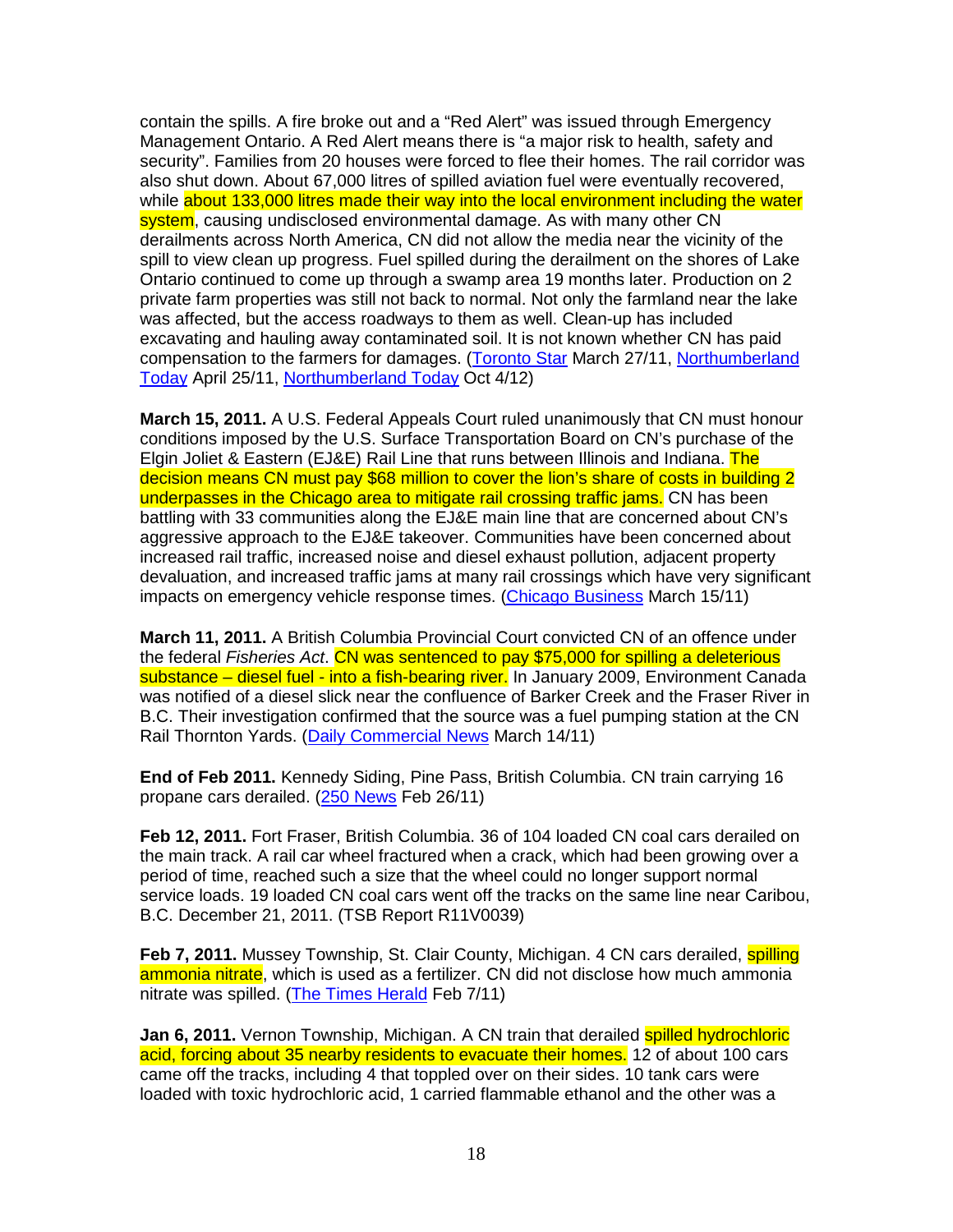freight box car. At least 1 tank car with a capacity of 20,000 gallons spilled hydrochloric acid and a cloud of gas drifted into the surrounding area. Hydrochloric acid is toxic and can damage eyes, skin, lungs and other organs. Local authorities monitored air and water quality before lifting the evacuation notice. A CN public relations spokesperson refused to share information on the health of the train crew, saying it is company policy not to discuss the status of employees. CN also did not disclose how much hydrochloric acid had spilled or the extent of environmental damage. (Washington Post Jan 7/11)

**Jan 2, 2011.** 10km west of Tête-Jaune Cache, British Columbia. 33 of 113 loaded CN coal cars derailed at a bend in the track next to the Fraser River, on their way to Prince Rupert. The derailed cars slid onto the riverbank, **spilling an undisclosed amount of coal**. (Each car carries up to 1 million kg of coal.) A small marsh that drains into the Fraser River was directly impacted by the spilled coal. Crews worked several days clearing up the mess and removing all the debris. A veteran CN employee said the derailment could have been caused by any number of rail defects. (Rocky Mountain Goat Jan 5/11)

**Dec 27, 2010.** Neenah Rail Yard, Wisconsin. Part of a 99-car CN train - 11 empty freight cars - derailed and 7 of them toppled over on the main line. An undisclosed length of track was damaged. (Chicago Tribune Dec 27/10)

**Dec 21, 2010.** The U.S. Surface Transportation Board fined CN \$250,000 for intentionally under-reporting train blockages at railroad crossings along the EJ&E line between Illinois and Indiana. The decision was the first fine ever imposed on a railroad by the U.S. Surface Transportation Board. The decision stated that an investigation into Canadian National's reporting of the blockages, "supports the conclusion that CN has knowingly violated the Board's orders that CN report, on monthly and quarterly bases, the date and descriptive information for each crossing blockage exceeding 10 minutes in duration." For example, U.S. Representative Judy Biggert indicated that CN had reported only 14 blocked crossings lasting 10 minutes or longer for a particular reporting period, whereas the actual number was 1,457, over 100 times the reported number. TRAC (The Regional Answer to Canadian National) stated, "The STB decision brings to light a serious flaw in how railroads are regulated." TRAC has indicated that more needs to be done to ensure that communities across the U.S. are not harmed by CN's lack of respect for U.S. citizens. (nwitimes.com Dec 21/10, several other sources)

**Dec 10, 2010.** Prichard, Alabama. At least 10 CN cars loaded with coal derailed and 3 overturned, spilling an undisclosed amount of coal and closing Highway 45. (FELA Lawyer News Dec 10/10)

**Nov 27, 2010.** Williams Lake, British Columbia. 2 locomotives derailed, disrupting traffic at a public crossing just north of a rail yard. (Williams Lake Tribune Dec 2/10)

**Nov 21, 2010.** Scotford Rail Yard, Fort Saskatchewan, Alberta. 14 CN cars fell off the track – 10 tank cars and 4 general freight cars - a short 3 months following a 43-car derailment in the same yard. Another CN derailment in the same yard April 6, 2005 involved a hydrogen peroxide spill. (Fort Saskatchewan Record Nov 25/10)

**Nov 19, 2010.** East of Vibank, Saskatchewan. 2 locomotives and 1 empty hopper car derailed, closing Highway 48 for 2 days while CN cleared the derailed locomotives and car, and repaired damages. (Regina Leader Post Nov 20/10)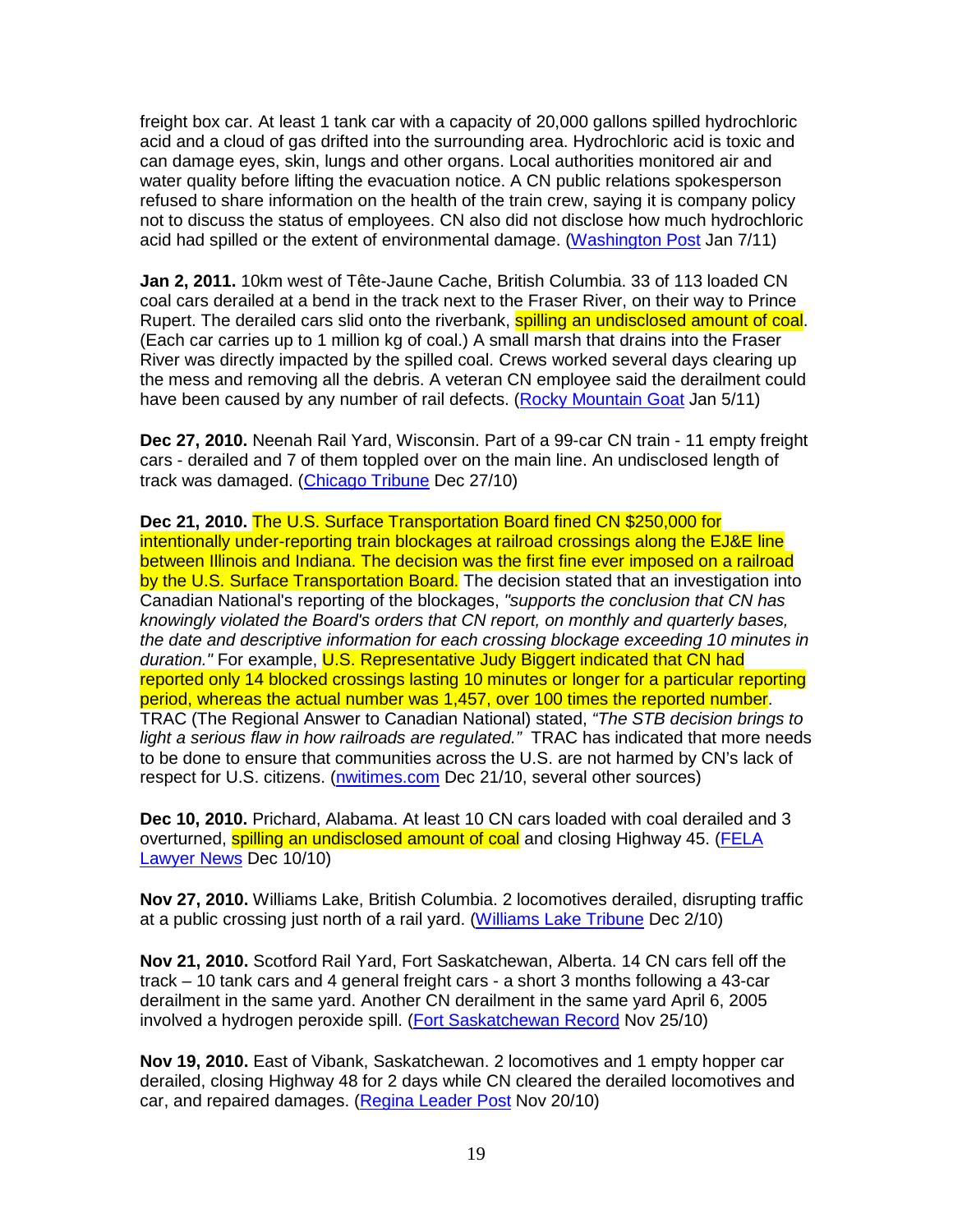**Nov 5, 2010.** SW Strathcona County, near Edmonton, Alberta. The first petroleum tank cars were moved in to an industrial rail yard joint ventured by Cando Contracting Ltd., CN and Imperial Oil Ltd. Construction of the new rail yard began June 21, 2010 and was completed by late October. Up to 225 tank cars owned by Imperial Oil Ltd. are to be stored and moved in and out of the rail yard. The rail yard was built only 68m from one home and 163m from another home, and only 30m from 2 conservation areas. This violates minimum set-back distance requirements of the Railway Association of Canada, Federation of Canadian Municipalities and CN's own policy, all of which indicate that new rail yards are not to be built within 300m of any homes. Construction and operation of the rail yard also breaches federal transportation, railway safety and environmental legislation and regulations; Alberta environmental protection and drainage legislation; Canadian Rail Operating Rules; CN environmental policies; CN community relations policies; Imperial Oil environmental policies; and, Imperial Oil community relations policies. (Railroaded News Release July 21/10, Railroaded News Release Nov 8/10)

**Oct 18, 2010.** Kingston Subdivision, near Lancaster, Ontario. CN train derailed 18 cars on the main track, including 6 cars containing dangerous goods. An undisclosed amount of sodium cyanide (solid) was spilled. As a precautionary measure, residents in close vicinity to the accident site left their homes. About 1,000 feet of track were damaged or destroyed. The train consisted of 2 locomotives at the head of the train and 122 cars (59 loaded, 63 empty). It weighed 8,350 tons and was 7,105 feet long. The train derailed due to a rail roll-over partly attributable to improperly assembling the train. (TSB Report R10D0088)

**Oct 10, 2010.** New Haven, Michigan. About 3,000 gallons of diesel fuel spilled from a CN locomotive, causing undisclosed environmental damage. (The Voice News Oct 11/10)

**Oct 8, 2010.** Parry Sound, Ontario. CN train carrying dangerous goods derailed. 19 cars fell off the tracks, 15 of them containing extremely flammable propane and fuel oil. A major emergency response included evacuations, road closures and fire crew deployment. Many rail cars and 1,000 feet of track were damaged. About 40 gallons of fuel oil were spilled. (Cottage Country Now Oct 8/10)

**Oct 2, 2010.** Near Newbrook, NW of Edmonton, Alberta. 2 locomotives and 18 cars derailed on the way from Edmonton to Fort McMurray in a 1½ mile long train with 3 locomotives and 162 cars. (**Edmonton Journal Oct 3/10**)

**Oct 1, 2010.** Near Falding, Ontario. CN freight train derailed 21 cars on the main track. The derailed cars included 8 loaded tank cars containing liquefied petroleum gas and 7 loaded tank cars containing fuel oil. A number of homes in the vicinity of the derailment were evacuated. The TSB found that the train was not properly assembled, braking instructions were not properly followed, and the locomotive engineer was fatigued. (TSB Report R10T0213)

**Sept 30, 2010.** Brimson, North of Two Harbors, Minnesota. 2 CN ore trains collided after one of the trains carrying 116 cars full of taconite ore left a siding and entered the main track before getting permission. It later collided with a CN train with 118 empty rail cars. 3 locomotives and 14 cars derailed, all 5 crew members from both trains were injured, and the derailment resulted in over \$8 million in property damages. The NTSB blamed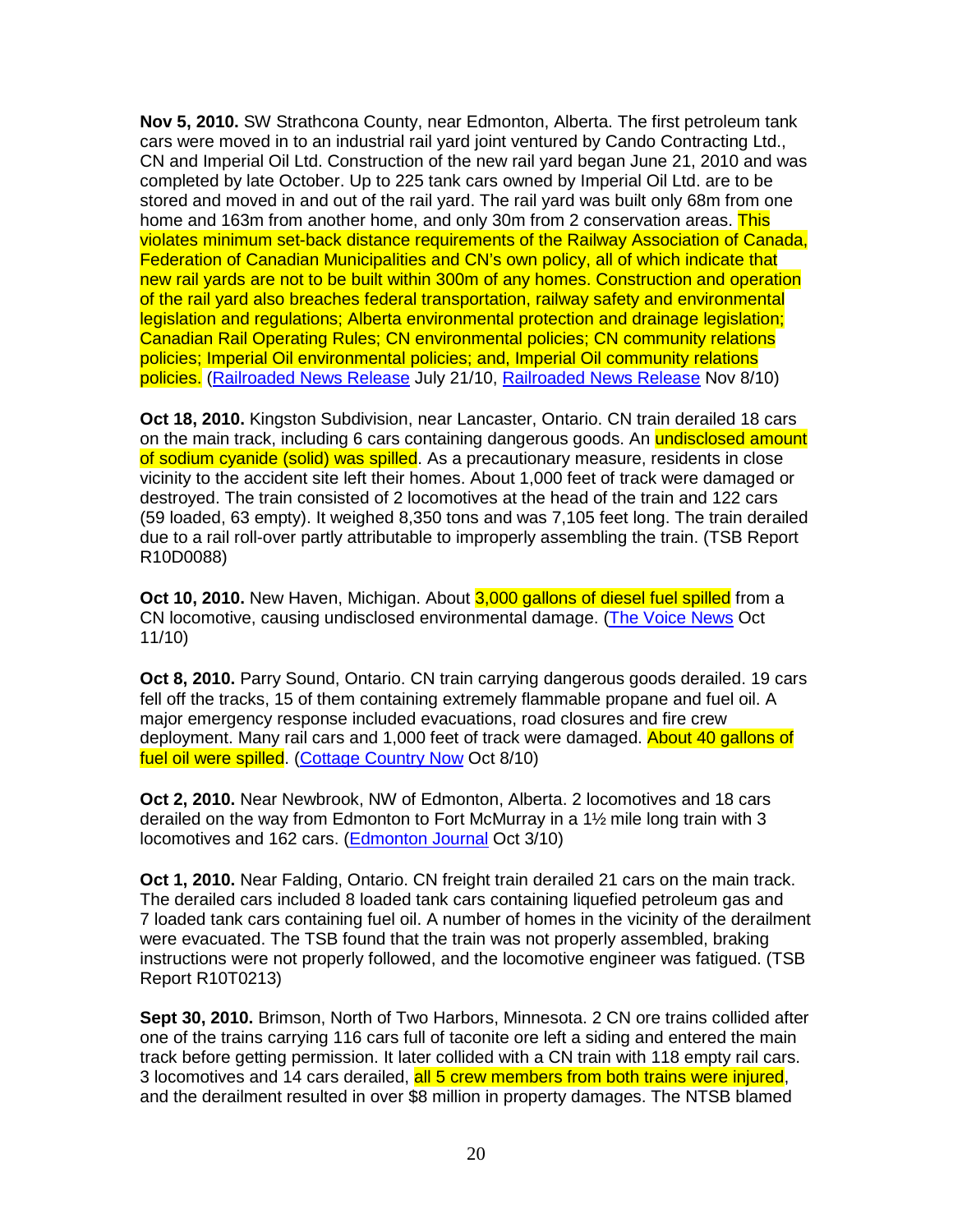the collision on the loaded train entering the main line without permission and a lax CN policy on train right-of-way communication on a route without signals. (Duluth News Tribune Feb 12/13)

**Aug 23, 2010.** Saint-Maurice Subdivision, near Clova, Quebec. 17 CN cars (16 loaded and 1 empty) derailed and about half of the cars toppled over on their sides on the main track. About 1,300 feet of track were destroyed. The derailment zone covered a distance of about 1,300 feet. The derailed equipment consisted of 10 gondola cars loaded with wood chips, 1 covered hopper car (sodium cyanide residue), and 6 covered cars carrying newsprint. The train was made up of 5 locomotives and 95 cars (90 loaded and 5 empty), it weighed 13,100 tons and was 5,640 feet long. The derailment occurred when a track slid sideways as the train was passing over it. (TSB Report R10Q0037)

**Aug 18, 2010.** Scotford Rail Yard, Fort Saskatchewan, Alberta. 43 CN tank cars carrying 7 types of hazardous goods including diesel and liquefied petroleum gas derailed, many of them toppling over on their sides. The derailment occurred during switching operations - 1 CN train was shoving 50 loaded and 5 empty cars in the yard when the movement collided with 46 parked empty cars on the track. It is not known whether there were any hazardous products spilled or whether there was any environmental damage, as CN staff made sure no members of the public were allowed near the site. The TSB attributed the derailment to human error and to the poorly lit rail yard during a night time operation. Other CN derailments in the same yard include one April 6, 2005 and another one November 21, 2010 (Edmonton Journal Aug 19/10, Railroaded News Release Aug 19/10, TSB Report R10E0096)

**July 31, 2010.** 15km south of Lytton, British Columbia. A water bomber crashed in the Fraser Canyon while fighting a CN-caused wildfire, killing the pilot and co-pilot. (FireFightersCloseCall.com Aug 1/10)

**July 21, 2010.** 10km east of Prince George, British Columbia. 16 CN cars loaded with coal derailed.

**July 20, 2010.** Tk'emlups First Nation Reserve, near Kamloops, British Columbia. A fire investigator is confident that a CN engine in a rail yard ignited a large grass fire on the Tk'emlups First Nation Reserve. In 2009, the City of Kamloops billed CN for \$20,000 for firefighting when sparks from a train ignited a 3-day blaze. These are just a few examples of the many fires caused annually by CN. Idling and slow-moving locomotives, such as in rail yards, pose particularly high fire hazards. (Kamloops Daily News July 23/10)

**July 6, 2010.** Jasper Yard, Jasper, Alberta. A CN freight train collided with a Via passenger train while passengers were disembarking on the station track. The passenger train was pushed to a 45° angle. The CN l ocomotive and one of the Via passenger cars were damaged. The TSB attributed the accident to human error – improper communication between the 2 crews. (TSB Report R10E0080)

**June 15-28, 2010.** Between Sarnia, Ontario and Port Huron, Michigan. About 2,000 rail tank car loads of biodiesel were moved back and forth repeatedly across the Canada/U.S. border without unloading the cars. One CN worker said, "In 25 years, I'd never done anything like it…The clerk told me it was some kind of money grab. We just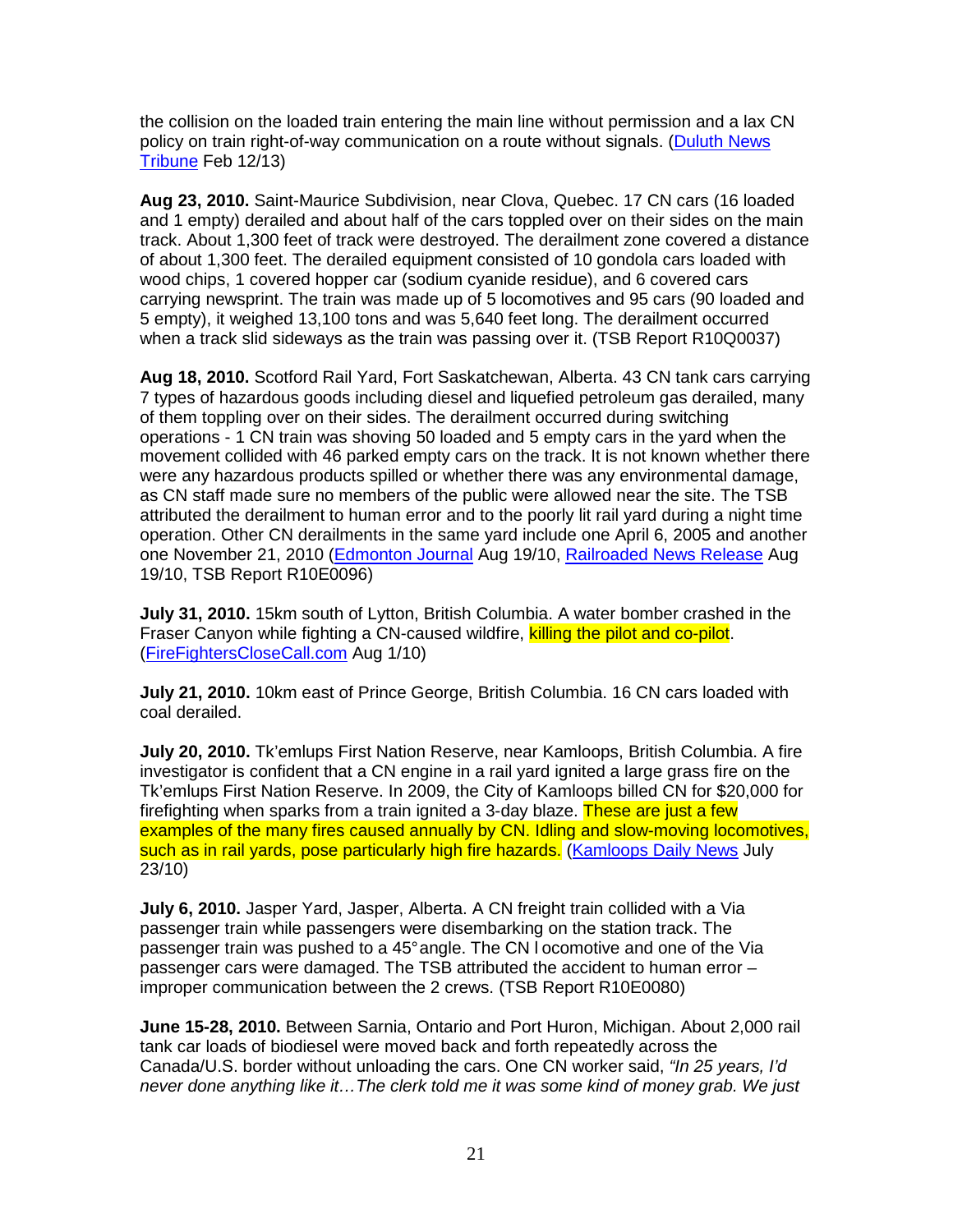did what we were told." CN made \$2.6 million from the money-making scheme. (UPI Dec 3/12)

**March 30, 2010.** Pickering, Ontario. 9 cars of a 149-car CN train stretching 9,383 feet and weighing 12,166 tons jackknifed and derailed at the Pickering GO Station on the main track. 1 car spilled a load of lumber and the fuel tank of one of the 3 locomotives was punctured and **spilled 50 litres of diesel fuel which caught fire**. Local residents were concerned about the sixth derailment in as many years along this section of track running from Whitby to Pickering. This is of particular concern to Canadians living next to railways, considering that 12% of all rail traffic carries dangerous goods, according to the Railway Association of Canada. In April 2011, the TSB issued a scathing investigation report faulting the way in which this latest train was assembled. The train was pulled by 3 locomotives, all located in the front of the train, a method the TSB has blamed for a number of other CN derailments involving these too-long and too-heavy trains. Following a similar CN derailment near Brighton, Ontario in 2009, CN had pledged to start building trains over 8,500 feet long by spacing locomotives throughout the train, a technique known as distributing power, which cuts down on in-train forces. The TSB has investigated 10 derailments that involved longer, heavier trains and excessive in-train forces. 9 of these were Canadian National trains. CN has the lowest safety level rating, 1 or 2 on a scale of 5. One of many reasons identified for this poor safety record is the lack of dialogue by CN management with its train operators and the general strained relationship between the railway union and CN management. A "culture of fear" is known to exist within CN, and workers are reluctant to bring safety risks to the attention of their supervisors for fear of reprisal. (TSB Report R10T0056, The Toronto Star March 31/10, Financial Post April 15/11, Consider This April 21/11)

**March 2, 2010.** Morrisburg, Ontario. CN train derailed 26 cars on the Kingston Subdivision main track. The train comprised 2 locomotives and 121 cars (53 loaded, 68 empty). It was 8,703 feet long and weighed 9,641 tons. About 1,400 feet of track, including 4 crossovers, were damaged. The TSB blamed the derailment on a cracked axle and insufficient inspections by CN. (TSB Report R10T0035)

**Feb 25, 2010.** St-Charles-de-Bellechasse, Quebec. A Via Rail passenger train on CN track entered a siding track at excessive speed resulting in 2 locomotives and 6 passenger cars derailing on the main track. 2 locomotive engineers and 5 passengers were injured. A house, garage and 6 motor vehicles were destroyed. Via passenger cars and siding track were also extensively damaged. About 3,000 litres of diesel fuel spilled from the derailed train, causing undisclosed environmental damage. The TSB reported the following factors as contributing to the derailment: snow accumulation, poor visibility, misinterpretation of the advance switching signal, and safety deficiencies related to medical testing for employees (slow transfer of medical information for locomotive engineers hired by Via Rail from CN and other railways). When the TSB investigation report was released March 6, 2012, TSB officials said Canadians have reason to fear rail safety because the rail industry and Transport Canada refuse to recognize the necessity of maintaining and in many cases improving rail safety measures. (CTV News March 6/12, TSB News Release March 6/12, TSB Report R10Q0011)

**Feb 9, 2010.** MacMillan Yard, Toronto, Ontario. 2 CN cars derailed in the yard during switching operations. 1 of the cars, a tank car, broke into 2 sections and spilled its entire load of about 57,000 litres of ferric sulphate – a hazardous corrosive liquid - along the roadway and adjacent tracks. The extent of environmental damage from the spill was not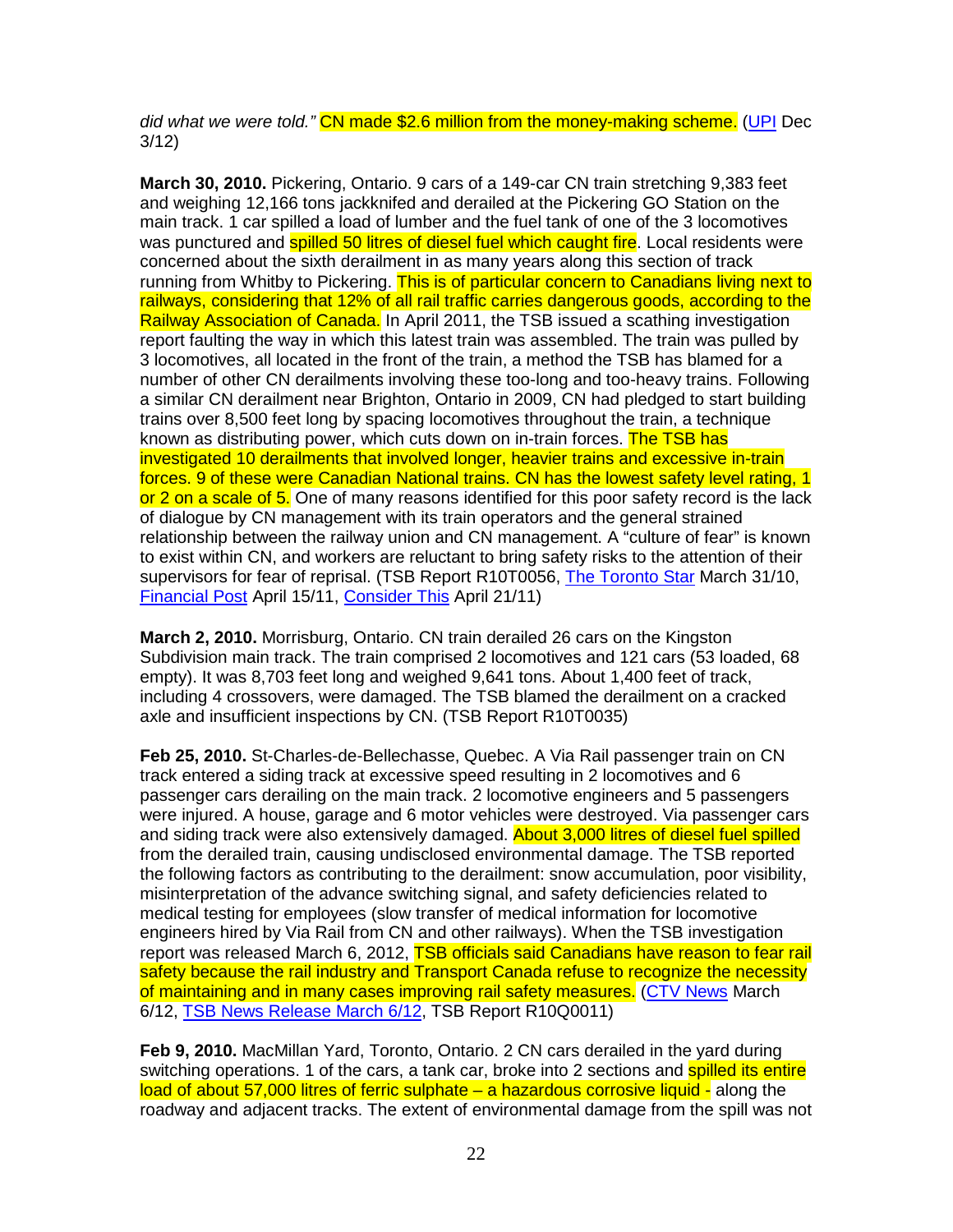disclosed. 3 additional cars were damaged. The TSB reported that the tank split in 2 due to a small fatigue crack at a weld seam that should have included a reinforcing pad. (TSB Report R10T0020)

**Dec 5, 2009.** Rivers Subdivision, near Spy Hill, Saskatchewan. A CN freight train derailed 36 cars on the main track, including 22 tank cars loaded with dangerous goods – liquefied propane, benzene, plastic pellets. An undisclosed quantity of dangerous goods was subsequently spilled, resulting in a fire which initially involved 34 of the cars and burned for 6 days. All residents within a 1.6-kilometre radius were evacuated. About 400 feet of track were destroyed. The extent of environmental damage was not disclosed. The train consisted of 2 locomotives at the head of the train and 168 cars (142 loaded, 26 empty). It weighed 12,423 tons and was over 2 miles long. The TSB determined the probable cause of the accident was the sudden failure of a rail that had persistent surface defects. (TSB Report R09W0252, several additional sources)

**Nov 21, 2009.** Lac-St-Jean Subdivision, Sainte-Tite, Quebec. A CN train derailed 10 cars (5 loaded and 5 empty) on the railway bridge across des Envies River. About 200 feet of the main track were damaged and one span of the bridge was destroyed. The train consisted of 2 locomotives and 11 cars (5 loaded and 6 empty). It weighed 1,250 tons and was 850 feet long. The derailment was caused by a fatigued rail on the bridge that had developed numerous defects over time. (TSB Report R09Q0047)

**Nov 17, 2009.** Yale Subdivision, near Komo, British Columbia. A CN freight train consisting of 1 locomotive, 45 loaded cars and 13 empty cars struck a debris slide of rock, mud and trees on the main track that derailed the locomotive and 3 cars loaded with copper concentrate. The train struck the slide, rode up and over it and came down on the other side where the locomotive rolled over onto its side. The first 3 cars behind the locomotive jackknifed and derailed. About 833 gallons of fuel were spilled from the locomotive, which overturned on its side, resulting in undisclosed environmental damage. The locomotive engineer sustained contusions and a laceration to his right leg. The conductor suffered a fractured right thumb and contusions. Both were taken by ambulance to the hospital in Hope. The train weighed 6,394 tons and was 3,519 feet long. (TSB Report R09V0235)

**July 17, 2009.** Limoilou Yard, Quebec City, Quebec. 5 CN tank cars derailed. A turnout and about 180 feet of track were damaged. Aviation fuel, which is extremely flammable and explosive, spilled from one of the tank cars. A safety perimeter was established around the derailment area. The Dufferin-Montmorency Highway and neighbouring public roads were closed to traffic. The derailment occurred when a track in one of the yard switches rolled over due to the lateral forces exerted by the heavy tank car wheels. (TSB Report R09Q0030)

**June 28, 2009.** Redditt Subdivision, Jones, Ontario. A CN train collided with the tail end of another CN train which was stopped on the main track. As a result of the collision, the 4 intermodal cars (six platforms in total) from the stationary train and the 3 locomotives from the moving train derailed. The locomotive engineer from the moving train was transported to hospital with injuries. The TSB reported miscommunication between the rail traffic controller and the operating crew of the moving train. (TSB Report R09W0118)

**June 19, 2009.** Cherry Valley, Illinois. 19 of 74 tank cars carrying flammable ethanol, derailed at a highway railway crossing where cars waited for the train to pass. 13 of the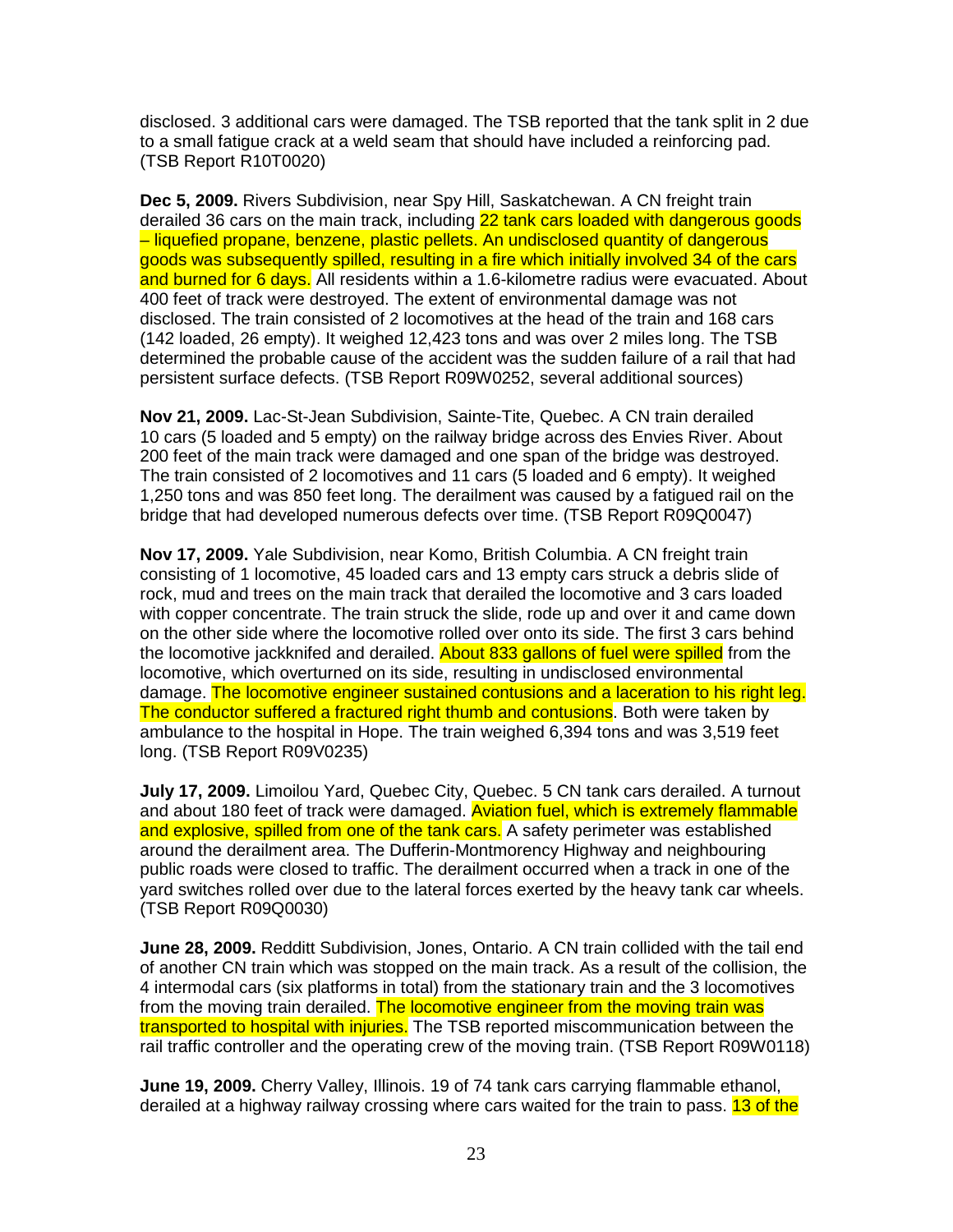derailed cars were punctured, causing the ethanol to spill which exploded into a huge fireball. The train, hauling a total of 114 cars, was carrying about 2 million gallons of ethanol. One 44-year-old woman waiting at the railway crossing burned to death, and 9 to 11 others were injured (reports vary). The dead woman's husband was burned but survived and her 19-year-old pregnant daughter was injured and lost her baby. 600 nearby homes were evacuated due to the intensity of the ethanol fire. About 60,000 gallons of ethanol spilled into a creek that flows into the Rock and Kishwaukee rivers, killing a minimum of 72,350 fish, many of which were game species. The Illinois Attorney General found CN Rail responsible for what was characterized as the single-largest fish kill that was not natural in the history of the state of Illinois. Monetary damages were estimated to total \$7.9 million. The NTSB investigation found a washout of the tracks, a failure of CN's emergency communications, and inadequate design of the tanker cars all contributed to the derailment and severity of the accident. The NTSB report released in February 2012 contained many more criticisms of CN. Associated Press research of U.S. statistics revealed that ethanol tank cars have been breached in at least 40 serious accidents between 2000 and mid-2012. An Illinois District County Court ordered CN to pay US\$36 million to settle 2 negligence lawsuits that revealed Canada's largest railway was negligent in the operation, maintenance and supervision of the train and track. (Associated Press Sept 12/12, Rock River Times June 6/12, NTSB Report RAR-12-01)

**May 22, 2009.** CN Walker Yard, Edmonton, Alberta. A fire broke out in the rail yard and was contained within about an hour. Generally, rail yards pose high fire risks because extremely flammable diesel fuel, oil, grease and solvents leak and drip all over the ground from locomotives and rail cars. As well, tank cars carrying flammable products often ignite during derailments and spills in rail yards. (Edmonton Sun May 23/09)

**May 19, 2009.** Becancour, Quebec. A stub sill was reported broken on a tank car loaded with chlorine at a chemical plant. (A stub sill is part of the frame which connects the tank cars.) Based on this particular type of fault, the TSB warned, "that tens of thousands of faulty railway cars may be in operation, hauling dangerous goods across Canada". (TSB Report R09W0016)

**March 21, 2009.** Kingston Subdivision, near Brighton, Ontario. 6 of 137 CN rail cars were ripped off the main track - 3 carrying hazardous materials - after the train, which stretched nearly 2.7km, came to an unexpected and abrupt stop. This forced some of the heavier loaded cars in the back of the train to crash into some lighter empty ones closer to the front, causing the knuckle on the 107<sup>th</sup> car to break.  $\overrightarrow{CN}$  and others have been realizing significant cost savings by increasing the length and weight of their trains, and by improperly assembling them, but at the same time this practice is compromising safety. As a result of the increasing number of derailments of too-long, too-heavy and improperly assembled trains, the federal government launched a 2-year study in an attempt to develop regulations to address the problem. (TSB Report R09T0092)

**Feb 13, 2009.** Allanwater Subdivision, Robinson, Ontario. A CN freight train derailed 2 locomotives and 29 cars on the main track. The derailed cars included a load of sodium chlorate and 2 loads of propane. The derailed cars struck an 800-gallon wayside propane tank that fuelled a switch heater, puncturing it and igniting an explosion and fire. The fire engulfed most of the derailment site, including approximately 15 of the 29 derailed cars. 2 tank cars of lard and a carload of lumber were consumed in the fire. Several bulldozers and large backhoes were brought to the accident site to contain the fire and to work on restoring the rail line. The heavy equipment spread the damaged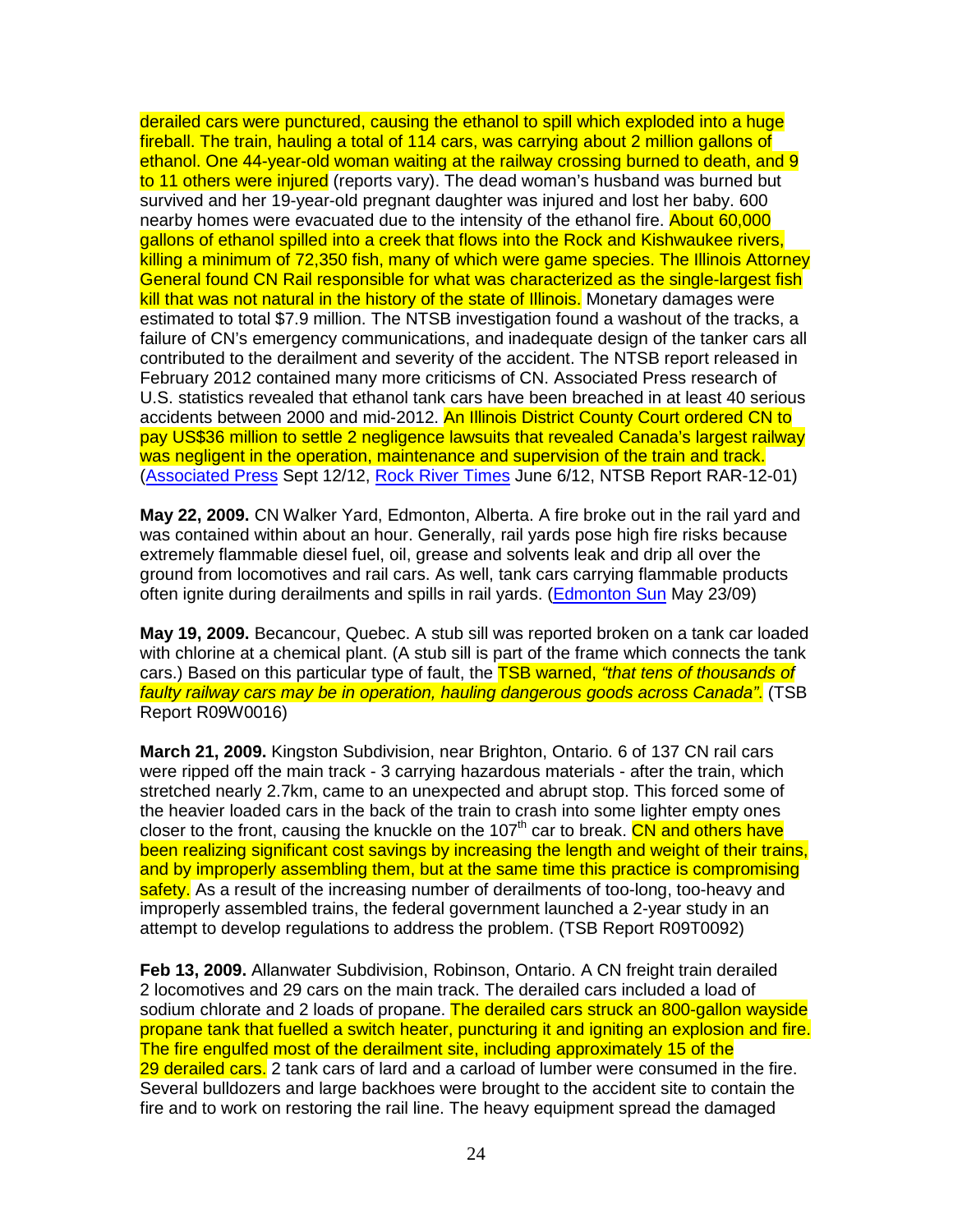rolling stock about the site and covered it in snow in an effort to extinguish the fire, which burned for about 24 hours. The train consisted of 2 locomotives at the head of the train and 94 cars. It weighed 10,386 tons and was 6,061 feet long. The TSB was unable to determine the cause of the derailment because the wrecking and restoration work had commenced without TSB consent. (TSB Report R09W0033)

**Jan 14, 2009.** Near Dugald, Manitoba. A faulty stub sill went undetected, allowing a tank car loaded with 51,500 pounds of flammable liquid propylene to separate from the rest of the train before coming to a stop. (A stub sill is part of the frame which connects the tank cars.) In a scathing report issued August 25, 2010, the TSB said the lack of formal protocols to record and report stub sill failures may prevent other broken parts from being found before the next accident. The TSB warned "that tens of thousands of faulty railway cars may be in operation, hauling dangerous goods across Canada". The TSB continued, "Approximately 41,000 cars within the North American tank car fleet are equipped with this model of stub sills, and approximately 35,000 of them are in dangerous goods service…These numbers are alarming and must not be ignored." Adding to the concern, Transport Canada, the regulator, was either unaware of, or had limited information regarding, stub sill failures so the problem has gone undetected. The TSB strongly suggested Transport Canada take the lead in coordinating with the railway industry and other North American regulators on the issue of reporting stub sill failures. (This does not appear to have been done.) Adding to the risk, the TSB said today's trains are longer and heavier than ever, making them more difficult to control. Alarmingly, stub sills manufactured according to older design criteria may be more susceptible to failure in the current operating environment of longer heavier trains. Prior to the mid-1990's, an average train in main-track service was about 5,000 feet long and weighed 6,000 to 7,000 tons. Following the privatization of CN in 1995, some of the trains are now over 12,000 feet long and weigh more than 10,000 tons. (TSB News Release Aug 25/10, TSB Report R09W0016)

**Dec 31, 2008.** Drummondville Substation, near Villeroy, Quebec. 33 CN cars derailed on the main track - 7 tank cars with residue, 6 empty box cars and 20 loaded covered hopper cars. 2 main-track turnouts were damaged. A switch heater gas line was severed, causing about 2,000 gallons of propane gas to leak into the air. About 500 feet of track were destroyed. The train consisted of 3 locomotives and 115 cars (70 loaded and 45 empty), weighed 10,800 tons and was 7,000 feet long. The local fire department was advised by local residents of the accident, arrived on the scene shortly thereafter, and established a safety perimeter, evacuating about 70 residents from the area. Passenger and freight train service were suspended for several days. The TSB reported that the train derailed when the switch heel block joint failed under the weight of the train, and that a simple wrench test would have detected the loose switch bolts. (TSB Report R08Q0028)

**Dec 18, 2008.** Edson Subdivision, Peers, Alberta. A CN freight train weighing 9,444 tons and 8,244 feet long derailed 48 of its 147 cars on the main track. The derailed cars included 16 loaded hopper cars, 7 loaded centre beam bulkhead flat cars, 3 loaded box cars, 12 empty covered hopper cars, a loaded gondola, and 9 tank cars carrying residue. The first 6 derailed cars had left the track on the high side of a curve. The following 42 cars were derailed on both sides of the track. About 1,715 feet of main track were damaged. The TSB reported that, as the train was travelling through the curve, the high rail likely broke under the 21st car or one of the adjacent cars due to heavy loads and inservice forces. (TSB Report R08E0150)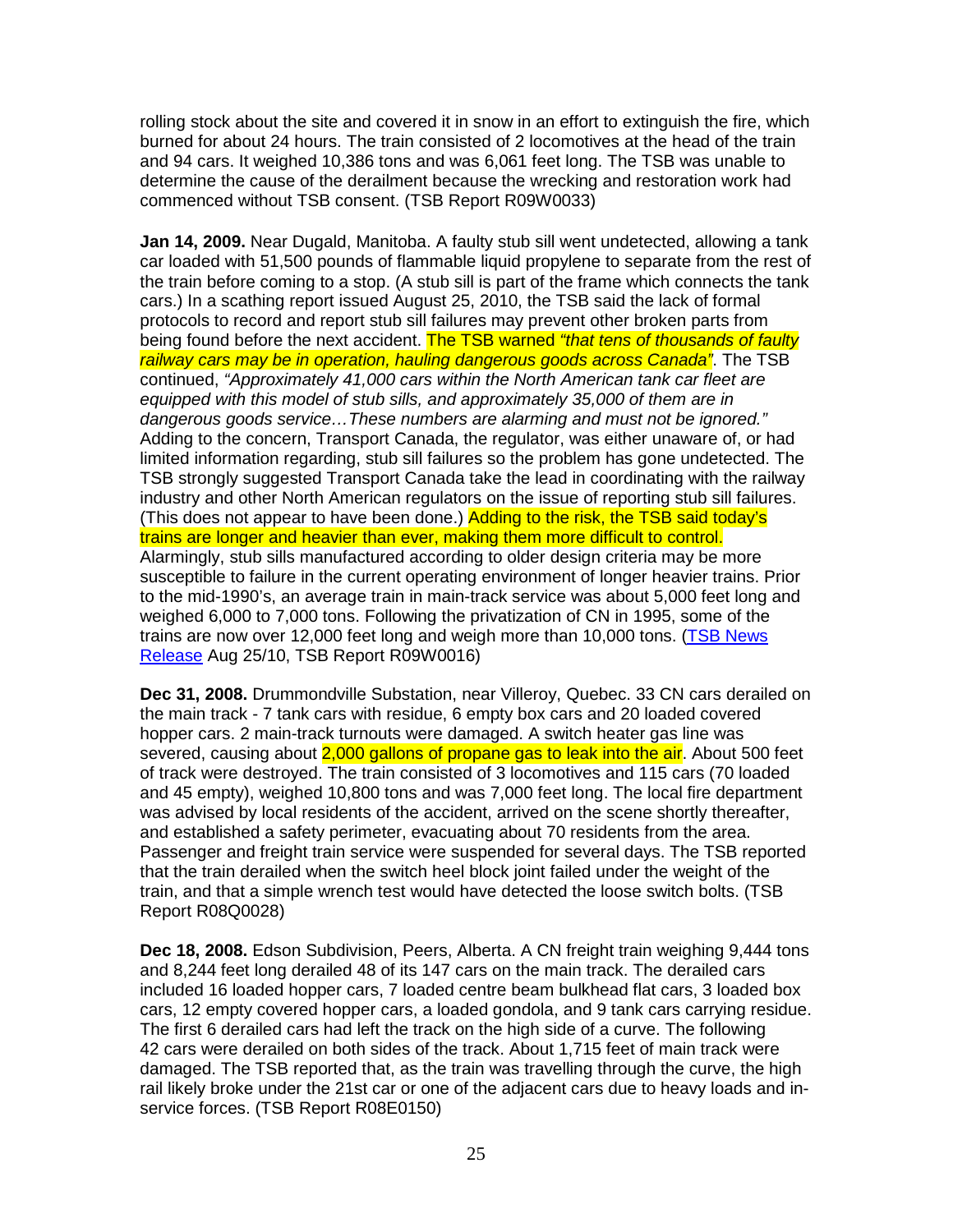**Oct 21 & 22, 2008.** Symington Yard, Winnipeg, Manitoba. 3 CN cars derailed in the yard on October 21. On October 22, a CN mechanical crew was cleaning up the derailment site. While one of the clean up crew members was monitoring a crane that was lifting a derailed car, the employee was struck by a locomotive that was in switching operation right next to the derailment work site. The employee, who suffered a broken wrist, a facial laceration and a bruised knee, was taken to the hospital. The TSB questioned why CN decided to resume normal switching operations so quickly and so close to the derailment site where clean up activities were underway. This resulted in reducing the physical space available to the clean up crew and, therefore, the level of protection. The locomotive struck the employee because the physical space required to conduct re-railing activities was insufficient. (TSB Report R08W0219)

**Oct 1, 2008.** Near Hamiota, Manitoba. 11 empty cars of a 153-car CN train derailed, causing major damage to both the rail lines and the cars. (TCRC76 Oct 2/08)

**July 3, 2008.** CN Bedford Subdivision, Halifax, Nova Scotia. A Via Rail train was moving westward exiting a loop track. At the same time a CN train was reversing eastward toward Halifax Ocean Terminals. In an area where sightlines were restricted due to the curvature of the track and a rock cut, the 2 trains collided. As a result of the collision, 2 locomotives, a baggage car and 5 coaches of the Via train were severely damaged. There was also some track damage. (TSB Report R08M0063)

**June 23, 2008.** Wabamun, Alberta. A stub sill on a tank car completely severed from the car during normal CN train operation. The car was scrapped with, unfortunately, no record of the stub sill failure which could have helped fix the problem on many other tank cars carrying dangerous goods. (A stub sill is part of the frame which connects the tank cars.) Based on this particular type of fault, the TSB warned, "that tens of thousands of faulty railway cars may be in operation, hauling dangerous goods across Canada". (TSB Report R09W0016)

**May 2008.** Standing Committee on Transport, Infrastructure & Communities released its report on Rail Safety in Canada. The report was particularly critical of CN's carrying out of safety standards and manner of reporting safety issues. The Committee wrote, *"Due* to the frequency of rail accidents in Canada in the last few years, notably in British Columbia, Alberta, Ontario and Quebec, there is a concern that the rate of accidents is on the rise. The repercussion from these accidents has been severe in terms of human fatalities and environmental damage." The Committee remained concerned about both the increase in main track derailments and the need for better rail safety generally across the country. There is a lack of accountability by both Transport Canada and the railroads with regard to rail safety. Transport Canada is not accountable enough in enforcing safety regulations, ensuring the implementation of safety procedures is more consistent across the country, conducting safety audits and making safety audit results public. Transport Canada needs more resources and needs a more hands on approach to rigorous inspection programs and to enforcing safety regulations. The railways, particularly CN, were criticized for the lack of meaningful management-employee consultations, poor crew training, poor employee fatigue management, and poor prioritizing and carrying out of safety procedures. The Committee also criticized Transport Canada and the railways for the serious delays in implementing the Safety Management Systems, developed 7 years earlier. On a scale of 1 to 5, with 5 being the optimal level, CN was at level 1 or 2, CP at 3 and Via Rail at 4 in terms of progress to properly implement the Safety Management Systems. CN employees were reluctant to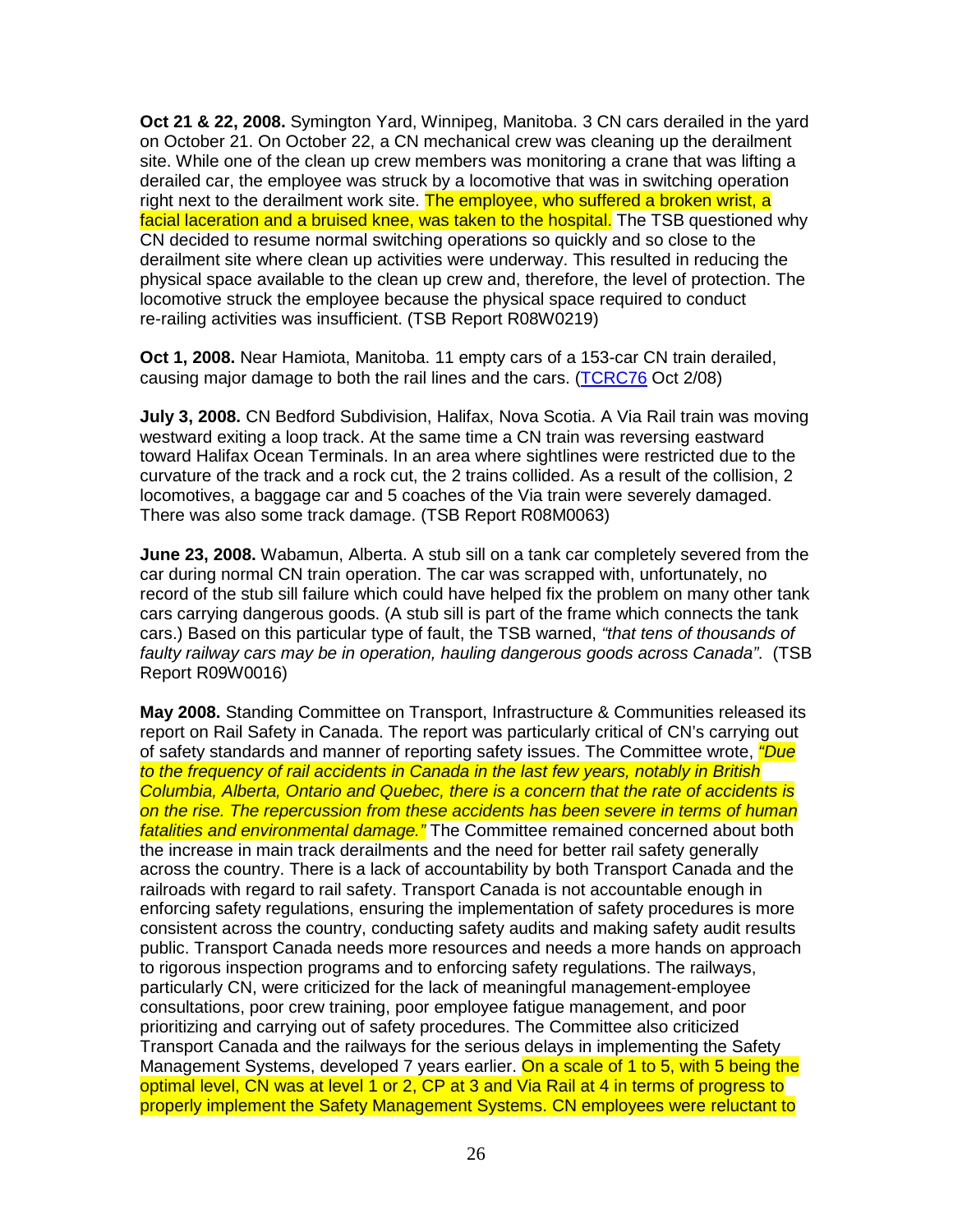report safety violations, for fear of reprisals from the company, and stated they were working within a "culture of fear". The fear of discipline for reporting safety violations was viewed by CN employees as a major deterrent to reporting such violations. The Standing Committee developed 14 recommendations to address the above-mentioned shortcomings. (Standing Committee Report May 2008, Maclean's July 7/08)

**Feb 18, 2008.** Oakville Substation, Aldershot, Ontario. 20 CN cars derailed including 5 residue tank cars - 3 containing sulphuric acid residue and 2 containing sodium hydroxide residue. There was significant structural damage to a neighbouring industrial building. The train consisted of 3 locomotives and 139 cars (79 loaded, 43 empty, and 17 residue tank cars). It weighed 11,908 tonnes and was 8,027 feet long. The TSB reported that a rail car wheel broke while the train was moving through a curve in the track. The wheel was defective and had been deteriorating for some time. The TSB said without an appropriate quality assurance process for inspecting wheels, derailments will continue. (TSB Report R08T0029)

**Oct 30, 2007.** Malport, Ontario. A CN freight train derailed while stopping to set off a block of intermodal cars. The train consisted of 4 locomotives at the head of the train and 131 cars (59 loaded and 72 empty), was 7,839 feet long and weighed 7,810 tons. 32 cars derailed and about 2,500 feet of track were destroyed or damaged. The TSB investigation determined that weakened track rolled over, initiating the derailment. The derailment actually consisted of 2 separate derailments, an initial one involving only 2 cars, and then a subsequent one that resulted in other derailed cars continuing to spread rail until the added drag finally brought the train to a stop. (TSB Report R07T0323)

**Oct 27, 2007.** Edson Subdivision, Peers, Alberta. A CN train did not stop prior to a stop signal on the main track and collided with a second CN train that was entering the siding. As a result of the collision, the locomotives and 22 cars of the train that could not stop derailed; 10 other cars were damaged but did not derail. 5 cars on the train that was hit derailed and 4 other cars were damaged but did not derail. The TSB reported that the locomotive engineer in the train that failed to heed the stop signal was fatigued. The report said despite previously-acquired knowledge on employee fatigue, the countermeasures that CN had in place were ineffective. In view of the severity of the accident and the availability of other crews at that location, consideration should have been given to relieving the crew from the train that missed the stop signal. (TSB Report R07E0129)

**Sept 17, 2007.** Halton Subdivision, MacMillan Yard, Toronto, Ontario. A CN train remotely controlled by Beltpack and consisting of 67 loaded cars and 30 empties sidecollided with the tail end of a second CN train. 2 locomotives and 2 cars from the remotely controlled train derailed. 6 cars on the other train derailed and/or sustained damage, including 2 special dangerous goods tank cars containing chlorine gas. Both of these cars were severely damaged. About 3,785 litres of diesel fuel spilled from the derailed locomotives and seeped into the ground. About 3,000 litres of diesel fuel were reported to have been recovered and 4 tons of contaminated soil was removed. The extent of environmental damage was not disclosed. The remotely controlled train weighed 9,054 tons and was 5,914 feet long. The TSB reported that the new conductor operating the train by Beltpack remote control had inadequate training and experience for switching long, heavy trains by remote control. The TSB also indicated that the train was actually too long and too heavy to be operated by remote control at all. (TSB Report R07T0270)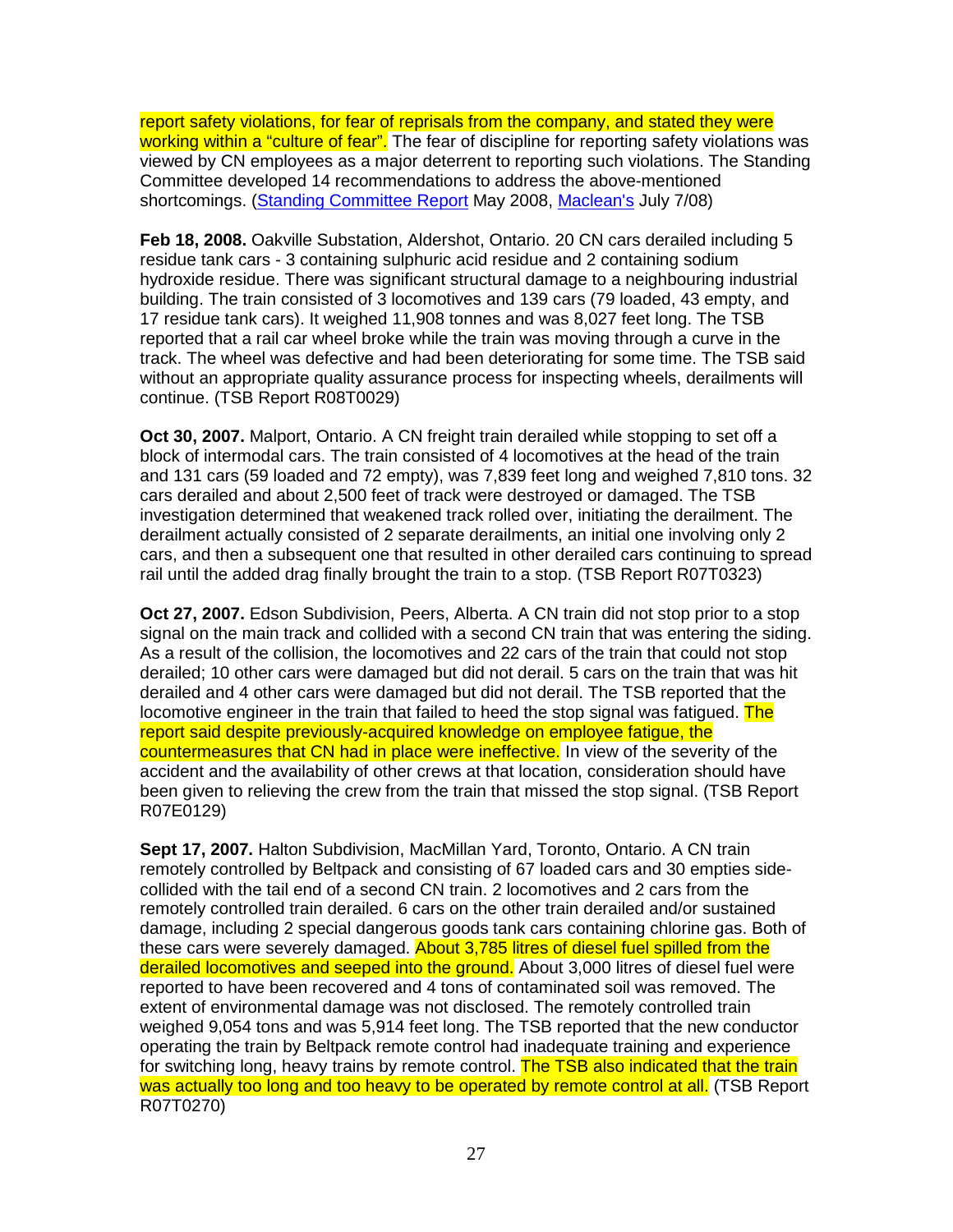**Sept 17, 2007.** 48km east of Terrace, British Columbia. 29 of 99 grain cars derailed on CN's northern B.C. main line. (Business Edge May 10/07)

**Aug 4, 2007.** Chetwynd Subdivision, CN Yard, Prince George, British Columbia. During a switching operation in the yard located on the banks of the Fraser River, a CN train remote controlled by a Beltpack and pulling 53 loaded cars struck a second CN train which was entering the yard. The remote controlled train struck a car loaded with gasoline, derailing it as well as the adjacent car also loaded with gasoline. 2 locomotives, a yard slug unit (a car that provides traction and braking effort to a locomotive) and a centre beam flatcar loaded with lumber in the remote controlled train derailed. A massive fire broke out, burning and destroying the 2 tank cars loaded with gasoline, the centre beam flatcar, as well as the 2 locomotives and slug unit of the remote controlled train. About 172,600 litres of fuel (1,600 litres of diesel and 171,000 litres of gasoline) were spilled, some of which was consumed by the fire. Water bombers were called in to help fight the fire. Health officials issued a voluntary evacuation order for nearby residents. An undisclosed amount of gasoline also spilled into the nearby **Fraser River as slicks were seen swirling downstream.** The extent of environmental damage was not disclosed. The TSB investigation reported that the CN staff operating the train by remote control Beltpack were inadequately trained and had no experience switching long, heavy trains by remote control. (CBC News Aug 4/07, TSB Report R07V0213)

**April 28, 2007.** Kingston Subdivision, Cobourg, Ontario. A CN freight train derailed a Herzog track maintenance machine and 21 empty multi-level cars on the main track. During the derailment, the fuel tank on the Herzog maintenance unit was punctured, spilling about 9,084 litres of diesel fuel. The fuel ignited, setting fire to the Herzog unit and about 1,000 feet of track structure, including the Burnham Street level crossing. The local fire department responded and extinguished the fire. The train consisted of 3 locomotives at the head of the train and a mix of 84 empty and loaded cars. It was 9,602 feet long and weighed 9,000 tons. The TSB investigation determined that the marshalling of the train, with placement of a car equipped with non-standard couplers at the head-end of a train with significant trailing tonnage, was a contributing factor to the accident. A quote from the TSB report read, "CN's train design planning system does not take weight distribution within the train into consideration when the train service plan is produced. In comparison, other Canadian railway companies require that freight trains be made up…with the loads marshalled closest to the locomotives to reduce the probability of undesirable track/train dynamics occurrences." The TSB also wrote, "Despite a recent derailment under similar circumstances where Canadian National investigators were made aware of the unique coupler design of the Herzog machine, the machine was allowed to be marshalled in trains without additional restrictions." (TSB Report R07T0110)

**March 29, 2007.** North of Huntington, Quebec. A CN freight train derailed 8 cars on the main track. 4 of the derailed cars were tank cars loaded with sulphuric acid (a dangerous good), 2 cars were loaded with wood products and 2 cars were loaded with paper. 6 of the cars, including 3 of the tank cars loaded with sulphuric acid, flipped over on their sides down an embankment. The train consisted of 2 locomotives and 80 cars (78 loaded and 2 empty). It was 4,771 feet long and weighed 10,382 tons. About 1,200 feet of track were damaged. In some places the track had buckled and was forced laterally up to 2 feet. The TSB reported the rail anchoring condition was poor and may have contributed to the derailment. (TSB Report R07D0030)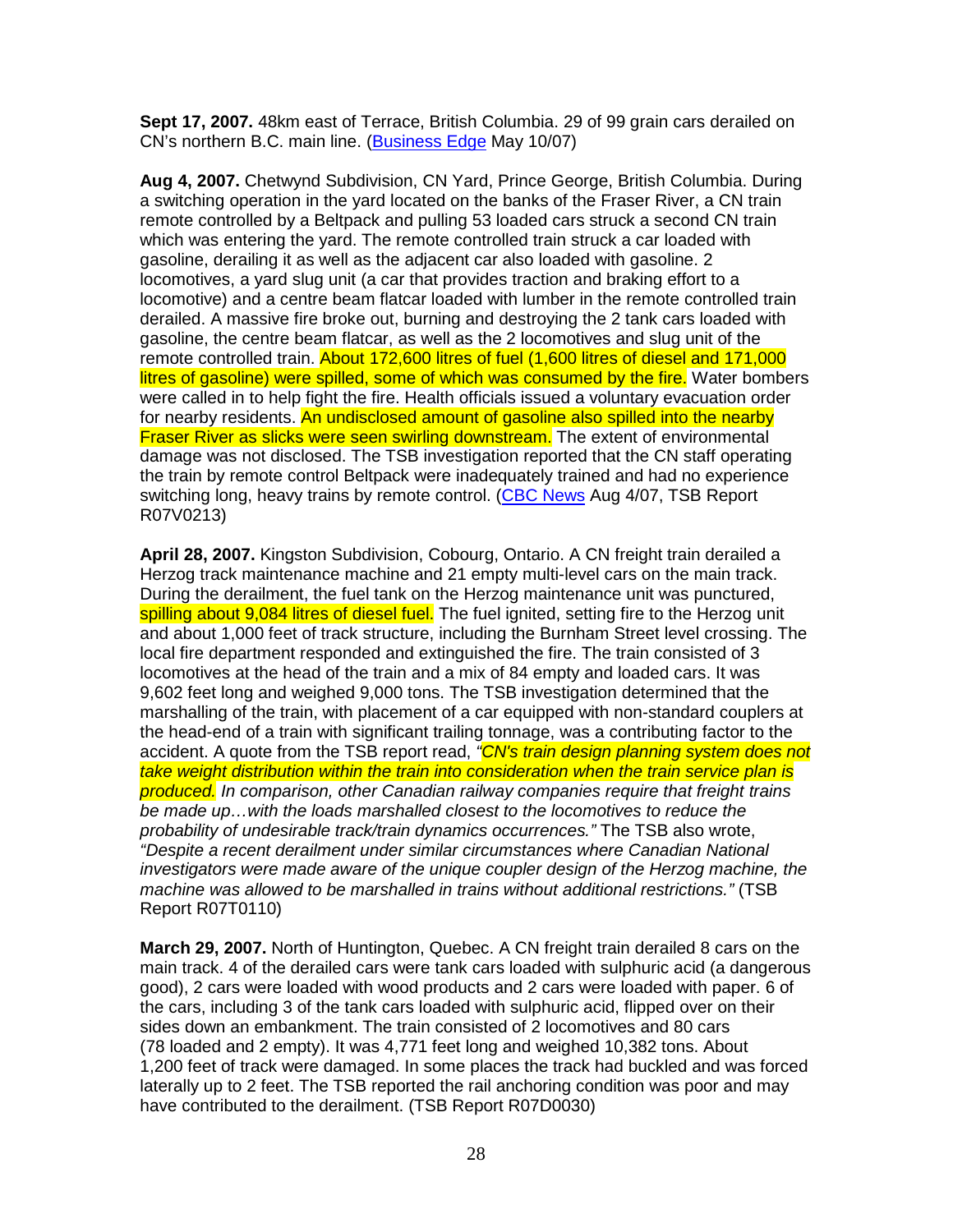**March 12, 2007.** Queen's switch, Kingston, Ontario. CN freight train derailed 32 cars. (Colin Churcher's Railway Pages)

**March 7, 2007.** Chicago, Illinois. The crew of a CN train left 2 locomotives, which had only air brakes applied, on a grade at CN's Lumber Street interchange. The 2 uncontrolled and unmanned locomotives rolled about 1,789 feet along CN's track and onto Amtrack's track where they collided with the lead locomotive of a standing Northern Illinois Regional Commuter Railroad (Metra) train. About 55 passengers were aboard the eighth Metra passenger car at the time of the collision. The other 7 passenger cars were empty. 7 passengers and the Metra engineer and assistant conductor were transported to area hospitals with minor injuries. The total property damage was estimated to be \$75,766. The NTSB determined the probable cause of the collision was the failure of the CN engineer and conductor to properly secure the CN locomotives before leaving them unattended. (NTSB Report RAB-07-04)

**March 3, 2007.** Napadogan Subdivision, Juniper, New Brunswick. A CN freight train derailed 18 cars, including 3 dangerous goods tank cars (liquefied petroleum gas residue) on the main track. The derailed equipment consisted of 12 empty covered hopper cars, 2 tank cars that contained non-dangerous goods residue, and 3 tank cars which contained liquefied petroleum gas residue. They had detached from the train and piled up on either side of the main track. 10 of the cars were destroyed. The 3 liquefied petroleum gas tank cars experienced some jacket damage. Rail car wheel sets were strewn about the derailment site. There were more than 50 broken rails in the 14 miles between Juniper and the accident site. Damaged infrastructure included 2 switches, a hot box detector and its associated bungalow, a private crossing for a logging road, as well as 14 miles of track. The train consisted of 3 locomotives and 100 cars (42 loaded, 49 empty, and 9 with residues), weighed 7,600 tons, and was 6,850 feet long. The TSB reported the train derailed following the fracture of a wheel caused by the improper functioning of the car's air brakes due to a stuck slide valve on the service portion. (TSB Report R07M0017)

**Feb 13, 2007.** Sprague Subdivision, Symington Yard, Winnipeg, Manitoba. A CN train remote controlled by a Beltpack was accidentally made to travel westward during a switching operation when the operator meant to send the train eastward. The remote controlled train sideswiped a second CN train that was outbound. 4 empty covered hopper cars from the remote controlled train derailed. A total of 9 cars were damaged. The first 2 derailed cars were on their side, the third car came to rest at a 45° angle and the fourth derailed car remained upright. On the outbound train, 3 covered hopper cars loaded with grain and 1 empty covered hopper car were damaged. As well, a stationary empty auto rack car, which was stored on an adiacent track, was damaged. The TSB warned that greater care was required by CN operators who control trains in rail yards with remote controls. In this particular case, the operator was sitting in a motor vehicle that was travelling away from the train which made it very difficult to visually monitor the train he was operating by remote control. (TSB Report R07W0042).

**Feb 12, 2007.** Drummondville Subdivision, near Drummondville, Quebec. 8 of 105 cars in a CN freight train derailed when a knuckle on the  $75<sup>th</sup>$  car broke. 1 of the derailed cars was a tank car with aviation fuel residue. About 850 feet of track were damaged. The train was pulled by 5 locomotives all located at the front end of the train, was 7,006 feet long and weighed 10,815 tons. The TSB investigation determined that the improperly assembled train (empty cars ahead of loaded cars) contributed to the derailment. CN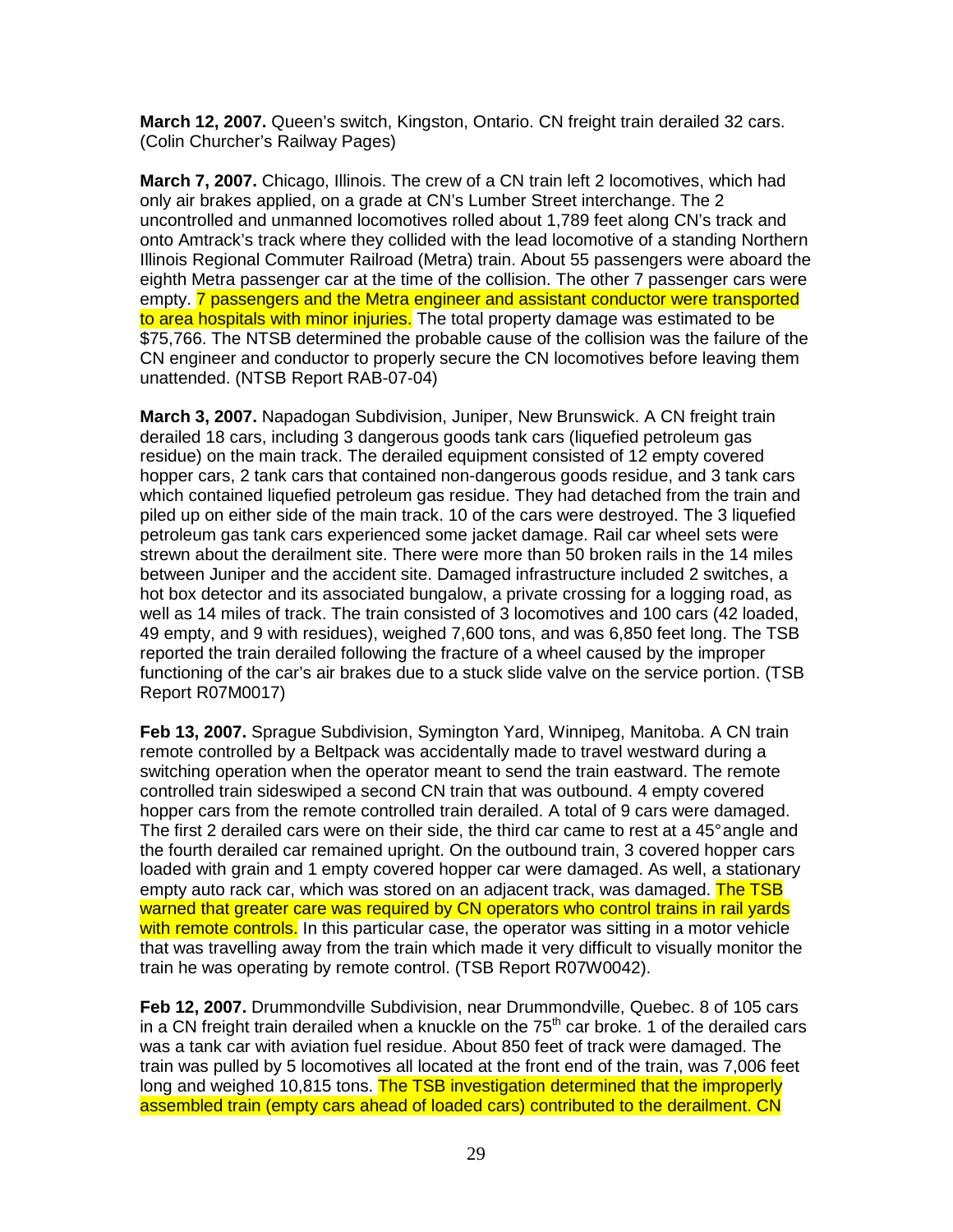and others have been realizing significant cost savings by increasing the length and weight of their trains, and by improperly assembling them, but at the same time this practice is compromising safety. (TSB Report R07D0009)

**Jan 7, 2007.** Montmagny Subdivision, Montmagny, Quebec. A CN freight train derailed 24 cars (19 loaded and 5 empty) on the main track. 4 of the derailed tank cars contained sulphuric acid, a dangerous good. 1 of these cars was damaged which created a risk because it was located on a bridge over a river. The rest of the derailed cars included: 3 tank cars loaded with non-dangerous liquids, 4 centre beam flat cars, 2 automobile carriers, and 11 covered hopper cars. These cars were derailed in an accordion pattern across the main track, the station platform, and into the street behind the station. A workshop trailer owned by CN was destroyed, and the Via Rail station building and 2 inhabited houses were damaged. About 600 feet of track, a main-track turnout, numerous switch parts, the deck and the west span of the bridge over the Rivière du Sud were also damaged. The train consisted of 3 locomotives and 122 cars (72 loaded and 50 empty), weighed 10,587 tons and was 8,384 feet long. The TSB reported that the train derailed when a switch point rail broke under the train. The TSB also suggested that, considering all the derailments in Canada, perhaps there is a need for tracks to be maintained at a level higher than that required by the Railway Track Safety Rules. (TSB Report R07Q0001)

**Nov 11, 2006.** Kingston Subdivision, Moira, Ontario. A spike puller operator on contract to CN was fatally injured while attempting to perform repairs to his Nordco Grabber Model A Spike Puller. The accident occurred when the right side joystick controller of the spike puller was inadvertently activated, causing the right-hand roller frame assembly to drop rapidly onto the machine operator underneath the machine. (TSB Report R06T0281)

**Aug 27, 2006.** Lac-Saint-Jean Subdivision, Chambord, Quebec. A CN freight train derailed 12 cars, 5 loaded and 7 empty, on the main track. The derailed equipment consisted of 4 gondola cars loaded with wood chips, 1 tank car loaded with a flammable liquid, 4 empty box cars, and 3 empty gondola cars. About 1,400 feet of track were damaged. The train consisted of 2 locomotives and 93 cars (20 loaded, 73 empty), weighed 4,980 tons and was 6,140 feet long. The TSB reported that the derailment was caused by wheel lift on a loaded wood chip car negotiating a curve in the track. As the car ran derailed, it damaged the track, leading to the derailment of 11 other cars. The TSB also reported on asymmetrical loading of car contents as a contributing factor. (TSB Report R06Q0096)

**July 14, 2006.** Oakville Subdivision, Mimico, Ontario. A CN freight train derailed 7 cars on the main track as it was passing over a switch. Derailed equipment fouled the 3 main tracks. The train derailed at a track buckle in an area of track that had undergone recent upgrades in the form of a new turnout installation and track resurfacing. In addition to the buckled track and damaged turnout, about 650 feet of the 3 main-line tracks were damaged during the derailment. The TSB attributed the derailment to track buckling caused by inadequate rail anchoring. (TSB Report R06T0153)

**June 29, 2006.** Lillooet Subdivision, near Lillooet, British Columbia. A CN freight train consisting of 1 locomotive and 1 car loaded with lumber derailed after losing control while descending a steep grade near Lillooet. When the crew realized the train was in a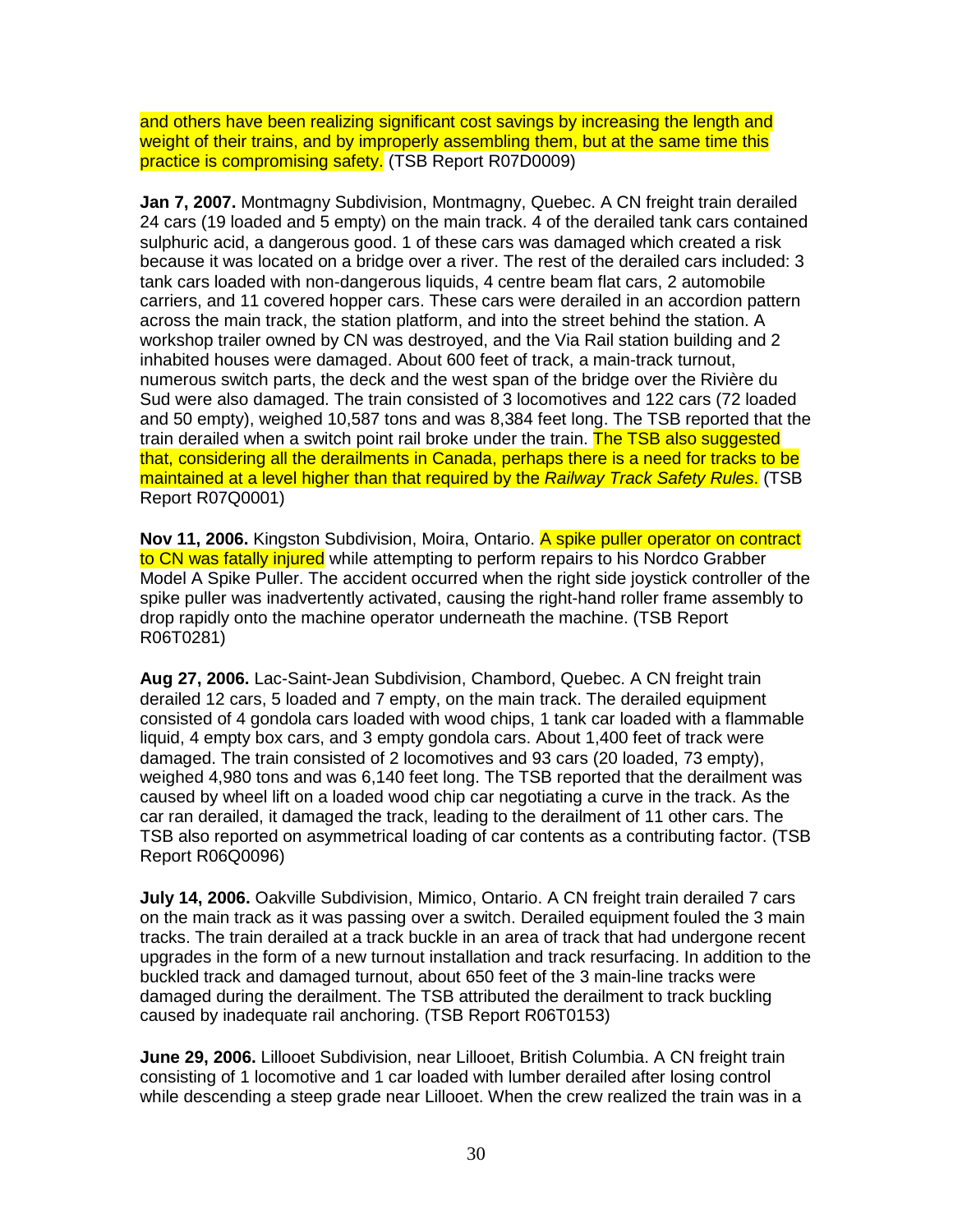runaway situation, the conductor decoupled the loaded lumber car from the locomotive, climbed onto the car and began to make his way over the lumber to apply the hand brake located on the other end of the car. With the connection between the locomotive and the car severed, the 2 began to separate. Having separated from the locomotive by about 200 feet, the car derailed to the outside of a curve. The conductor was thrown from the derailing car and was killed. The lumber car came to rest about 1,000 feet below the rail right-of-way. The locomotive continued to accelerate. At a curve in the track, the locomotive derailed and slid about 800 feet down the mountain. The trainman was thrown from the locomotive and sustained fatal injuries. The locomotive engineer was thrown off and sustained serious injuries. The locomotive came to rest about 800 feet below the rail right-of-way. The TSB report contained many criticisms of CN and many recommendations to improve the safety of train travel in steep mountainous terrain. Brake shoe friction fade on the lumber car may well have contributed to the derailment. The TSB expressed concern that Transport Canada and CN had not followed the lead by the Association of American Railroads in improving brake shoe design for heavier cars, and that heavier cars in Canada will continue to be operated using brake shoes designed to an older specification. CN employees had also previously raised concerns about the use of non-Dynamic Brake-equipped locomotives in steep mountainous territory such as Lillooet, but these concerns were not relayed to CN management. The TSB criticized CN for the failure of its safety management system to identify and mitigate risks in steep mountainous terrain and recommended that Transport Canada require CN to do so. Many local residents and ex-B.C. Rail employees criticized CN for not becoming better prepared for the added risks of rail travel in mountainous terrain when they bought B.C. Rail in 2004. (TSB Report R06V0136, several other sources)

**June 4, 2006.** Joliette Subdivision, Charette, Quebec. A CN freight train derailed 14 cars (10 loaded and 4 empty) on the main track, including 7 cars loaded with dangerous goods, while exiting a bridge. The dangerous goods cars included 2 cars loaded with gasoline, 3 cars loaded with fuel oil and 2 cars loaded with sulphuric acid. About 233,000 litres of hydrocarbons spilled from 3 tank cars and about 160,000 litres flowed down the river valley and into the Rivière du Loup right next to the derailment. Local fire and police departments; Environment Canada; the Canadian Forest Service; and Quebec Sustainable Development, Environment and Parks responded to the accident. Containment barriers were constructed in an attempt to slow the flow of the remaining hydrocarbons into the river. Skimmers and booms were installed on the Rivière du Loup in an attempt to collect hydrocarbons near the derailment site and downstream near the St. Lawrence River. Because the first responders arrived after most of the hydrocarbons had entered into the Rivière du Loup, only about 73,000 of the 233,000 litres of hydrocarbons were recovered. Spilled liquids continued being collected through the following winter months. The spill negatively impacted the bird and fish life along the Rivière du Loup. The train consisted of 3 locomotives and 142 cars; it was 6,760 feet long and weighed 12,290 tons. The TSB reported that rotting and otherwise deteriorating track ties and a lack of rail anchors were major contributors to the derailment and spill. (TSB Report R06Q0054)

**May 21, 2006.** Kamloops Yard, Kamloops, British Columbia. A CN train involved in a switching operation in the yard collided with an unoccupied Rocky Mountaineer Vacations (RMV) passenger train moving into the yard. 4 passenger cars derailed and the CN locomotive was heavily damaged. The CN train was 2,600 feet long, weighed 3,952 tons and consisted of 2 locomotives pulling 28 loaded and 13 empty cars. The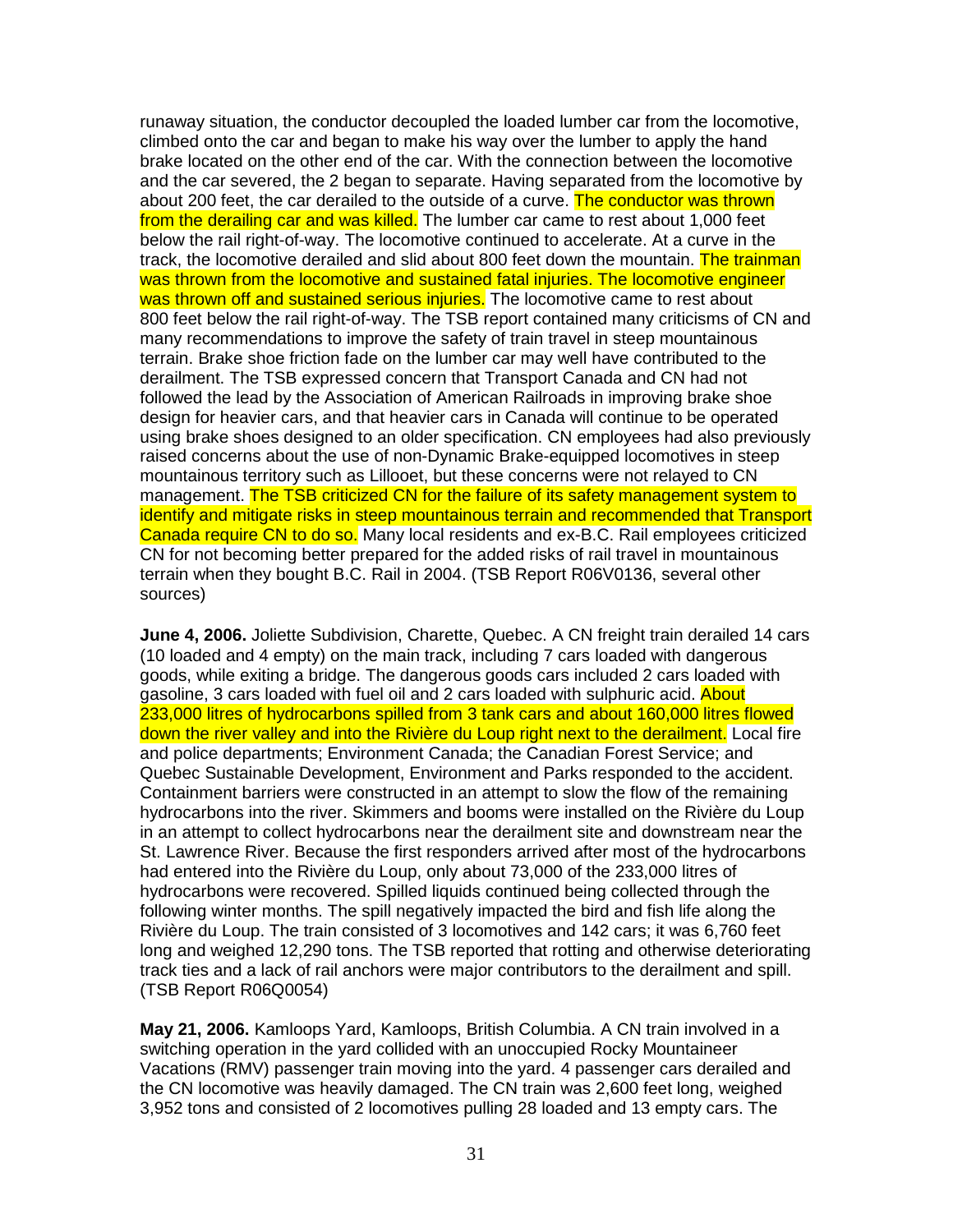TSB reported that the speed of the CN train and distance to the RMV train, along with the weight and lack of braking power on the trailing cars, resulted in the CN train being unable to stop before colliding with the RMV train. Although the CN train did not exceed 15 mph, the movement was unable to stop within one-half the range of vision of equipment as required by Canadian Rail Operating Rule 105. Communications between the rail traffic coordinator and train crews and between the 2 crews involved were inadequate to assist the crews in identifying each other's whereabouts. (TSB Report R06V0111)

**May 15, 2006.** Lac-Saint-Jean Subdivision, near Lac Bouchette, Quebec. A CN freight train derailed 18 cars (16 loaded, 2 empty) at a curve on the main track. The train consisted of 3 locomotives and 75 cars (72 loaded, 3 empty), weighed 8,780 tons and was 4,750 feet long. The TSB reported that the design and loading of the first 3 derailed cars contributed to the derailment and speculated that there must have been a warp in the track. (TSB Report R06Q0046)

**Aug 5, 2005.** Squamish Subdivision, north of Squamish, British Columbia. 9 CN Rail cars (1 loaded and 8 empty) flipped off the tracks, **spilling 40,000 litres of toxic caustic** soda (sodium hydroxide) into the Cheakamus River. The chemical compound stripped the river of oxygen and had a devastating impact on the river's fish population. All freeswimming fish occupying the river at the time of the spill were killed. More than 500,000 adult and young salmon, steelhead, trout and other fish species were killed. Fish died of suffocation from skin burns and gill haemorrhaging. British Columbia Environment staff said the spill decimated the river's fish population. Angling closures were issued on the Cheakamus and MamQuam rivers and a portion of the Squamish River in an attempt to help fish populations repopulate the sections impacted by the spill. Birds and mammals that relied on Cheakamus River salmon for food were also negatively impacted by the toxic spill. CN was assessed about \$200,000 for river clean up costs and was charged twice under the federal *Fisheries Act* and 3 times under the B.C. *Environmental* Management Act, which resulted in fines. The train consisted of 5 locomotives at the head of the train, 144 cars (3 loaded and 141 empty), and 2 locomotives behind the 101<sup>st</sup> car. It was 9,340 feet long and weighed 5,002 tons. The TSB blamed the derailment on human error, poor supervision, use of a too-long train and an improperly assembled train. (TSB Report R05V0141, Canada.com Aug 4/07, several other sources)

**Aug 3, 2005.** Edson Subdivision, Wabamun Lake, west of Edmonton, Alberta. 43 CN cars derailed along the shoreline of Wabamun Lake, spilling 1.3 million litres of heavy bunker C fuel oil that quickly spread across the lake. 100 Wabamun Lake residents blockaded the CN tracks for 5 hours to protest insufficient action by CN to contain or clean up the spill. Oil-slicked birds and other wildlife plus the oil-soaked lake shoreline became instant national news. 4 days later, CN revealed that 700,000 litres of Imperial Pole Treating Oil had also spilled into the lake. This hazardous chemical contained naphthalene and other polycyclic aromatic hydrocarbons that are highly toxic and linked to cancer. People who lived nearby were forced to evacuate their homes and cottages. Hundreds of oil-soaked birds died. Wabamun Lake is a popular angling lake, and fish were negatively impacted. CN spent an estimated \$28 million attempting to clean up the mess, with remaining costs covered by insurance. CN was forced into a compensation program for those whose properties were damaged. In May 2009, CN pleaded guilty to 3 charges, one under Alberta's Environmental Protection and Enhancement Act for failing to take all reasonable measures to contain and remedy the spill, one under the federal Fisheries Act, and a third under the federal Migratory Birds Convention Act. Fines issued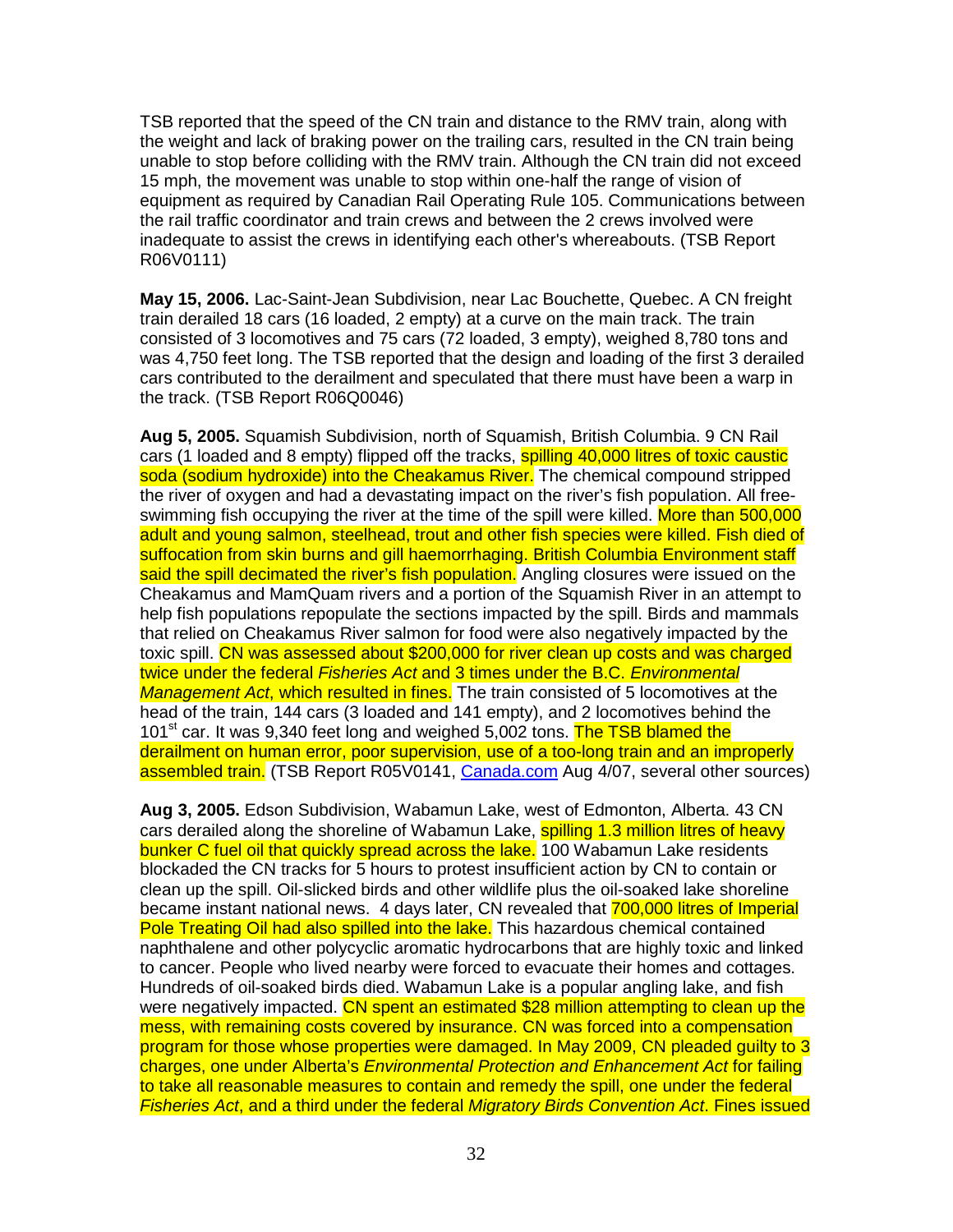by the court totaled \$1.4 million, which many Albertans did not think was sufficient, considering the magnitude of environmental damages, and considering it appeared that CN was more concerned about opening their track again than in containing and cleaning up the spilled dangerous goods. The train consisted of 3 locomotives, 117 loaded cars, 13 residue cars, and 10 empty cars. It was 8,547 feet long and weighed 15,562 tons. The TSB reported that a defective rail caused the train to fall off the tracks. (Wikipedia, TSB Report R05E0059, several other sources)

**July 31, 2005.** Val-d'Or Subdivision, Val-d'Or, Quebec. A CN freight train derailed 9 cars on the main track. 7 of the derailed cars were bulkhead flat cars loaded with logs, and 2 were gondola cars loaded with copper concentrate. 7 of the derailed cars flipped over on their sides and all 9 derailed cars were damaged. 1 wye track was destroyed, and 450 feet of main and wye track were damaged. The train was powered by 2 locomotives, and was hauling 26 loaded cars, 10 empty cars and 19 residue cars. It was 2,940 feet in length and weighed 3,800 tons. The TSB reported the accident occurred when a 25 year-old roller bearing on one of the bulkhead flat cars that derailed overheated and seized. (TSB Report R05Q0033)

**July 13, 2005.** Three Hills Subdivision, Sarcee Yard, Calgary, Alberta. A CN freight train derailed 2 cars in the yard, which fouled a switch and resulted in the following loaded tank car being hit by 2 locomotives of another train that was operated by Beltpack remote control. The collision punctured the tank car, spilling about 106,800 litres of aviation fuel onto the ground. Diesel fuel also spilled from one of the remote controlled locomotives' punctured fuel tanks. The extent of environmental damage was not disclosed. The 2 remote controlled locomotives also derailed. There was extensive damage to the 2 derailed locomotives, the 2 derailed cars, and another empty gondola car. Crossover switches, connecting track and about 300 feet of the yard lead track were destroyed. Calgary police and fire services controlled the site and protected against a potential fire hazard. 4 nearby businesses were evacuated as a precaution. The TSB reported that an improperly assembled train with empty cars ahead of loaded cars contributed to the derailment. Because CN did not investigate nor report to the TSB a prior, similar derailment at the same location, an opportunity was lost to review and identify safety deficiencies. (TSB Report R05C0116)

**July 10, 2005.** CN Yazoo Subdivision, Anding, Mississippi. 2 CN freight trains collided head on. The collision resulted in the derailment of 6 locomotives and 17 cars. About 15,000 gallons of diesel fuel were spilled from the locomotives and resulted in a fire that burned for about 15 hours. 2 crew members were on each train; all 4 were killed. As a precaution, about 100 Anding residents were evacuated. 7 residue tank cars containing hazardous materials were among the cars that derailed. 5 of those cars contained propylene residue, 1 contained isopropylamine residue, and 1 contained carbamate pesticide residue. 1 or more of the propylene tank cars vented due to pressure buildup from the extreme heat of the diesel fuel fire. CN provided the following cost estimates: \$9.6 million for equipment (locomotives and cars); \$65,000 for track and signals; \$316,800 for lading and environmental cleanup; and \$300,000 for wreck clearing. Property damage associated with the accident totaled \$9,665,000. Clearing and environmental cleanup costs totaled \$616,800. The extent of environmental damage was not disclosed. The NTSB determined that the probable cause of the collision was the failure of the northbound train to stop at a red signal, possibly due to crew fatigue. Contributing to the accident was the absence of a positive train control system that would have stopped the northbound train before it exceeded its authorized limits. Also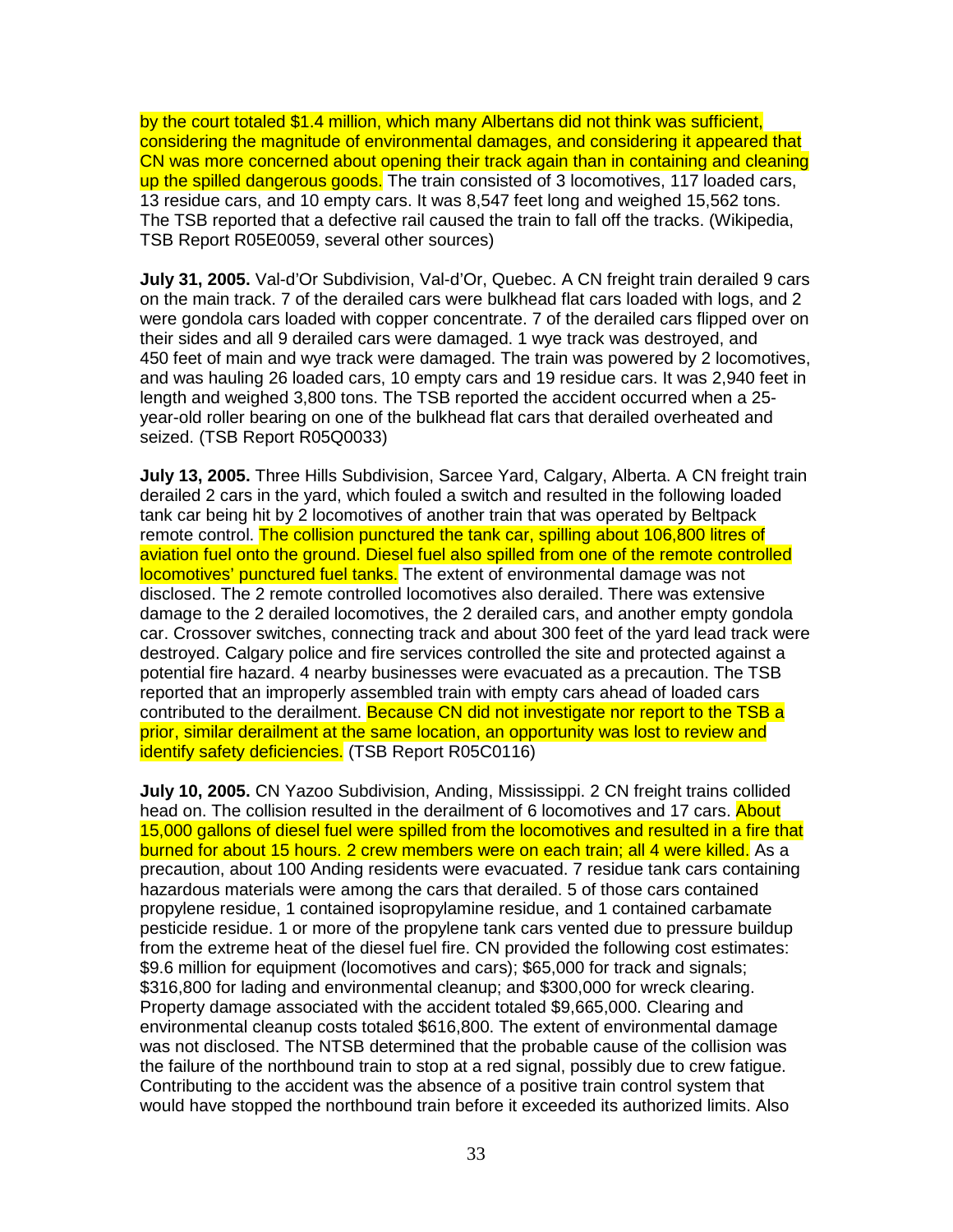contributing to the accident was the lack of an alerter on the lead locomotive that may have prompted the crew to be more attentive to their operation of the train. (NTSB Report RAR-07-01)

**July 4, 2005.** Kingston Subdivision, Prescott, Ontario. A CN freight train derailed all 51 of its cars on the main track. All of the cars toppled over on their sides. All of the cars contained hydrocarbon residue. 2 cars spilled gasoline and released nitrogen vapours. All of the cars were damaged and about 2,000 feet of main track were destroyed. The train consisted of 2 locomotives and 51 cars; the first 17 cars contained fuel oil residue and the trailing 34 cars contained gasoline residue. The train was 3,180 feet long and weighed 2,240 tons. The TSB reported the derailment was caused when a track moved out of alignment. Another contributing factor was a buckled track resulting from laying the track in cold weather. (TSB Report R05H0013)

**April 6 2005.** Scotford Rail Yard, Fort Saskatchewan, Alberta. An undisclosed amount of hydrogen peroxide spilled out of an overturned car when 8 CN tank cars of a 98-car train derailed. Other CN derailments in the same rail yard include one August 18, 2010 and another one November 21, 2010. (Fort Saskatchewan Record April 8/05)

**Feb 23, 2005.** Drummondville Subdivision, near Saint-Cyrille, Quebec. A CN freight train derailed 29 cars on the main track. 28 cars were destroyed and 1 car was damaged. 1 tank car carrying propane caught fire and exploded, causing major damage to a mill adjacent to the railway right-of-way. Other tank cars carrying dangerous goods including chlorine also derailed. Because of the fire and dangerous goods in the other tank cars, the area within a 1-kilometre radius of the accident site was sealed off and about 20 people were evacuated. About 600 feet of track were destroyed and about 4,000 feet of track were damaged. The train was 5,935 feet long, weighed 6,898 tons and consisted of 2 locomotives, 44 loaded cars and 45 empty cars, including tank cars containing chlorine, propane and other flammable liquids. The TSB reported the derailment was caused by a defective rail car wheel that failed, and pointed out that CN does not have a wheel impact load detector (WILD) between Halifax and Quebec, increasing the risk of wheel failure in eastern Canada. (TSB Report R05Q0010)

**Jan 12, 2005.** Letellier Subdivision, Winnipeg, Manitoba. A CN freight train derailed 10 cars including a tank car containing liquefied petroleum gas and a tank car loaded with liquid calcium chloride that overturned and spilled an undisclosed amount of its contents. The extent of environmental damage was not disclosed. 2 derailed loaded hopper cars blocked a public crossing. About 400 feet of track were damaged. The train comprised 1 locomotive, 30 loaded cars, 11 empty cars and 1 residue tank car. It weighed 4,297 tons and was 2,598 feet long. Several homes and businesses were evacuated due to the risks associated with derailed tank cars carrying dangerous goods. The TSB reported several factors that contributed to the derailment including track spacing anomalies, track out of alignment, track warp defects and roller bearing adapters that likely failed in 1 of the derailed cars. (TSB Report R05W0014)

**Nov 12, 2004.** Montmagny Subdivision, Levis, Quebec. 10 multi-platform CN container cars derailed on the main track. The cars were damaged, and 2 switches and 500m of track were damaged. The train was made up of 3 locomotives and 39 multi-platform container cars (113 platforms in all). It was 7,500 feet long and weighed 6,200 tons. The TSB reported that wheel failure caused the derailment. (TSB Report R04Q0047)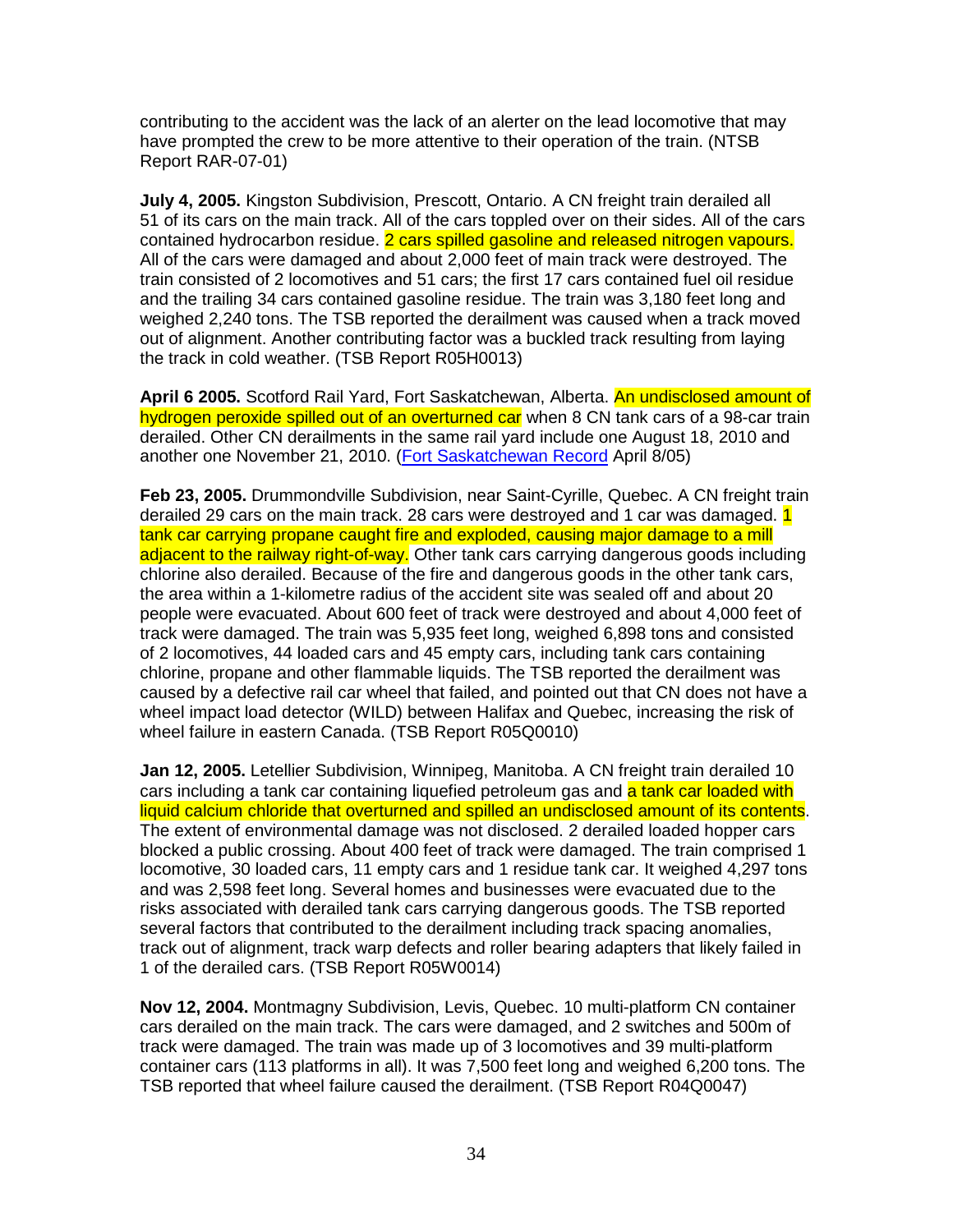**July 25, 2004.** Bala Subdivision, Burton, Ontario. A CN freight train derailed 13 multiplatform intermodal cars carrying 88 containers. Containers carrying dangerous goods including paint and paint thinners were heavily damaged with liquid product spilling from at least one of the containers. About 2,300 feet of track were destroyed. The train consisted of 2 locomotives and 28 loaded intermodal cars. It was 5,919 feet long and weighed 5,750 tons. The TSB reported the following as contributing to the rail rollover that caused the derailment: car design, lacking rail lubrication, track fastening system, and track geometry. A local landowner whose property was damaged by the derailment was not contacted by CN. It took some time for CN to finally clean up the mess on the private land left by the derailment. (TSB Report R04T0161)

**March 17, 2004.** Lac-Saint-Jean Subdivision, Linton, Quebec. A CN train derailed 22 cars at a curve on the main track. 18 cars were destroyed, 4 cars were damaged, and about 140m of track were destroyed. The derailed cars slid down the Batiscan River bank. The train consisted of 4 locomotives and 66 cars, 56 loaded and 10 empty. It was 4,060 feet long and weighed 6,960 tons. A broken rail caused the initial derailment. (TSB Report R04Q0016)

**Feb 17, 2004.** Sprague Subdivision, Symington Yard, Winnipeg, Manitoba. A CN train operated by Beltpack remote control derailed 17 intermodal container car body platforms at a switch in the yard. The Beltpack remote control operator was controlling the train movement from inside a motor vehicle, which is routinely done at the Symington Yard. About 1,600 feet of track were damaged. The TSB reported the location of the Beltpack remote control operator inside a vehicle, well in advance of and facing away from the remote controlled train, left the train movement unmonitored and increased the severity of the derailment, which was initially caused by a switch malfunction. (TSB Report R04W0035)

**Feb 7, 2004.** Montmagny Subdivision, Montmagny, Quebec. A CN freight train derailed 27 cars on a bridge over the Du Sud River, including a pressurized tank car loaded with liquefied chlorine gas. All of the derailed cars were damaged beyond repair. About 1,500 feet of track and 2 public crossings were damaged. The entire timber deck of the bridge and the pedestrian walkway located on the north side were destroyed. 3 bridge spans were damaged beyond repair and required total replacement. The other 6 spans sustained major damage. The train was 5,489 feet long and weighed 9,102 tons. It consisted of 2 locomotives, 70 loaded and 24 empty. During the derailment cleanup and bridge repair work, traffic had to be rerouted on a temporary bypass track constructed over the river. The extent of environmental damage incurred by the derailment and subsequent repairs was not disclosed. The TSB reported that truck hunting (lateral oscillation of car between the tracks at high speeds) on one or more empty cars contributed to the derailment. The investigation was also confused by an inaccurate list of car positions within the train. (TSB Report R04Q0006)

**July 30, 2003.** Drummondville Subdivision, Villeroy, Quebec. A CN train derailed 32 intermodal platforms on the main track. 31 platforms were damaged, and 1 platform was destroyed. About 2,200 feet of track were destroyed, and another 1,900 feet were damaged by the derailment. The track underneath the last 30 derailed platforms was completely destroyed. In the zone of destruction, the majority of the ties were in poor condition, showing signs of water saturation and rot through half of their thickness. 2 farm crossings were destroyed and the third was seriously damaged. The train, an intermodal express freight train, was 9,973 feet long and weighed 9,310 tons. It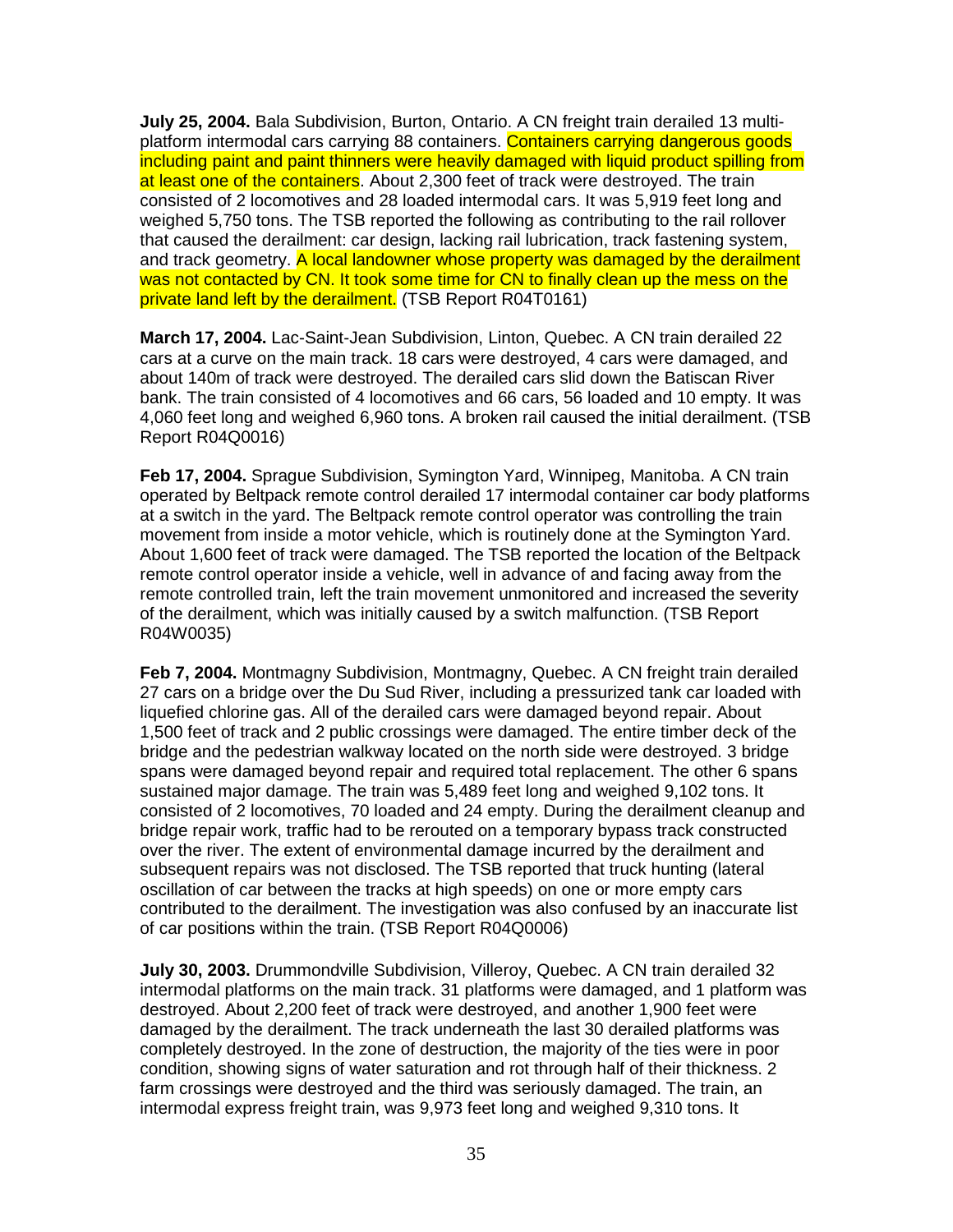consisted of 4 locomotives and 145 loaded intermodal platforms. Some of the cargo was dangerous goods. The TSB reported that the train derailed as a result of a track buckle while travelling above the speed limit over track on which maintenance work was being performed. The TSB also criticized the operators for not following proper safety procedures or CN for not conducting proper safety training. (TSB Report R03Q0036)

**May 21, 2003.** Bala Subdivision, Gamebridge, Ontario. A CN train derailed 49 cars on the main track at a highway crossing. The derailed equipment included 21 tank cars loaded with sulphuric acid, 2 empty box cars, and 26 box cars loaded with paper. About 250 tons of sulphuric acid spilled from 3 tank cars. A small fire started. An underground fibre-optic cable was severed, disrupting service for 16 hours. Some 1,700 feet of track were destroyed. Highway 12 was closed in the vicinity of the derailment area for 5 days. Some 50 people were evacuated due to the toxic nature of the spilled sulphuric acid and to ease clean-up operations. 2 firefighters suffered minor fume inhalation, and a local citizen suffered acid burns to his feet. The extent of environmental damage was not disclosed. The train weighed 11,800 tons and was 5,889 feet long. It was hauling 103 loaded cars, 8 empty cars, and 1 residue car. The TSB reported track defects at the Highway 12 crossing and decreasing time set aside by management for proper inspection and routine maintenance. As well, the train had been improperly assembled with empty cars ahead of loaded cars. (TSB Report R03T0157)

**May 16, 2003.** Thompson, Manitoba. Several thousand hectares of land burned from a CN-caused wildfire. Suppression costs amounted to \$565,000. (Canadian Interagency Forest Fire Centre July 24/07)

**May 14, 2003.** Fraser Subdivision, McBride, British Columbia. A CN freight train derailed 2 locomotives and 5 cars loaded with lumber on a bridge on the main track. Once derailed, the locomotives toppled off the bridge, dropping about 25 feet into the gully below along the main river valley. A fire started and the bridge, the 2 locomotives, and the 5 cars and their contents were destroyed by fire. The 2 crew members, the locomotive engineer and the conductor, were fatally injured. Several acres of the surrounding terrain were damaged by the fire and by the ensuing clean-up operation. The extent of environmental damage was not disclosed. The train was 5,730 feet long, weighed 8,800 tons, and was powered by 2 locomotives. The train consisted of 85 freight cars: 68 loaded, 4 empty, and 13 residue tank cars. The complete destruction of the bridge and all its related components, the loss of the locomotive event recorder data, and lack of complete and comprehensive bridge maintenance and inspection records impeded the TSB investigation efforts. However, the TSB reported that the failure to identify the urgency and the severity of the deteriorating condition of the bridge was not recognized because of shortcomings in the inspection, assessment, planning, and maintenance process. (TSB Report R03V0083)

**May 12, 2003.** Drummondville Subdivision, Manseau, Quebec. A CN freight train derailed 17 platforms loaded with 34 containers at a curve on the main track. Most of the containers flipped over on their sides. 3 of the containers were carrying dangerous goods. There was damage to 1,000 feet of main track and 300 feet of siding track. The train was powered by 3 locomotives and consisted of 122 loaded cars. It weighed 5,190 tons and was 8,430 feet long. The TSB reported the derailment occurred when the car body on the platform of a loaded container car collapsed onto the main track, severely damaging the track structure, resulting in the complete loss of track gauge. The platform on the car collapsed due to fatigue at a high stress location where a weld was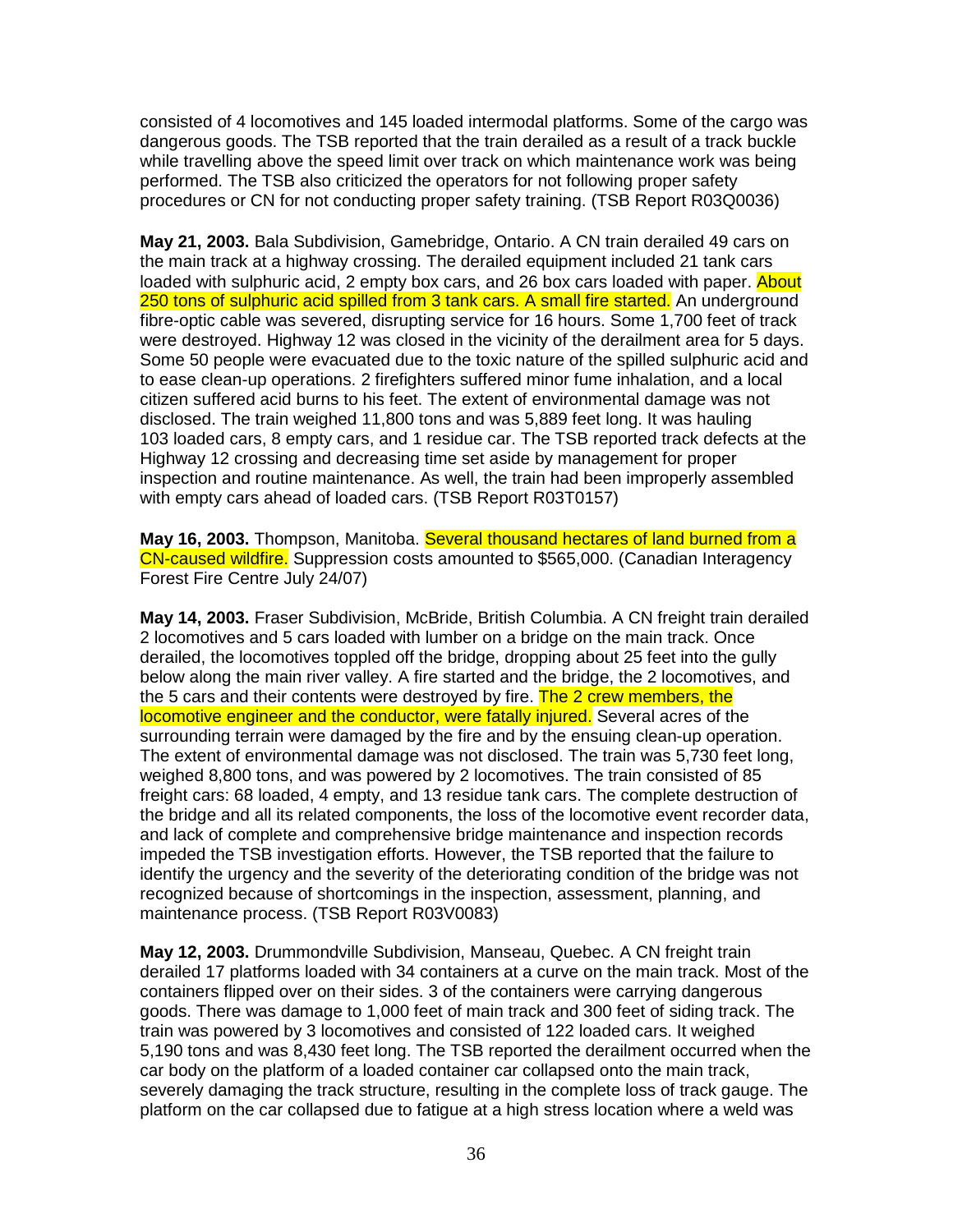missing. There also was a discrepancy between the cars recorded as being in the train and the actual cars in the train. (TSB Report R03Q0022)

**Feb 9, 2003.** Tamaroa, Illinois. A CN freight train derailed 22 of its 108 cars. 4 of the derailed cars spilled methanol, and the methanol from 2 of these cars fueled a fire. Other derailed cars contained phosphoric acid, hydrochloric acid, formaldehyde, and vinyl chloride. 2 cars containing hydrochloric acid, 1 car containing formaldehyde, and 1 car containing vinyl chloride also spilled product. About 850 residents were evacuated from the area within a 3-mile radius of the derailment, which included the entire village of Tamaroa. 1 contract employee was injured during cleanup activities. Damages to track, signals, and equipment, and clearing costs associated with the accident totaled \$1.9 million. CN was also forced to pay nearly \$1 million to about 800 residents and businesses for lost time, food spoilage and other expenses. The NTSB determined the probable cause of the derailment was an improper weld on a rail which progressed to rail failure. (NTSB Report RAR-05-01)

**Dec 20, 2002.** Cornwall, Ontario. 10 CN cars derailed. (Colin Churcher's Railway Pages)

**Oct 24, 2002.** Saint-Maurice Subdivision, Hibbard, Quebec. A CN train derailed 6 cars at a curve on the main track. All 6 derailed cars were damaged and 275m of track were destroyed. The derailed cars were loaded with copper ore, toppled over on their sides and slid down the bank almost falling into a lake. The extent of environmental damage was not disclosed, but based on a photo in the TSB investigation report, there was damage to the lake shoreline. The train comprised 3 locomotives and 109 cars, 34 loaded and 75 empty. It was 6,730 feet long and weighed 7,230 tons. The TSB reported a defective rail caused the derailment. (TSB Report R02D0113)

**Aug 13, 2002.** Bedford Subdivision, Milford, Nova Scotia. A CN train derailed 7 container platforms from the last 2 five-pack cars on the main track. About 2.85 miles of track were damaged. The train was 7,540 feet long and weighed 6,230 tons. The TSB reported that significant track buckle, in part resulting from higher-than-normal air temperatures, caused the tracks to move out of alignment and caused the derailment. (TSB Report R02M0050)

**July 22, 2002.** Montmagny Subdivision, Joffre Yard, Levis, Quebec. A CN train operated by remote control (Beltpack) in the yard derailed 52 cars. 51 tank cars, which contained fuel oil and gasoline residue, derailed and rolled over. An empty bulkhead flat car also derailed. 2 switches and about 3,600 feet of track were damaged. The TSB reported that heavy winds set some empty cars (without their brakes on) in motion which caused the initial derailment. (TSB Report R02Q0041)

**July 8, 2002.** Camrose Subdivision, near Camrose, Alberta. A CN freight train derailed 2 locomotives and 14 cars at a curve in the track. The train consisted of 5 locomotives, 146 loaded cars (some carrying dangerous goods), 6 empty cars, 2 residue tank cars, was 9,708 feet long and weighed 17,201 tons. The train was the longest and heaviest train the crew had ever operated on this subdivision. Derailed cars included 2 empty hopper cars right behind the locomotive, 1 empty flat car, 5 loaded intermodal flat cars, and 6 multi-platform intermodal cars. The last derailed car carried 2 containers carrying dangerous goods. The 2 derailed locomotives were damaged. All derailed cars and about 860 feet of track were destroyed. The TSB reported the primary cause of the derailment was an improperly assembled train. The presence of the first locomotive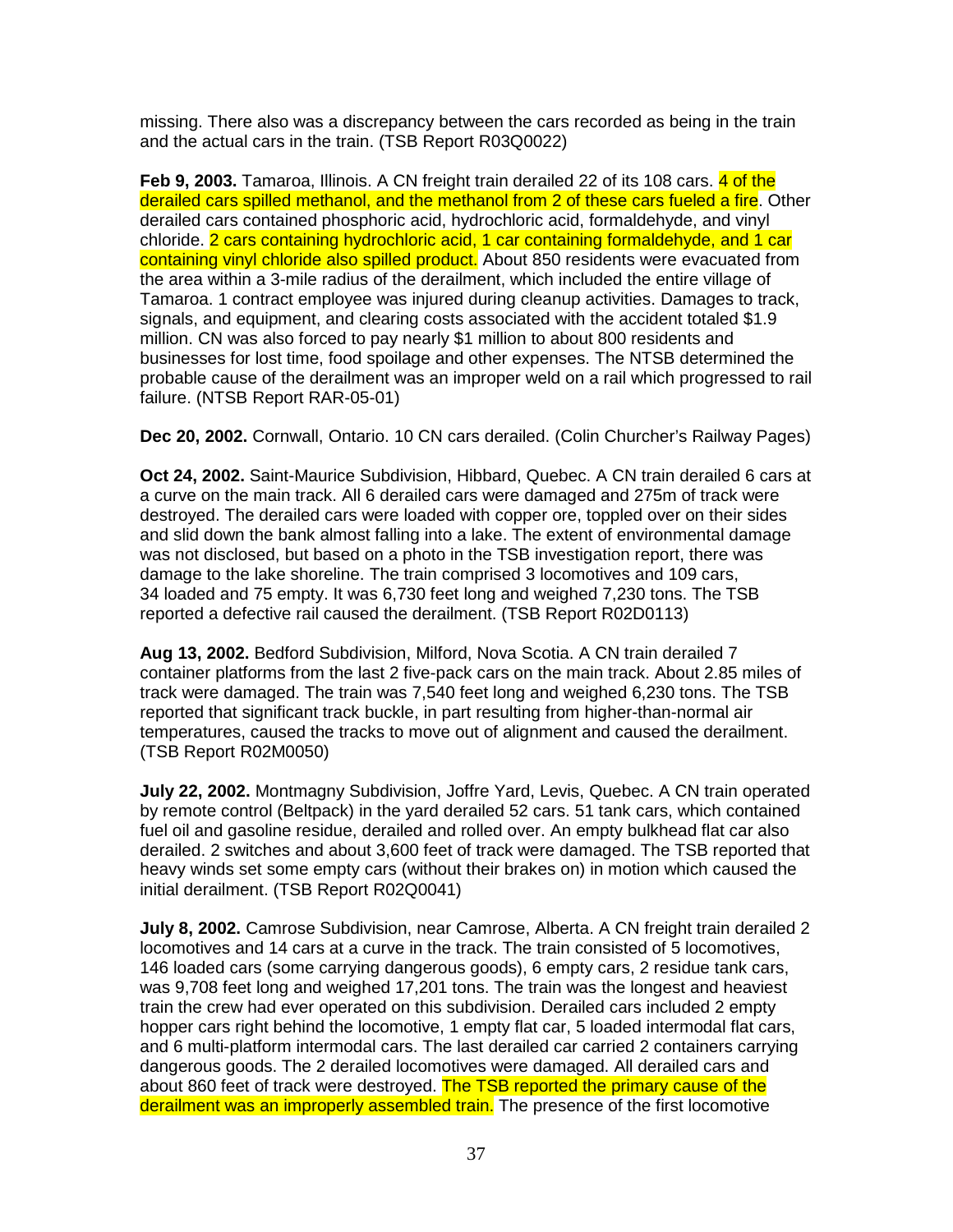without alignment control couplers behind the operating locomotives played a secondary role in this derailment. (TSB Report R02C0050)

**July 3, 2002.** Joliette Subdivision, L'Assomption, Quebec. A CN freight train derailed 14 cars at a curve on the main track. 9 of the derailed cars flipped over, fouling both sides of the main track and siding. Softwood lumber products were strewn over the right-ofway and the adjacent private property. About 1,830 feet of main track, 660 feet of siding track and a private crossing were destroyed. A 4-inch irrigation water main was severed, and about 150 trees and seedlings were destroyed or damaged in an adjacent nursery. The train consisted of 2 locomotives, 82 loaded, 9 empty and 2 residue cars. It was 5,570 feet long and weighed 10,390 tons. The TSB reported that the higher-than-normal air temperatures buckled the track which caused the derailment. The Board pointed out that even though hot weather inspections were carried out, they were not sufficient to identify the potential for a track buckle. (TSB Report R02D0069)

**May 2, 2002.** Rivers Subdivision, near Firdale, Manitoba. A CN train derailed 2 locomotives and 21 freight cars after colliding with a loaded tractor-trailer at a public crossing. The derailed equipment included 5 tank cars carrying dangerous goods, 1 tank car carrying ethylene glycol and 12 hopper cars carrying plastic pellets. The dangerous goods products included benzene and hexene. During the derailment, 4 of the tank cars sustained multiple punctures and spilled their products which ignited and a large fire engulfed the derailed cars, burning for 2<sup>1/2</sup> days. Water bombers were brought in to help fight the fire. A fibre-optic cable was severed and the Trans-Canada Highway had to be closed. 17 of the derailed cars were destroyed. About 700 feet of the south rail, 450 feet of the north rail, and many of the ties near the public crossing were destroyed. A total of 156 people were evacuated from within a 4-mile radius of the derailment for 2 days. About 13,000 tonnes of impacted soil were excavated and removed for treatment. Water sampling conducted about 1, 2 and 3 months following the spill determined that the groundwater had been contaminated with hydrocarbons. The extent of environmental and groundwater damage was not disclosed. (TSB Report R02W0063)

**April 26, 2002.** Redditt Subdivision, Winnipeg, Manitoba. 8 cars, including 3 box cars loaded with dangerous goods, derailed on the main track as a CN freight train departed Winnipeg. The train consisted of 3 locomotives and 85 cars (76 loaded and 9 empty), was 5,412 feet long, and weighed 9,363 tons. In addition to damaged cars, about 300 feet of track, a roadway underpass, and a fibre-optic system buried in the grade were damaged. 6 homes adjacent to the main track were evacuated. An improperly assembled train contributed to wheel lift on an empty flat car and subsequent derailment. (TSB Report R02W0060)

**Feb 15, 2002.** Dartmouth Subdivision, Dartmouth, Nova Scotia. A CN train derailed 5 cars in the yard, blocking a private crossing to an electrical shop. 3 of the derailed cars were tank cars loaded with liquefied petroleum gas, and the other 2 cars were flat cars loaded with vehicles. 2 derailed tank cars contained propane and 1 derailed tank car contained butane. 1 of the tank cars loaded with propane flipped over on its side as did 1 of the flat cars. The train consisted of 2 locomotives and 15 loaded cars. It was 925 feet long and weighed 1,200 tons. About 300 feet of track were damaged, and the private crossing required repairs. About 800 Dartmouth residents were evacuated from their homes, and the Angus L. MacDonald suspension bridge, one of the 2 major bridges connecting Dartmouth and Halifax, was closed for 12 hours. The TSB reported that deteriorating rail ties contributed to the derailment. (TSB Report R02M0007)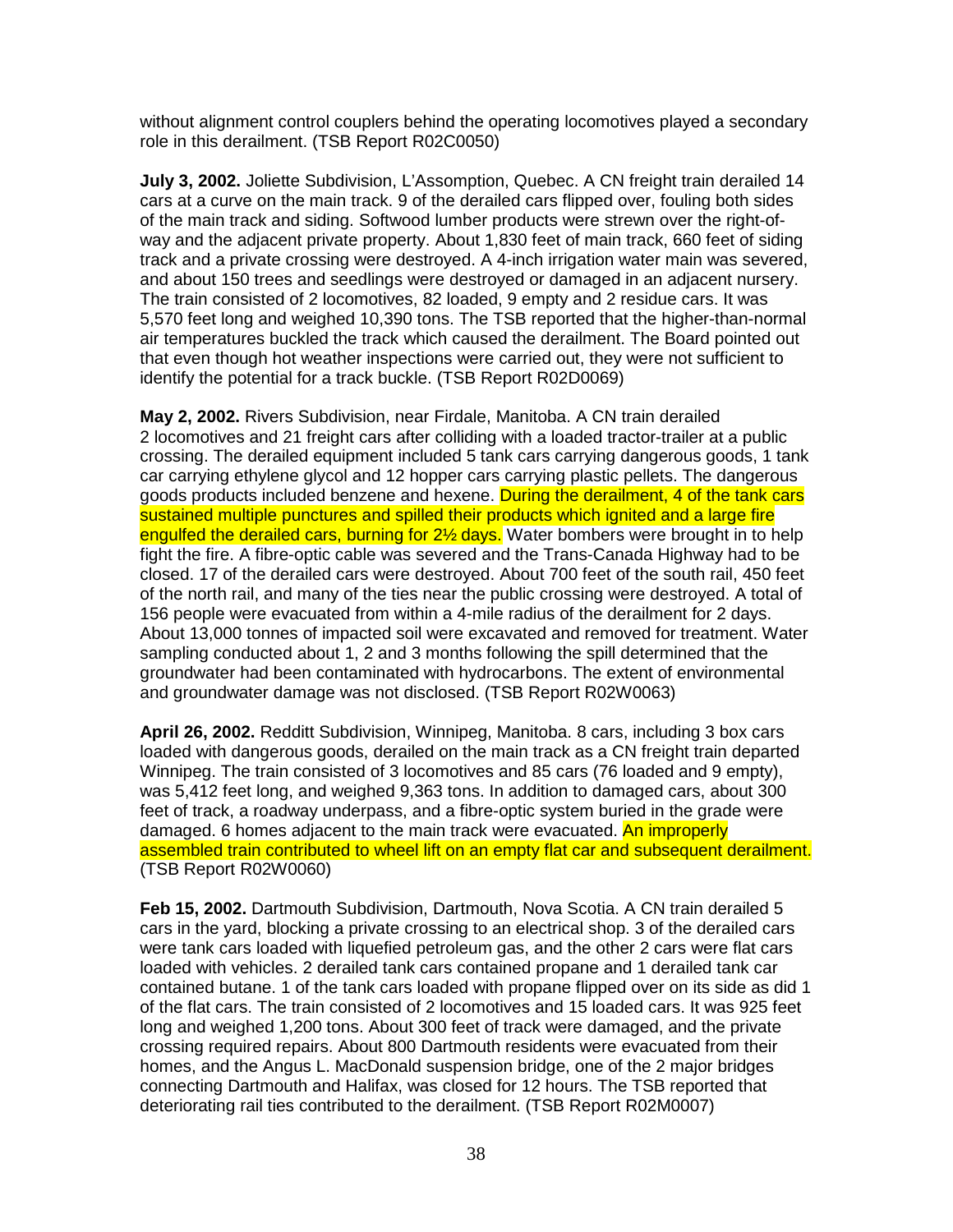**Nov 15, 2001.** Holly Subdivision, Clarkson, Michigan. 2 CN/Illinois Central Railway trains collided at a switch at the Andersonville Siding. One of the trains missed a red stop signal as it entered the main track and hit the other train on the main track. Both crew members of the train that was hit were killed; the 2 crew members of the other train were seriously injured. The total cost of the accident was about \$1.4 million. The NTSB determined the probable cause of the collision was fatigue by the crew whose train hit the other, and the same train was also traveling above the speed limit. (NTSB Report RAR-02-04)

**Oct 6, 2001.** Napadogan Subdivision, Drummond, New Brunswick. A CN freight train derailed 15 cars after striking an automobile at a farm crossing. 7 of the derailed cars were tank cars carrying liquefied petroleum gas. One of the tank cars suffered damages and **spilled butane**, resulting in undisclosed environmental damage. The train consisted of 3 locomotives at the head of the train, 130 cars (78 loaded and 52 empty), was 8,700 feet long and weighed 10,000 tons. 9 cars and about 1,000 feet of track were destroyed. The TSB investigation determined that an undesired emergency brake application occurred when the train struck the automobile, resulting in rail rollover and the derailment. (TSB Report R01M0061)

**Sept 24, 2001.** Bala Subdivision, Richmond Hill, Ontario. A CN freight train derailed 21 cars on the main track. The running gear on all the derailed cars was damaged. The general merchandise train, powered by 2 locomotives, was hauling 40 loaded cars and 20 empty cars. It was 3,000 feet long and weighed 5,100 tons. The TSB reported that a heavy bulkhead door on one of the cars had opened, swung out, contacted the side of a train passing on an adjacent track and fell onto the track, causing the derailment. The Board indicated the closing device on the bulkhead door was inadequate and should have been replaced. (TSB Report R01T0255)

**Aug 29, 2001.** Saint-Hyacinthe Subdivision, Montreal, Quebec. A CN train approaching the Turcot Yard in Montreal derailed 8 container cars at a curve in the track. 5 cars rolled down the railway embankment, and came to rest obstructing Butler Street. The train consisted of 2 locomotives and 86 cars (85 loaded and 1 empty). It was 5,900 feet long and weighed 5,200 tonnes. The TSB reported that a wheel of one of the cars climbed over a defective rail and caused the derailment. (TSB Report R01D0097)

**May 23, 2001.** Chisholm, Alberta. CN started one of the largest human-caused fires in Alberta's history that destroyed 116,000 hectares of forest plus 10 homes, a trapper's cabin, 48 outbuildings and some vehicles primarily in the Hamlet of Chisholm. The environmental impacts were devastating – an undisclosed number of mammals, birds and other animals burned, and there was significant loss of wildlife habitat. The forest industry lost about 4.5 million  $m<sup>3</sup>$  of growing timber stock and over 6,300 ha of regenerated cutblocks. The Alberta government spent \$10 million fighting the fire with 514 firefighters and an abundance of equipment. CN eventually accepted responsibility for starting the fire by running locomotives in an inappropriate manner during a high fire hazard period. (Canada.com May 31/07, several other sources)

**April 12, 2001.** Bedford Subdivision, Stewiacke, Nova Scotia. A Via Rail passenger train consisting of 2 locomotives and 14 cars, travelling on CN main track from Halifax to Montreal, derailed at a manually operated main track switch in Stewiacke. A standard CN switch lock used to secure the switch in correct position had been tampered with. As a result of this tampering, the 2 locomotives and the first 2 cars continued on the main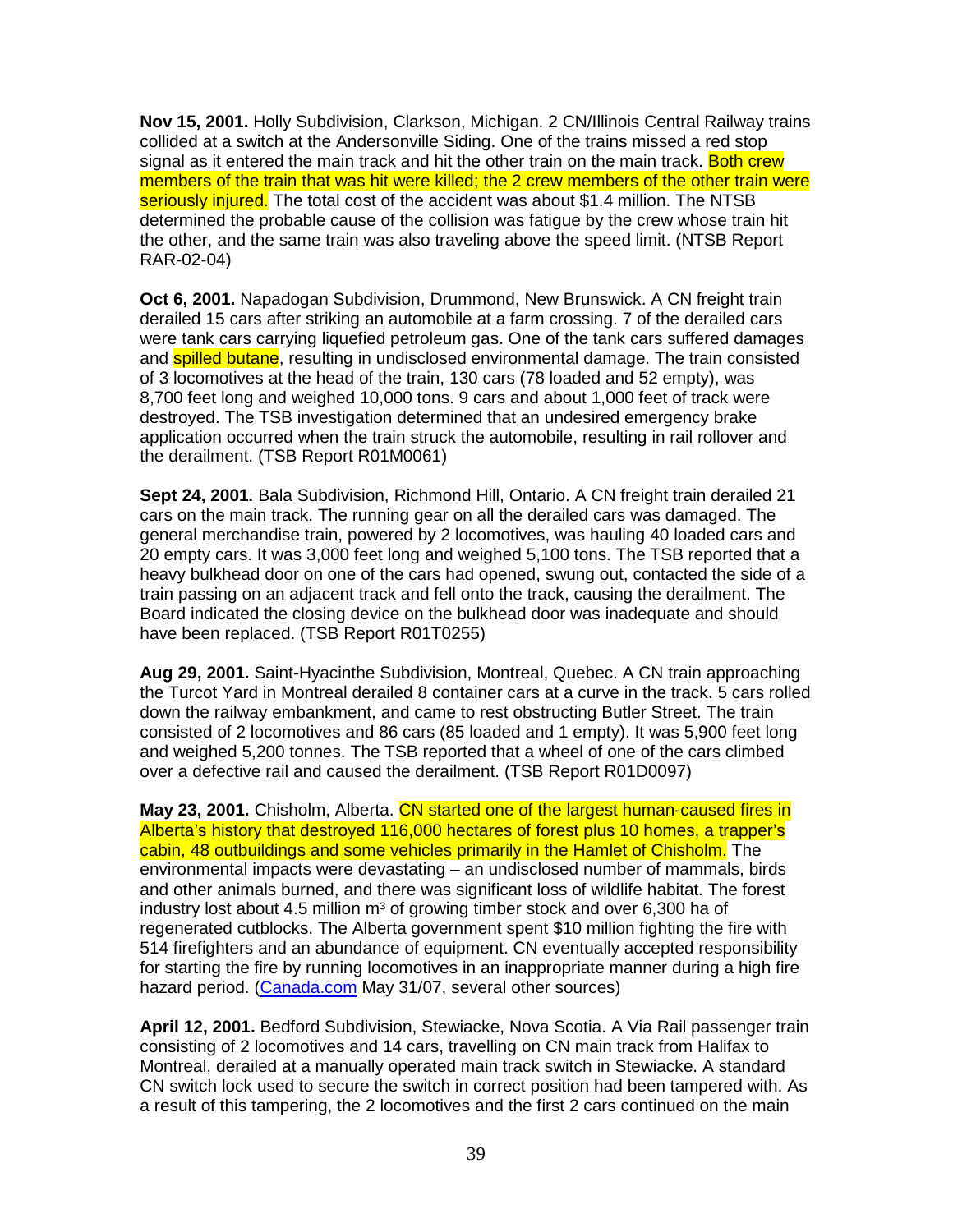track, but the following cars took a diverging route onto an industrial track adjacent to the main track. 9 of the cars derailed and a farm supply building, as well as the industrial track were destroyed. 750 feet of the main track and a main track turnout were extensively damaged. One of the derailed cars was destroyed and the rest were damaged. 4 occupants of the building escaped without injury prior to impact. There were 132 persons on board the train. 22 persons were transported to hospital by ground or air ambulance; 9 were seriously injured. (TSB Report R01M0024)

**Feb 15, 2001.** Drummondville Subdivision, Trudel, Quebec. A CN train derailed 25 cars on the main track. 24 cars were destroyed, and 1 car was damaged. A main-track switch, the signal system, 800 metres of track, and goods stored on the property of a construction material distributor were damaged. A signal bungalow as well as a communications tower belonging to CN were also destroyed. An underground fibre-optic cable was severed. The train was comprised of 3 locomotives and 93 covered hopper cars loaded with wheat. It was 6,043 feet long and weighed 12,158 tons. The TSB reported the train derailed as a result of a fatigue fracture in an axle on one of the cars that derailed. (TSB Report R01Q0010)

**Jan 16, 2001.** Kingston Subdivision, near Mallorytown, Ontario. A CN freight train derailed 26 cars on the main track including 2 tank cars loaded with propane. A public school was closed for a day as a precautionary measure. The train consisted of 2 locomotives at the head of the train, 149 cars (76 loaded and 73 empty), was 9,450 feet long and weighed 11,700 tons. The TSB investigation determined that improperly assembling the long train contributed to a wheel lift and the derailment. Confused communication between the locomotive engineer and the rail traffic controller also appeared to contribute to the derailment. (TSB Report R01T0006)

**Dec 11, 2000.** Kashabowie Subdivision, Shabaqua, Ontario. A CN freight train derailed 17 cars. The derailed cars included 2 loaded tank cars containing methanol, 1 that had flipped upside down and was damaged, spilling all of its contents, and the other which was leaking methanol from an unloading valve that had opened during the derailment. A total of about 100,000 litres of methanol spilled, most of which entered the Shebandowan River. Methanol is a colourless, flammable and poisonous liquid. Persons living close to the river, downstream, were cautioned not to consume water drawn from wells near the river. Water was not declared free of methanol by local health authorities for almost a month following the spill. The extent of environmental damage to the Shebandowan River's ecosystem was not disclosed. The other derailed cars included 5 loaded cars of grain, 7 empty flat cars and 3 empty box cars. The train comprised 3 locomotives, 59 loaded cars and 27 empty cars. It was 5,400 feet long and weighed 8,500 tons. The TSB reported that emergency brake pressure on a cracked defective rail caused the rail to fail, and resulted in the derailment. (TSB Report R00W0253)

**Dec 10, 2000.** Kingston Subdivision, Marysville, Ontario. A CN train derailed 2 cars in a curve on the main track. 1 of the derailed cars, a bulkhead flat car loaded with lumber, lost its load, blocking the adjacent north main track. The other derailed car was a residue tank car. The train comprised 2 locomotives, 51 loaded and 44 empty cars. It was 6,600 feet long and weighed 8,300 tons. The TSB reported that, in each track curve of the train's journey, the load of lumber shifted slightly laterally, causing the banding around the load of lumber to dig into the corners of the lumber, gradually lessening the degree of securement and allowing even greater movement as the trip progressed. Travelling in an unstable state, the lumber shifted at the curve near Marysville and the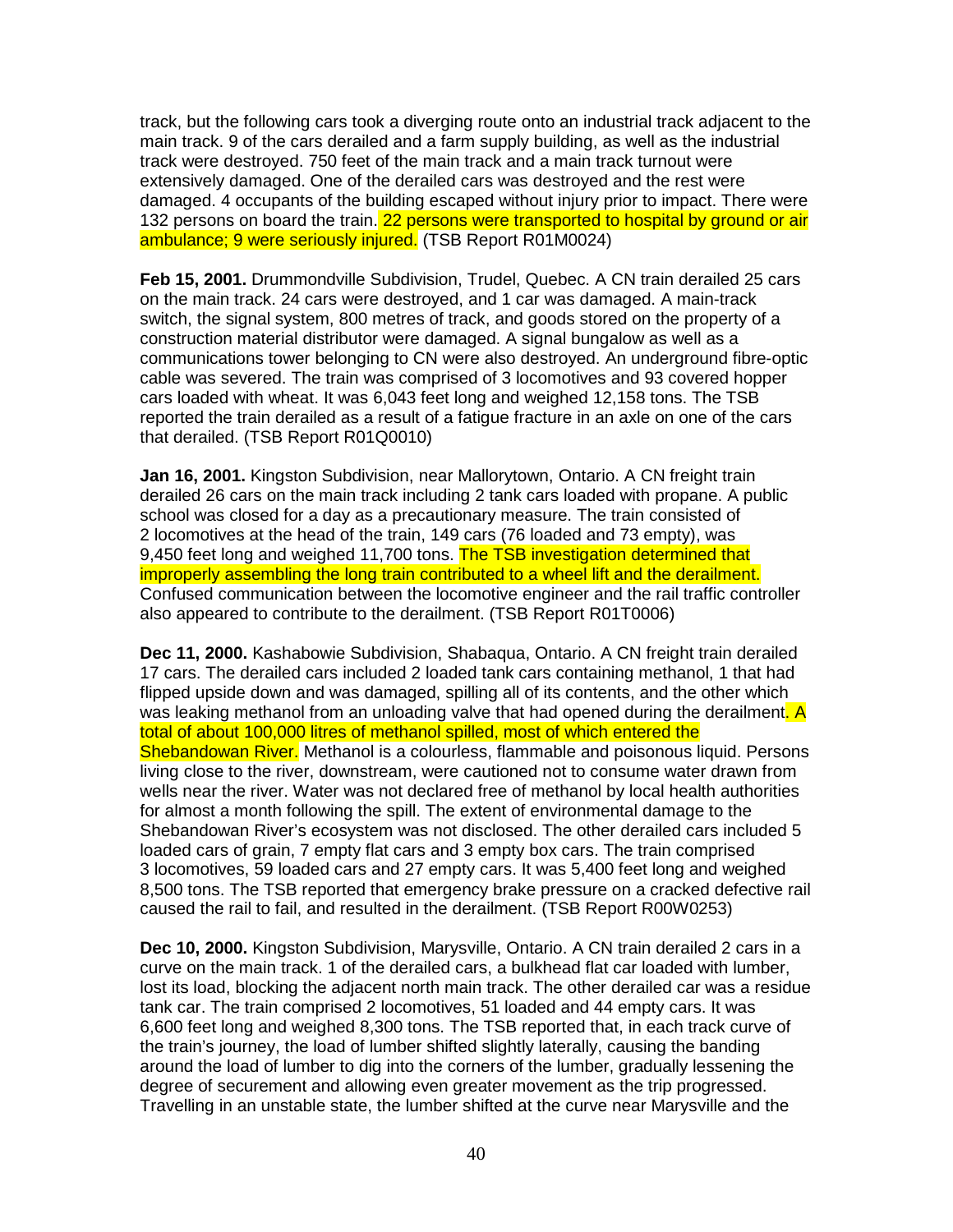unbalanced load caused one or more wheels on the car to lift and derail, destabilizing the trailing tank car which also derailed. (TSB Report R00T0324)

**Dec 9, 2000.** Napadogan Subdivision, Blue Bell, New Brunswick. A CN freight train derailed 7 multi-platform double-stack container cars at a curve on the main track. 36 containers were spread over an area covering both sides of the main track for about ½ km. 11 of the containers were carrying bags of white asbestos (a hazardous material); 2 containers released product onto the right-of-way. A total of 660m of track structure was damaged. The train was powered by 4 locomotives, was 5,700 feet long and weighed 5,200 tons. The TSB reported the derailment occurred due to a rail failure at a curve in the track. (TSB Report R00M0044)

**May 22, 2000.** Saint-Maurice Subdivision, Cressman, Quebec. A CN train derailed 23 cars at a curve on the main track on a bridge over the Saint-Maurice River. Derailed cars included: 13 gondola cars loaded with wood chips, 2 cars loaded with paper, 1 empty hopper car, and 7 tank cars with gasoline residue. 3 of the tank cars with gasoline residue fell into the river. 2 tank cars were punctured, spilling an undisclosed amount of gasoline into the river. The extent of environmental damage was not disclosed. 400 feet of track were destroyed and 2 spans of the railway bridge across the river were heavily damaged. 22 of the derailed cars were damaged and 1 was destroyed. The train consisted of 3 locomotives and 159 cars, including 128 loaded cars, 19 empty cars and 12 tank cars with gasoline or heating oil residue. The train was 9,586 feet long and weighed 15,230 tons. The TSB reported that the derailment was caused by a defective rail in the track curve. (TSB Report R00Q0023)

**May 16, 2000.** Redditt Subdivision, White, Ontario. A CN freight train derailed 19 of its 136 cars along a curve in the main track. 4 of the derailed cars contained dangerous goods. The train consisted of 2 locomotives at the head of the train, 136 cars (51 loaded and 85 empty), was 8,800 feet long and weighed 9,440 tons. The TSB investigation determined that, during throttle reduction while in a curve, the train experienced a wheel climb derailment that was a result of a number of factors including *improperly* assembling the train. (TSB Report R00W0106)

**March 10, 2000.** Rouses Point Subdivision, Brossard, Quebec. A CN train derailed 5 cars on the Massena Spur after traveling through a public crossing. 4 cars toppled over on their sides in a ditch; 3 of these contained dangerous goods. 2 of the tank cars were carrying molten naphthalene (a flammable solid), and the third was carrying creosote. The other 2 derailed cars were hopper cars. All 5 derailed cars were damaged. The track was heavily damaged over a length of about 170 feet. The train consisted of 2 locomotives and 11 cars (8 loaded and 3 empty), was about 730 feet long and weighed 1,330 tons. As a precautionary measure, the Brossard Fire Department ordered the evacuation of about 20 people in the area. The TSB reported the train spread the track gauge, and the wheels of the first derailed car dropped inside the rail near the public crossing. The fact that CN had planned to replace the rail ties indicate that CN was aware of track structure problems at this location. (TSB Report R00D0026)

**Dec 30, 1999.** Near Mont-Saint-Hilaire, Quebec. A CN Ultratrain, a petroleum products unit train linking the Saint-Romuald oil refinery with a petroleum depot in Montreal, derailed and collided with another CN Ultratrain traveling in the opposite direction on a neighbouring track. There was a violent explosion and some rail cars burned for more than 4 days, creating a smoke plume about 500m high. The 2 crew members on the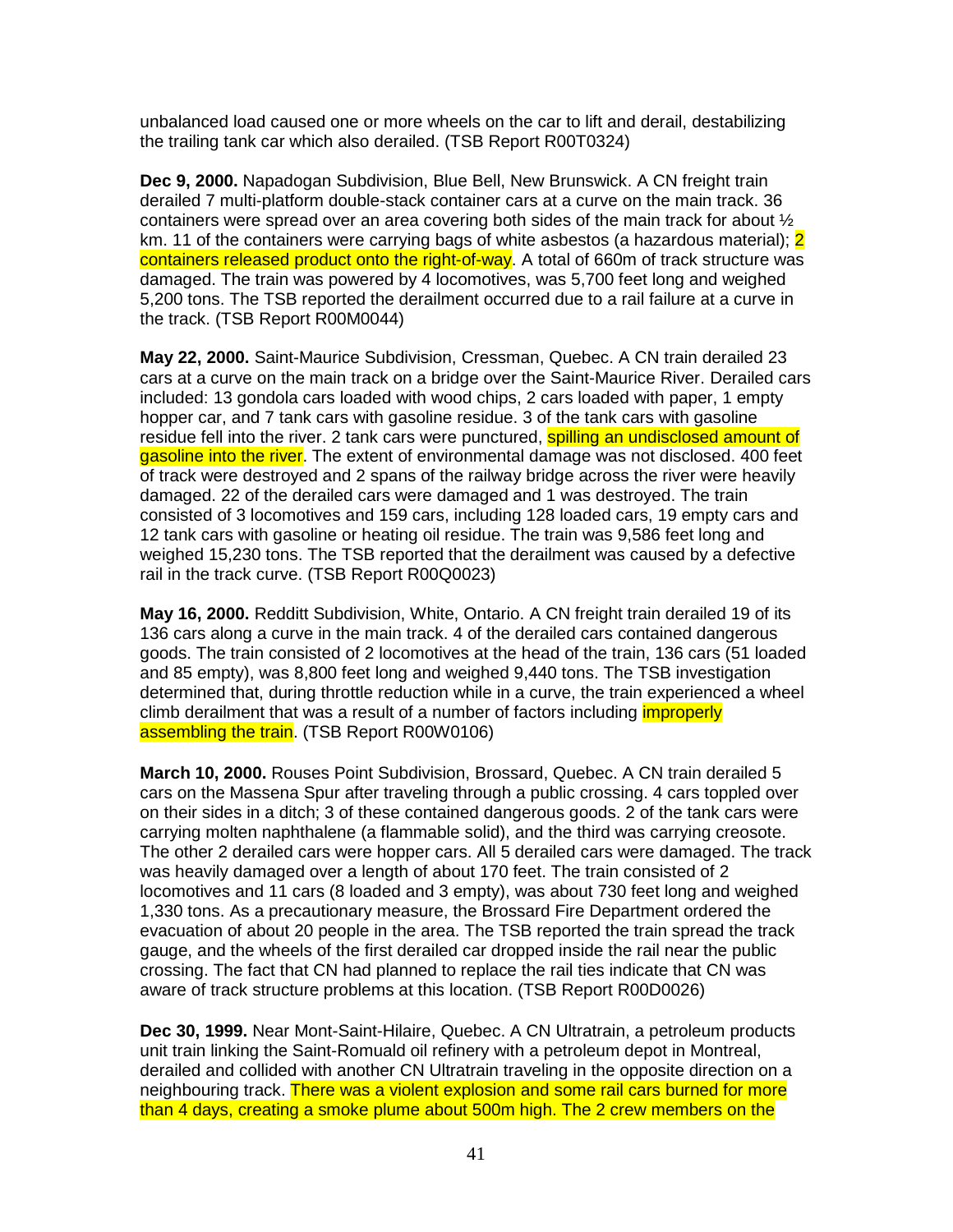train hit by the derailed train were killed. About 350 families had to be evacuated. 2 locomotives and 61 cars were damaged in the accident. About 2.7 million litres of hydrocarbons spilled and caught fire, damaging private property, public property and the environment. The Ultratrain derailed at a broken rail caused by a defective weld, causing the TSB to call into question CN's quality assurance program for rail welds. The quality assurance system in place did not detect the welds that did not meet the company's standards (mismatch between rail ends, absence of a weld tag, weld not entered in the inventory of continuous welded rail [CWR] repairs and adjustments). (TSB Report R99H0010, TSB News Release Sept 26/02)

**Nov 23, 1999.** Kingston Subdivision, Bowmanville, Ontario. A westward CN freight train struck an abandoned tractor-trailer at a farm level crossing. Metal parts from the trucktrailer became entangled under the wheels of the lead locomotive, resulting in the derailment of both locomotives and the following 10 rail cars, 4 of which rolled over onto their side. An eastward Via Rail passenger train struck the debris on an adjacent track and derailed, just before the freight train had come to a halt. The derailing Via train dragged the trailer portion of the truck-trailer for about 700 feet, causing the Via locomotive and the following 5 passenger coaches to derail. The jackknifing passenger train hit the derailed freight train cars. Fuel spilling from the tractor-trailer ignited and a fire started. About 6,800 litres of diesel fuel spilled from the Via locomotive and was also ignited. About 4,550 litres of diesel fuel also spilled from the lead locomotive of the CN freight train. 3 of the derailed freight cars contained liquefied petroleum gas residue and 5 of the derailed freight cars were loaded with butadiene. Minor injuries were sustained by 6 Via Rail employees and 5 passengers. (TSB Report R99T0298)

**Oct 9, 1999.** Bedford Subdivision, Bedford, Nova Scotia. A CN freight train derailed a locomotive and the first 8 cars. Some of the derailed cars flipped over on their sides and the entire derailment was spread over a distance of about 655 feet. Corn from 2 damaged hopper cars was spread over the derailment site. Over 800 feet of track were damaged. The train comprised 3 locomotives, 64 loaded and 3 empty, and was 4,580 feet long and weighed 4,470 tons. The TSB reported a damaged rail initiated the derailment. (TSB Report R99M0046)

**Sept 23, 1999.** Bala Subdivision, near Britt, Ontario. A CN freight train derailed 26 cars at a curve in the tracks at Mowat, near Britt. The train consisted of 94 cars, 54 of which were tank cars (41 of the 54 were carrying dangerous goods or dangerous good residues). The 26 derailed cars included: 19 tank cars, 2 box cars and 5 hopper cars. Of the 19 tank cars, 1 was a load of liquefied petroleum gas (LPG), 14 had LPG residues, 3 were loaded with anhydrous ammonia, and 1 was empty. The loaded LPG car and 1 of the loaded anhydrous ammonia cars were ruptured, each spilling their product and igniting, causing several fires. The loaded car of LPG exploded, projecting pieces of its tank and jacket in all directions. About 127,000 pounds of LPG and 158,000 pounds of anhydrous ammonia were spilled. A crater in the right-of-way measuring about 2m deep, 3m wide and 15m long was created by the LPG fire and subsequent violent rupture of the tank, which destroyed the roadbed and altered the physical state of the soils and other materials in the area. A box car immediately west of the LPG tank was crushed and bent 90°. About 600 feet of main track and sidi ng were destroyed, the turnout for the siding at Mowat required extensive repairs, and the nearby public crossing required minor repairs. 18 of the derailed cars were damaged, and 8 cars were destroyed. The adjacent trees, other vegetation and earth were scorched black and killed for a radius of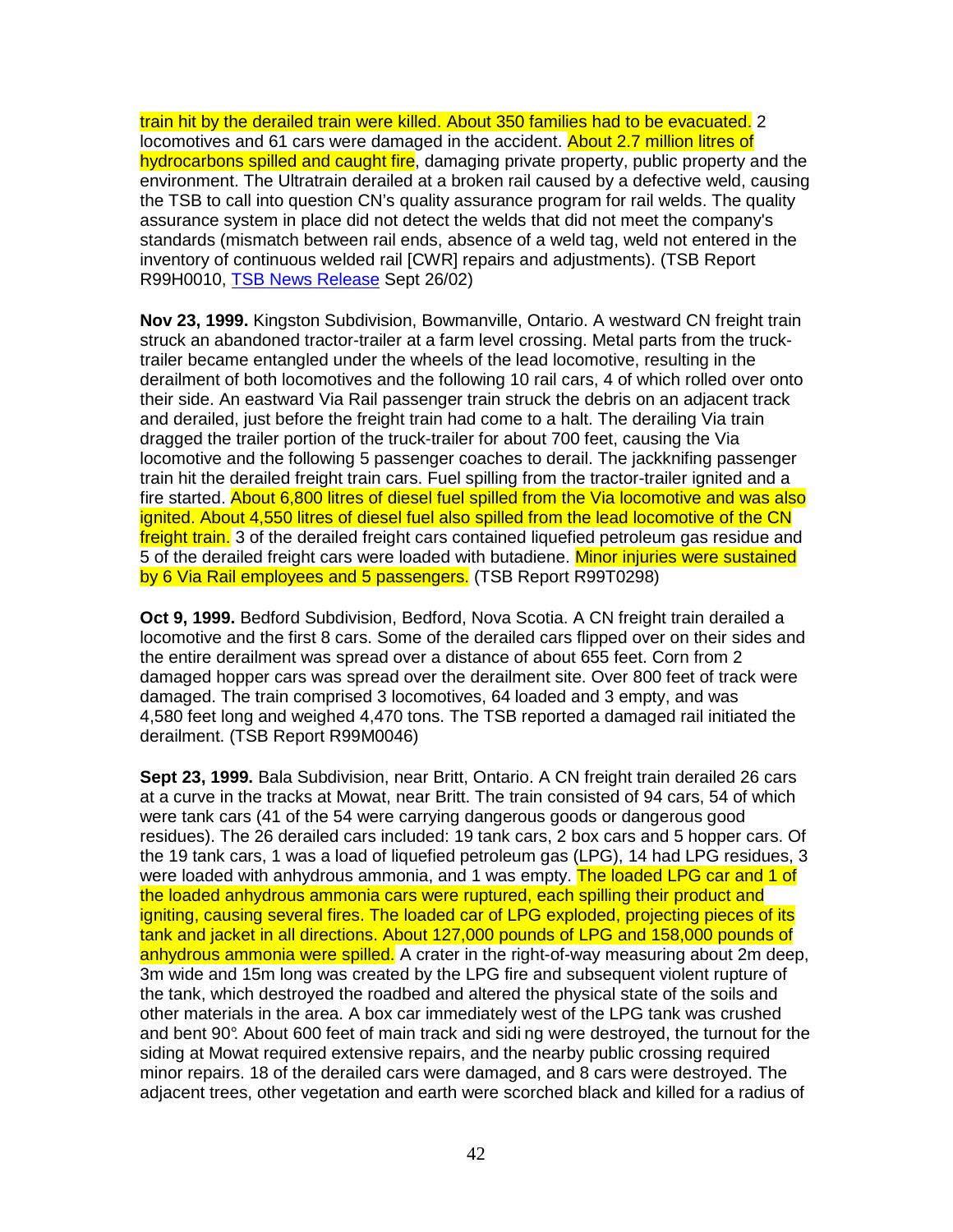about 200 feet by the fire ball and chemical releases. CN employees at the Mowat siding, 3 local woodcutters and 2 hunters located downwind of the accident site were evacuated due to the toxic fumes. An Ontario Provincial Police officer, a local woodcutter, and two firemen suffered minor injuries as a result of contact with ammonia vapours. The TSB reported on many deficiencies as contributing to the derailment including: deficiencies in track gauge and alignment, and improper track condition for freight train speeds they were traveling. The TSB also reported that older-design, belowstandard and defective construction of tank cars contributed to the magnitude of the ensuing fires. The total extent of environmental damage, including to the adiacent Little Key River and shoreline, was not detailed in the TSB investigation report. (TSB Report R99T0256)

**Aug 27, 1999.** Kingston Subdivision, Wesco Spur, Yard CB, Cornwall, Ontario. A CN crew was performing switching operations in the yard when 6 tank cars ran away on one of the tracks. The cars rolled for 475 feet and struck the stop block at the end of the track. 1 car derailed and its tank was punctured. About 5,000 gallons of product, a class 3 combustible liquid, spilled onto the ground. About 2,000 gallons seeped into the ground or flowed into the sewer system. The soil contaminated by the liquid was collected and hauled away for treatment. The extent of environmental damage was not disclosed. Cornwall police and firefighters immediately set up a 1,000-foot safety perimeter and evacuated customers and staff from nearby businesses. The TSB reported the evacuation caused inconvenience and economic losses for nearby businesses. (TSB Report R99D0159)

**Aug 15, 1999.** Clearwater Subdivision, Messiter, British Columbia. A CN freight train derailed 40 cars of a 100-car grain train. 2 of the derailed cars rolled into the North Thompson River. About 5,000 tons of mixed grains were spilled over the right-of-way and in the river. Most of the 40 cars sustained extensive damage. About 1,500 feet of track were destroyed and an additional 3,000 feet were damaged. The train was powered by 2 locomotives, was 5,900 feet long and weighed 11,800 tons. The extent of environmental damage to the Thompson River and bank was not disclosed. The TSB reported a defective wheel caused the derailment. (TSB Report R99V0141)

**July 14, 1999.** Kingston Subdivision, Morrisburg Station, Ontario. 16 CN cars derailed in front of the station. (Colin Churcher's Railway Pages)

**April 23, 1999.** Chatham Subdivision, Thamesville, Ontario. A Via Rail passenger train travelling east on the north main track hit an open switch, causing it to tip over and collide with stationary CN cars full of ammonium nitrate on an adjacent yard track. All 4 passenger cars and the locomotive of the passenger train derailed as well as 4 of the stationary cars. The 2 crew members in the locomotive cab were killed. 77 of the 186 passengers and crew on board were treated at the hospital. 4 people were admitted with serious injuries. About 50m of main track and 100m of the adjacent yard track were destroyed. The locomotive was damaged beyond repair and the leading 2 passenger cars sustained substantial damage. A December 18, 2012 version of the TSB investigation report identified safety deficiencies relating to the level of defenses associated with the Occupancy Control System method of train control, particularly in "dark territory," where trains are not always provided with sufficient advance warning of reversed main track switches, and to the storage of dangerous goods in rail cars for prolonged periods of time at locations adjacent to main tracks. The TSB also pointed out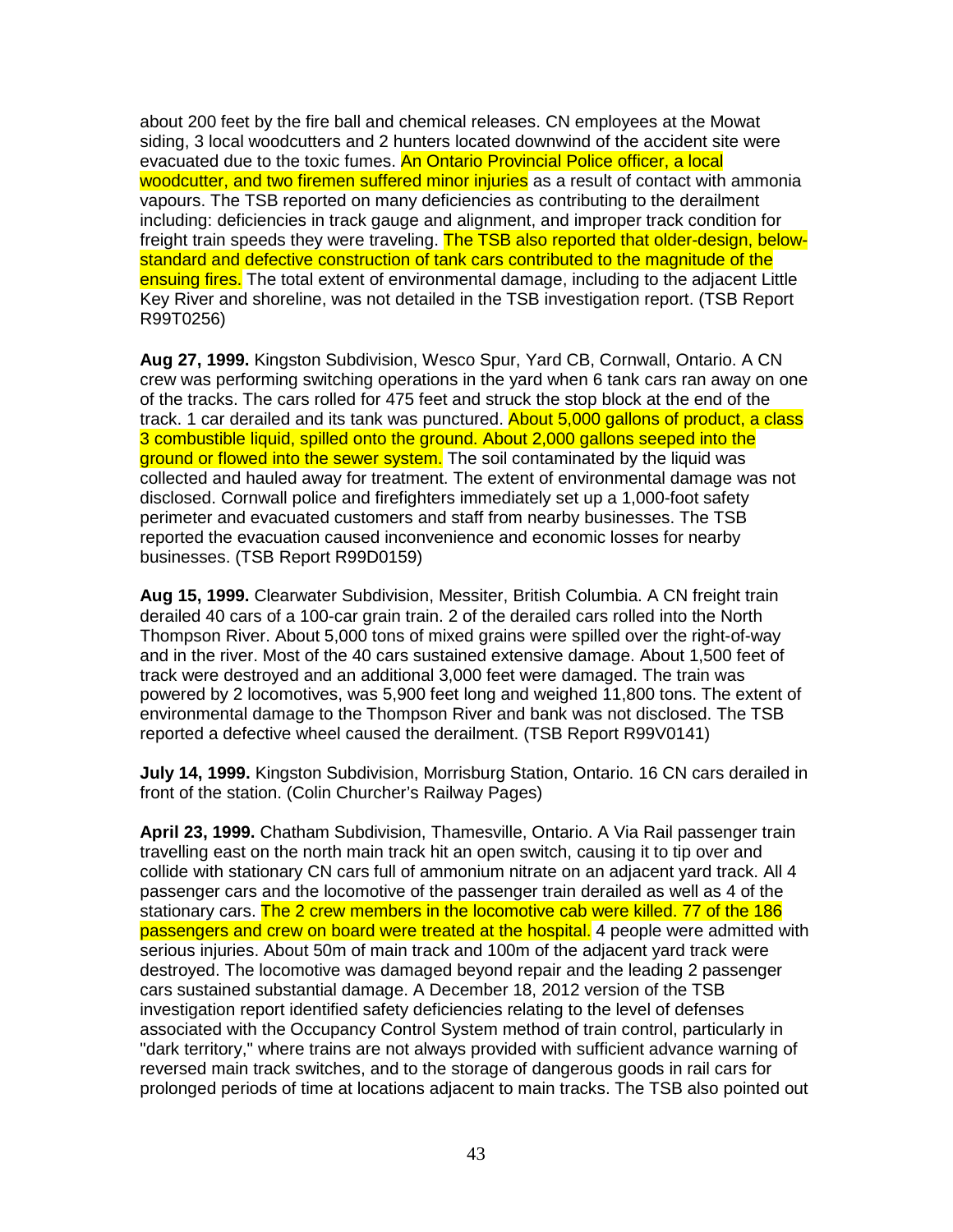the need to eliminate some passenger safety hazards in a timely fashion. (TSB Report R99H0007)

**April 13, 1999.** Montmagny Subdivision, Bégin, Quebec. A CN petroleum product unit train derailed 10 tank cars loaded with gasoline on the main track. Some cars flipped over on their sides and 1 car completely toppled over landing on its top. About 230 litres of gasoline were spilled into Les Quarante Lacs (Forty Lakes), causing undisclosed environmental damage. The 10 derailed cars were damaged, as was another car which did not derail. 450 feet of track were destroyed, and another 300 feet of track were damaged. The TSB reported soft subgrade and a cluster of rotten ties as causing the derailment. Confusion of responsibilities among 3 acting inspectors may also have contributed to the derailment. (TSB Report R99Q0019)

**Feb 6, 1999.** Ruel Subdivision, Neswabin, Ontario. A CN freight train derailed 21 cars. The derailed cars included a tank car loaded with liquefied petroleum gas and 2 tank cars loaded with flammable benzene and dicyclopentadiene. **1 of the tank cars with the** benzene mixture was punctured resulting in a fire and a total loss of product. The liquid benzene and some lumber that was strewn about the derailment site fuelled a fire that burned for several days. 16 of the 21 derailed cars were destroyed, including 3 tank cars that were involved in the post-derailment fire. 4 cars were damaged. A power switch and dwarf signal, and 500 feet of track were destroyed. In the main derailment area, 4 telephone poles were destroyed. Another power switch and a hot box detector were damaged. Total property damage exceeded \$1.5 million. The TSB reported a roller bearing on one of the cars overheated and seized, resulting in an axle fracture and the derailment. Unclear lines of authority and communication failures regarding the Wayside Inspection System (WIS) were cited by the TSB as contributing to the derailment. The TSB also reported Transport Canada has no national program to audit and monitor WISs, to ensure the safety of operating trains. (TSB Report R99T0031)

**Jan 31, 1999.** Albreda Subdivision, Jasper, Alberta. A CN runaway train on the main track entered the rail yard in Jasper and collided head on with a stationary CN train. 5 locomotives and 11 cars derailed. The 3 locomotives and 2 cars on the runaway train were extensively damaged, as were the 2 locomotives and 1 car on the stationary train in the yard. The collision damaged about 520 feet of track and 4 switches. The conductor of the runaway train received minor injuries. The TSB reported the extreme blowing snow conditions during the accident rendered the air brake system ineffective, and the crew was unaware of the condition of the dynamic braking system. The crew of the runaway train was apparently fatigued which may have affected their performance. (TSB Report R99E0023)

**Nov 26, 1998.** Halton Subdivision, MacMillan Yard, Concord, Ontario. A CN train derailed 3 tank cars loaded with anhydrous ammonia. 1 of the tank cars rolled down a 20-foot embankment and another tank car flipped over on its side. 1 of the tank cars was damaged and spilled anhydrous ammonia. The yard was evacuated and the public roadways in the area, including Highway 7, were closed for about 5 hours. The TSB reported the train derailed as a result of 2 rail breaks caused by surface and sub-surface cracking, the wear exceeding CN's allowable limits. The Board identified a safety deficiency relating to the maintenance standards and practices. (TSB Report R98T0292)

**Sept 24, 1998.** Mont-Joli Subdivision, Mont-Joli, Quebec. 25 cars from a CN train rolled downhill uncontrolled on the main track of the Matapédia Railway Company (MRC), and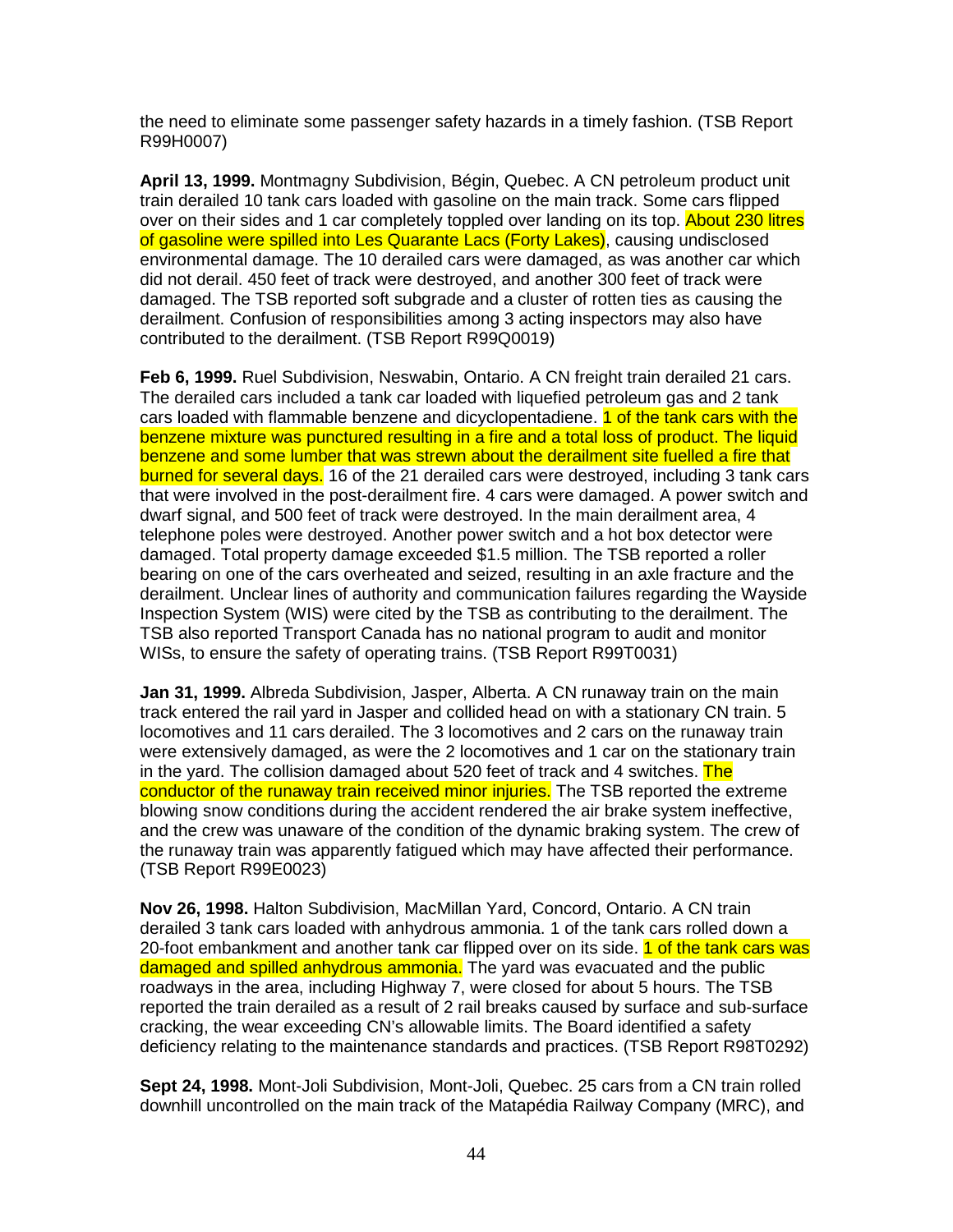collided with 4 MRC yard locomotives standing on the main track in front of the station at Mont-Joli. The CN crew thought they had secured their locomotives on a grade, then left their train and went to the station to complete some paperwork. Then, both CN and MRC employees heard a loud noise. When they looked out, they realized the CN train had rolled down the hill and crashed into the MRC locomotives. 5 rail cars were damaged, 2 rail cars were destroyed, and 4 yard locomotives and several hundred feet of main and yard tracks were damaged. A tank car, which was crushed and opened by the impact, spilled some residual product into the parking lot and onto the street. A commercial truck carrying cylinders of compressed gas was crushed. The employees in the vicinity of the station immediately left. The derailed cars came to rest close to commercial and residential properties in the centre of the town. 4 automobiles parked in the station parking lot were destroyed by the derailed rail cars. There was extensive damage to the station platform, and several hundred feet of main and yard tracks, including 78 feet of rail and 34 railway ties that required replacing. The police later determined that, once the CN crew left their train unattended, 2 boys had walked over to the train and released the brakes on most of the 25 parked rail cars, causing the train to roll downhill. (TSB Report R98M0029)

**March 1, 1998.** Kingston Subdivision, Lyn, Ontario. 8 CN cars derailed, 2 of which carried dangerous goods – ethylene refrigerated liquid and alkylamines. The train derailed at a track crossover. The train was pulled by 2 locomotives and was 7,482 feet long and weighed 5,866 tons. The TSB investigation determined the derailment occurred when a rail car wheel climbed over a defective switch that was severely chipped. Proper track maintenance and inspection practices had not been followed. (TSB Report R98T0042)

**March 1, 1998.** Edson Subdivision, near Obed, Alberta. A moving CN train collided with the tail end of a stationary CN train. The lead locomotive from the moving train and the last car from the stationary train derailed and were extensively damaged. The 2 crew members in the lead locomotive of the moving train were seriously injured, and were taken from the scene by ambulance. The moving train was powered by 2 locomotives and was hauling 20 loaded and 33 empty cars. It was 3,140 feet long and weighed 3,490 tons. The stationary train consisted of 4 locomotives and 100 loaded cars. It was 6,140 feet long and weighed 13,850 tons. The TSB reported the collision occurred because the crew of the moving train did not maintain adequate vigilance and miscalculated how far away the stationary train was located. (TSB Report R98C0022)

**Nov 24, 1997.** Diamond Subdivision, Carrier, Quebec. While a CN train was proceeding from a stop signal at a siding, a tank car loaded with sulphuric acid split open, spilling its entire contents. The extent of environmental damage was not disclosed. The TSB determined that the tank car had been fabricated with a gap and missing butt weld, in variance with approved design drawings, and that it fractured under normal service loading at a pre-existing crack. The TSB has pointed out many times to CN and Transport Canada the risks associated with the frequent inferior construction of tank cars that carry dangerous goods, including oil and other hazardous products. (TSB Report R97D0253)

**May 6, 1997.** Kingston Subdivision, Coteau-du-Lac, Quebec. A CN train dropped into a depression in the subgrade on the main track and derailed 2 locomotives and 12 freight cars. The lead locomotive toppled over on its side. The fuel tanks on both locomotives were punctured and about 12,000 litres of diesel fuel spilled into the Rouge River which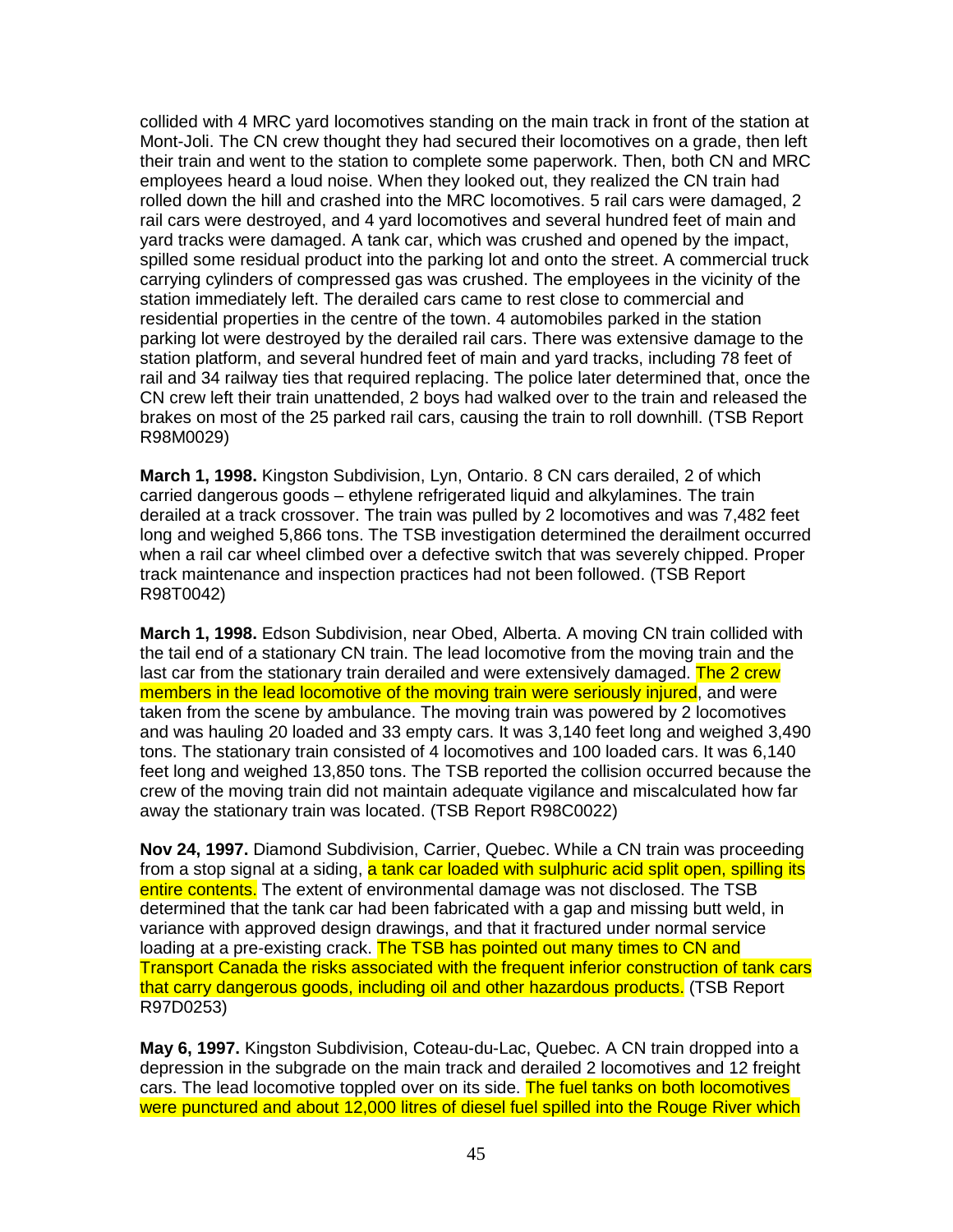was only 10m from the railway tracks. Although emergency personnel placed booms and absorption materials in the river, very little diesel fuel (1,000 litres) was recovered. The extent of environmental damage, especially to the river and the river shoreline, was not disclosed. 2 crew members were injured. The train consisted of 2 locomotives and 19 loaded cars. It was 1,060 feet long and weighed 1,000 tons. The 2 locomotives and 12 freight cars were damaged, and about 270 feet of track were destroyed. The TSB reported the derailment occurred because the subgrade collapsed under the moving train as a result of weak, water-saturated clays in and around the embankment. The Board was concerned that CN maintenance and inspection employees were not apparently sensitive to the hazards posed by unusual events in bodies of water adjacent to railway embankments. The TSB also reported that locomotive fuel tanks are particularly prone to puncture and spilling of diesel fuel at derailment. (TSB Report R97D0113)

**March 27, 1997.** Ashcroft Subdivision, Conrad, British Columbia. A CN train travelling from Boston Bar to Kamloops encountered a large railbed depression and derailed on the main track near Conrad. Both crew members were killed. 2 locomotives, 14 freight cars and about 1,200 feet of main track and siding were destroyed. Loaded open hopper sulphur cars stored on an adjacent siding were hit and also derailed, and some of these cars overturned and spilled their contents. Fuel spilled from the derailed locomotives and ignited. The resulting fire engulfed the derailed equipment and scattered container contents. The fire was finally extinguished March 28. Fire again erupted around the locomotives March 29 and took several hours to extinguish. The TSB ascertained that improper drainage of run-off from the adjacent Trans-Canada Highway contributed to destabilizing the railway subgrade which then collapsed, causing the derailment. (TSB Report R97V0063)

**Aug 12, 1996.** Edson Subdivision, east of Edson, Alberta. All 3 occupants in the lead locomotive of a CN freight train were fatally injured when their train, which was travelling about 54 mph on the main track, collided head-on with 20 runaway cars moving toward them at about 30 mph. The runaway cars had been left on a track in the Edson Yard with their hand brakes on, which eventually failed to hold them, causing them to move onto the main track uncontrolled. The TSB reported that, for the years 1991 to 1996, 190 runaways were reported to the TSB and in spite of repeated warnings and recommendations issued by the TSB, the problem persisted. This particular runaway situation, which ended in 3 deaths, triggered a TSB investigation with wider scope and depth. Consequently, the TSB raised serious questions about the effectiveness of standard railway operating rules, rail traffic control systems, rail safety regulatory overview, and CN's safety management programs. (TSB Report R96C0172)

**July 2, 1996.** Aberdeen Subdivision, North Battleford, Saskatchewan. A CN train was unintentionally diverted onto a spur track, and collided head-on with a stationary and uncrewed CN freight train. The locomotives of both trains were extensively damaged, and 10 freight cars derailed. The **locomotive engineer was injured** when he jumped from the train. The moving train consisted of 3 locomotives and 88 loaded cars. It weighed 10,000 tons and was 6,500 feet long. The TSB determined that the switch for the spur track was inadvertently left in the reverse position. The train was also travelling at an excessive speed, according to the TSB. (TSB Report R96W0171)

**April 24, 1996.** Hagersville Subdivision, Nanticoke, Ontario. A CN train crew was switching at the Esso oil refinery near Nanticoke, when 5 tank cars went out of control.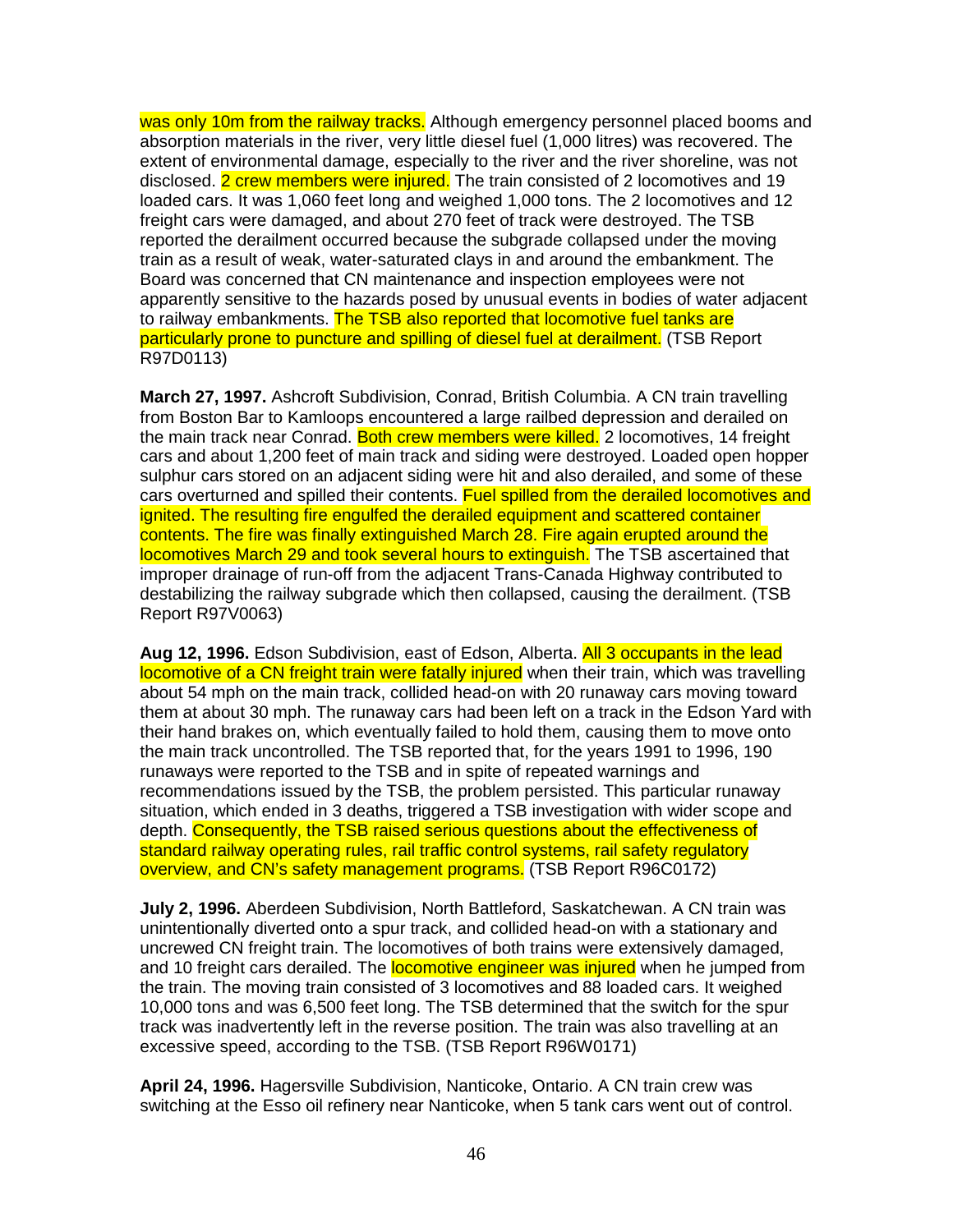The cars rolled southward about 2 miles, crossed over 2 public road crossings and through the Ontario Hydro thermal generating plant building. The cars continued another 600 feet to the end of the track where the 2 leading cars derailed. 1 derailed car contained sulphuric acid and the other derailed car that flipped over on its side contained sulphuric acid residue. Both derailed cars were damaged. There was substantial damage to private property, including a car mover which had been standing on the track in the Ontario Hydro building. It was pushed ahead of the runaway cars to the end of the track and was destroyed. The entrance gate to Ontario Hydro's property was also destroyed. There was damage to CN's track. The TSB determined the tank cars rolled away and derailed because they were not securely coupled during a switching operation. (TSB Report R96T0137)

**March 11, 1996.** Sussex Subdivision, River Glade, New Brunswick. A CN train derailed 22 freight cars on the main track. 16 of the derailed cars were tank cars loaded with various dangerous goods including gasoline, butane and fuel oil. About 455 litres of gasoline spilled from 1 tank car and butane was released into the atmosphere from 2 leaking pressure tank cars. As a precautionary measure, 8 residents in the area were evacuated. The extent of environmental damage was not disclosed. About 400 feet of track were destroyed and about 1,000 feet of track were extensively damaged. 18 derailed cars were destroyed, and the remaining 4 were damaged. The train was powered by 3 locomotives and was hauling 27 loaded cars, 17 empty cars and 9 residue cars. It was 3,200 feet long and weighed 3,500 tons. The TSB determined that a defective rail led to the derailment. (TSB Report R96M0011)

**March 10, 1996.** Saint-Maurice Subdivision, Dix, Quebec. A CN freight train derailed 27 cars. 4 of the derailed cars were residue cars, 2 contained gasoline residue and the other 2 contained diesel fuel residue. 4 of the derailed loaded gondola cars were dug into the subgrade and several other cars were piled on top of the gondola cars. The ore concentrate from the gondola cars spilled over the subgrade and covered the tracks. At least 1 of the derailed cars came to rest on a bridge deck. The bridge deck was destroyed and the girders were extensively damaged. The train consisted of 3 locomotives and 76 cars. It was 4,526 feet long and weighed 7,394 tons. The TSB was not able to determine the cause of the derailment because key rail car components and pieces of rail were missing. (TSB Report R96D0035)

**March 6, 1996.** Halton Subdivision, MacMillan Yard, Toronto, Ontario. A remote controlled CN train collided with a standing CN train in the yard, derailing 7 cars. 4 of the derailed cars rolled down a small embankment onto a paved yard roadway. A tank car loaded with ethylene oxide flipped upside down and came to rest on its top, and was extensively damaged. 2 tank cars containing petroleum product residue also derailed, 1 of them knocked over on its side. Because of the upside down tank car with flammable and toxic contents, emergency procedures were implemented. 2 yard locomotives and 7 cars were damaged, some of them extensively. About 250 feet of track and 1 crossover switch were damaged. The TSB determined that the derailment occurred because the crew running the train by remote control lost sight of the head of the train in an unsafe part of the yard. (TSB Report R96T0080)

**Feb 27, 1996.** Bécancour Subdivision, near St. Grégoire, Quebec. 59 cars from a CN train that had been left on the main track, standing unattended with no hand brakes applied, rolled away unnoticed for about 4,000 feet and struck another CN train on the Lama Warehouse Spur. The impact derailed 1 locomotive and 13 cars, 11 of which were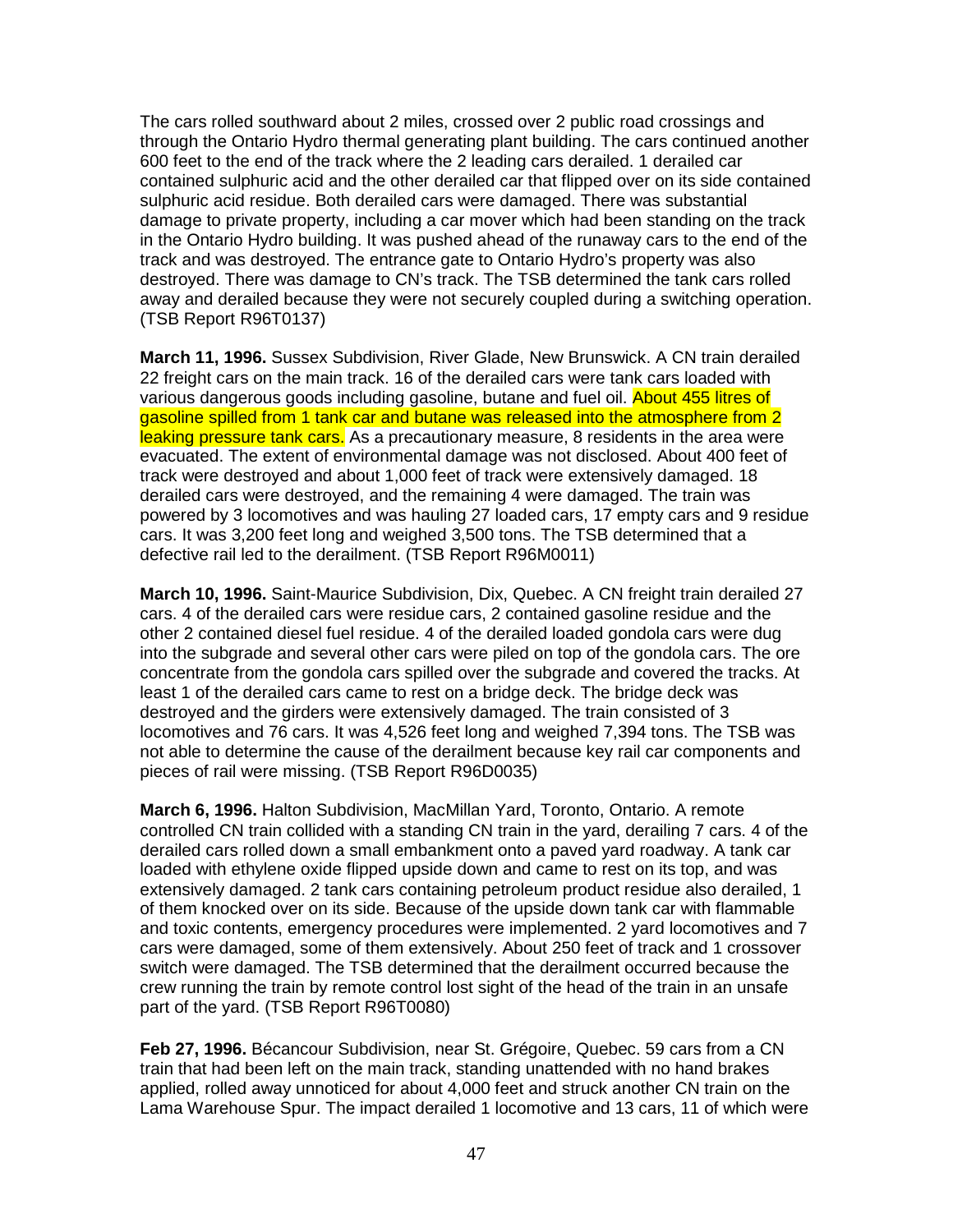tank cars containing dangerous goods residue. The locomotive and 2 tank cars containing caustic soda (corrosive substance) residue were knocked on their sides; and 7 other tank cars containing caustic soda residue, 2 containing chlorine (poisonous gas) residue and 2 box cars also derailed. A fuel tank on the overturned locomotive was punctured and spilled about 9,000 litres of diesel fuel. The extent of environmental damage was not disclosed. 1 box car was destroyed, 1 locomotive and 7 cars were extensively damaged, and 6 cars were damaged. About 200 feet of track were destroyed. 1 crew member was seriously injured. The runaway train weighed 3,600 tons and was 3,000 feet long. The TSB determined that the air brakes on the 59 runaway cars were accidentally released when the cars were uncoupled. Unfortunately, hand brakes had not been applied to any of the cars. (TSB Report R96D0029)

**Jan 31, 1996.** Joliette Subdivision, Charette, Quebec. 2 CN trains carrying dangerous goods residue cars collided. 2 box cars were destroyed, and 1 locomotive, 2 box cars and 1 flat car were extensively damaged. One of the trains comprised 2 locomotives, 60 loaded cars and 6 residue cars. The train was 3,980 feet long and weighed 6,770 tons. The other train consisted of 2 locomotives, 8 loaded cars, 28 empty cars and 3 residue cars. It was 2,200 feet long and weighed 1,830 tons. The TSB reported that the crew in the train that caused the collision and derailment should have used the automatic brake as well as the independent brake to stop their train. (TSB Report R96D0018)

**Jan 11, 1996.** Allanwater Subdivision, near Armstrong, Ontario. Opposing CN hi-rail vehicles collided in a curve. The driver of 1 of the vehicles sustained serious injuries in the collision. The driver of the other vehicle sustained minor injuries after jumping from the vehicle prior to impact. The TSB determined that the opposing hi-rails, travelling in an area of restricted sight-lines and frosty rail conditions, were operated at excessive speeds that did not permit them to stop before colliding. (TSB Report R96T0008)

**Dec 14, 1995.** Pelletier Subdivision, Edmundston, New Brunswick. A group of unattended freight cars recently uncoupled from locomotives in the Edmundston Yard rolled away uncontrolled for about 4,800 feet through a main track switch. They came to a stop with about 15 cars standing on the main track. A switch that the cars had rolled through onto the main track was damaged. The TSB reported the cars were not properly secured (hand brakes not applied) when the locomotives were uncoupled, which resulted in the cars running away downhill uncontrolled. (TSB Report R95M0072)

**Nov 5, 1995.** Sprague Subdivision, Symington Yard, Winnipeg, Manitoba. A remotely controlled CN train in the yard separated, which led to the derailment of 1 locomotive and 12 cars. The derailed cars fouled the adjacent track and were struck by another remote-controlled CN train, derailing 2 locomotives, 2 booster units and 6 cars from that train. 12 cars were destroyed, and 1 locomotive and 1 car were damaged from one of the remote controlled trains. 1 car was destroyed and 2 locomotives, 2 booster units, and 5 cars were damaged from the other remote controlled train. Some of the derailed cars toppled over on their sides and were piled on top of one another. About 600 feet of track were damaged. The TSB determined that, in both accidents, the remote control operating system did not provide the operators with safeguards and technology sufficient to ensure the safe operation of their respective trains. (TSB Report R95W0291)

**Aug 20, 1995.** Dundas Subdivision, Brantford Yard, Brantford, Ontario. A CN train derailed 3 tank cars loaded with dangerous goods (butane) in the yard. The residents of 9 nearby homes were evacuated as a safety precaution. The TSB reported the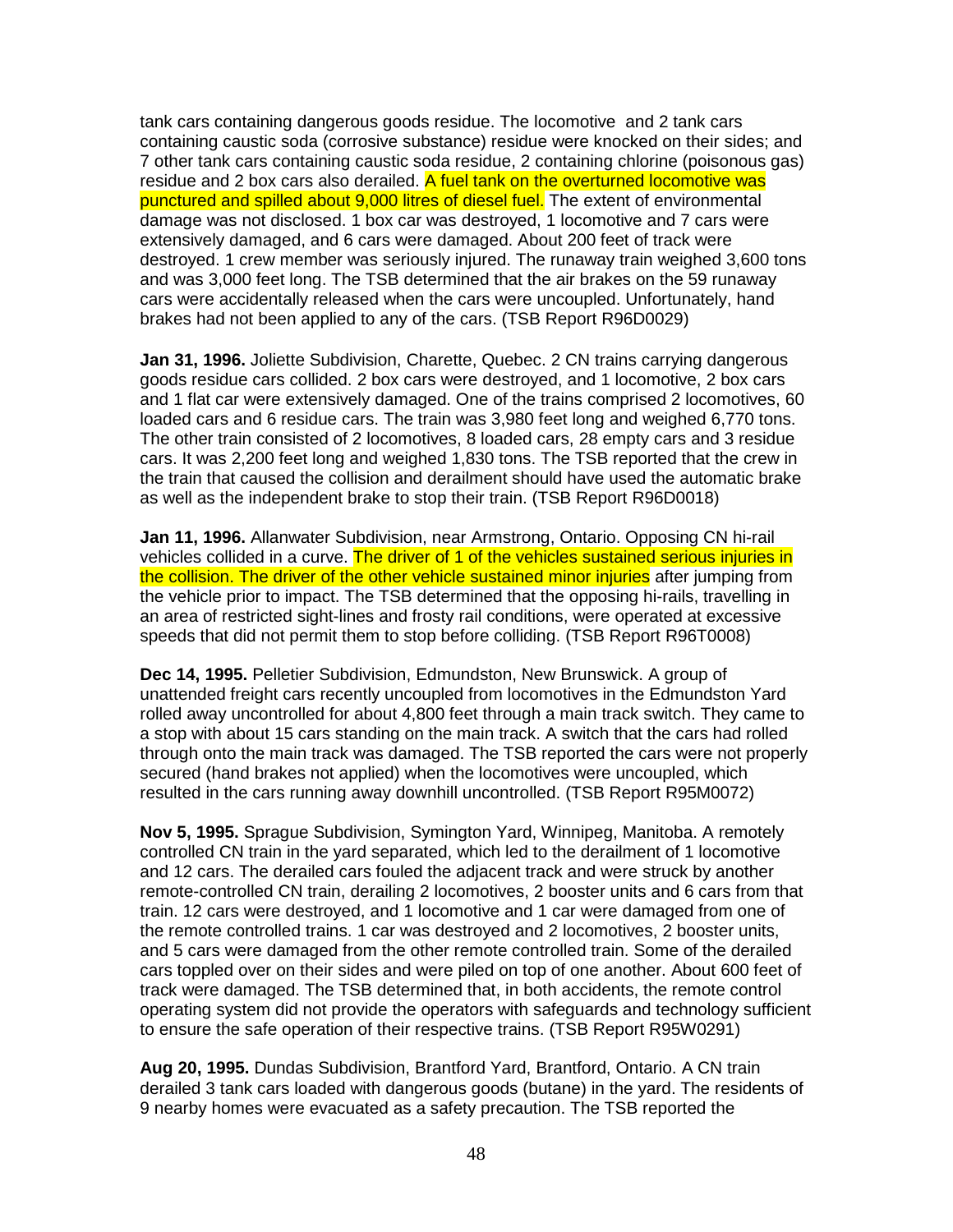derailment was a result of the conductor not being positioned properly to control the train being shoved into the yard tracks. He also miscalculated the number of cars that would fit on a particular yard track. (TSB Report R95T0262)

**June 23, 1995.** Saint-Laurent Subdivision, Taschereau Yard, Saint-Laurent, Quebec. A CN train collided with another CN train in the yard. **1 employee was injured.** The TSB determined the collision was caused by the crews from the 2 trains receiving simultaneous permission to use the same track in opposing directions (toward one another). They were both operating at speeds that did not allow them to stop as they approached one another. The TSB has repeatedly suggested that the Canadian Rail Operating Rules build in a speed safety margin to account for trains that are approaching one another. (TSB Report R95D0097)

**June 21, 1995.** Cran Subdivision, La Doré, Quebec. A CN freight train derailed 4 locomotives and 8 cars at a washout. About 31,800 litres of diesel fuel were spilled from the derailed locomotives. The extent of environmental damage was not disclosed. 3 cars were destroyed, and 4 locomotives and 5 cars were extensively damaged. About 700 feet of main track were destroyed. The train consisted of 4 locomotives, 3 loaded cars and 57 empty cars. It was 3,800 feet long and weighed 2,300 tons. The TSB determined the derailment was caused by a washout of subgrade and ballast resulting from a sudden surge of water from a breached beaver dam at Sarry Lake. The train was also traveling above the maximum permissible speed just before the derailment. (TSB Report R95D0093)

**June 6, 1995.** Saint-Laurent Subdivision, Langelier Spur, Saint-Léonard, Quebec. A locomotive was pushing a tank car toward a public crossing when the train hit a tractortrailer. The conductor and trainman were riding on the platform at the leading end of the tank car. Although some hand gestures were made by the trainman as the tractor-trailer approached the crossing, no one got off the train to flag and stop the truck, as required. The conductor got caught between the train and the tractor-trailer and was fatally injured. The TSB reported the collision resulted when the train crew elected not to stop and flag traffic from the ground. The absence of a flagman at the crossing permitted the tractor-trailer to approach the crossing without stopping. Ambiguous hand gestures from the trainman interpreted by the tractor-trailer driver as an indication to proceed rather than stop also contributed to the accident. (TSB Report R95D0081)

**April 6, 1995.** Napadogan Subdivision, Napadogan, New Brunswick. A CN train derailed 8 freight cars. 2 of the derailed cars were tank cars loaded with dangerous goods caustic soda. 3 of the derailed cars were damaged. About 400 feet of track and a switch were destroyed. Rail ties were severely damaged for about 150 feet. The train consisted of 3 locomotives, 51 loaded cars and 15 empty cars. It was 4,200 feet long and weighed 6,100 tons. The TSB reported the train came off the main track at an excessive speed. Track irregularities induced oscillations, and a wheel climb derailment of a covered hopper car destroyed the track and derailed 7 other cars. (TSB Report R95M0027)

**Feb 23, 1995.** Montmagny Subdivision, Saint-François, Quebec. The trailing sleeper car derailed from a Via Rail passenger train at a switch and side-swiped an empty box car. The derailed Via car sustained extensive damage and the box car sustained minor damage. About 5,460 feet of track were damaged, and 2 switches were extensively damaged. The 7 passengers occupying the derailed Via car continued their trip in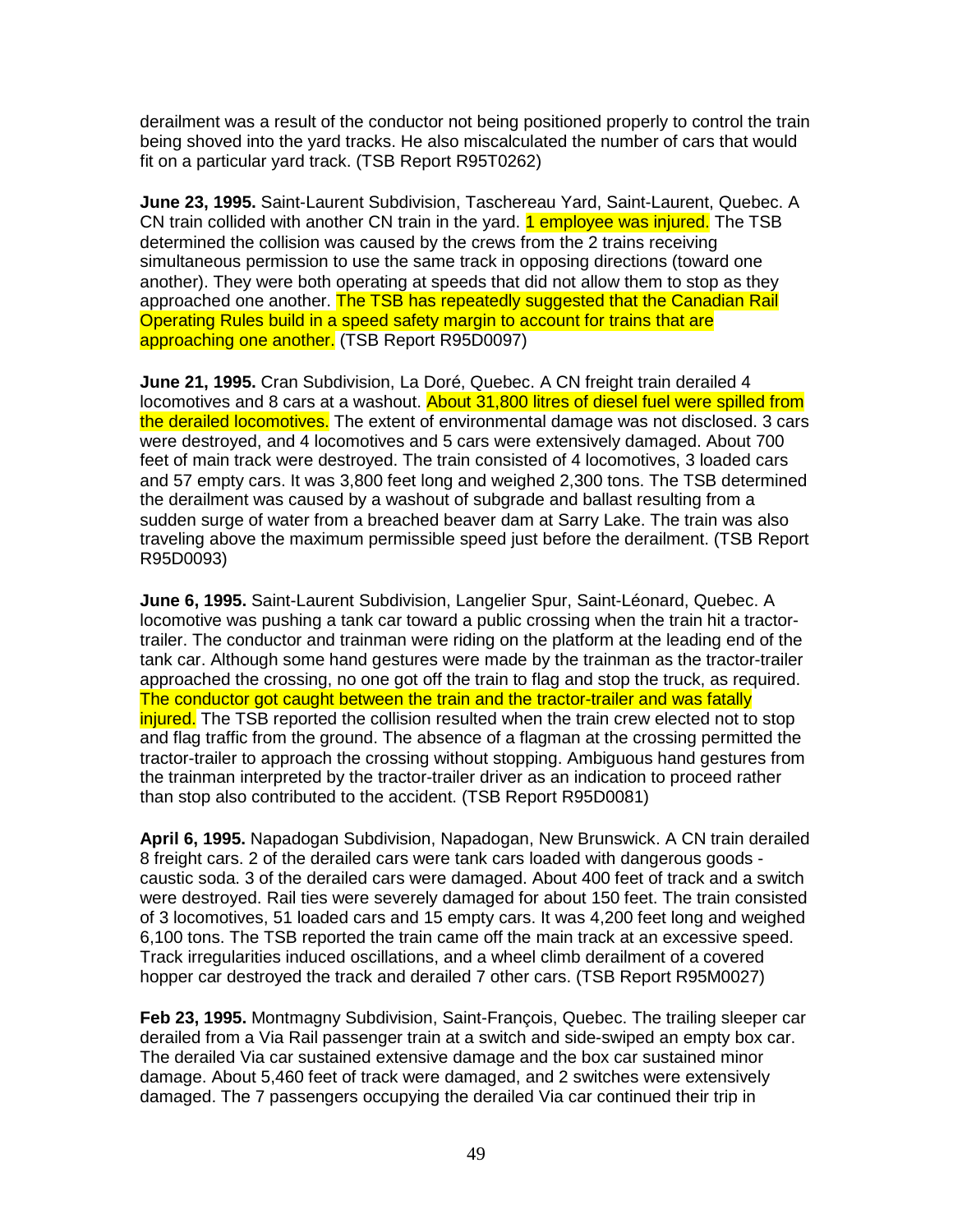forward coaches. The train consisted of 1 locomotive, 4 coaches, 5 sleeper cars, 1 diner car and 1 baggage car. There were 195 passengers and 13 service personnel on the train. The TSB reported that a switch broke, which resulted in the last Via car being diverted onto another track and derailing. Switch parts were worn. CN was responsible for maintaining the track and switches. (TSB Report R95Q0014)

**Feb 16, 1995.** Strathroy Subdivision, London, Ontario. A CN freight train collided with the rear of a stationary CN freight train. The force of the collision propelled the stationary train forward where it collided with another stationary CN freight train. The locomotive engineer and conductor in the train that caused the collisions sustained serious injuries. A total of 2 locomotives and at least 10 cars derailed. 2 cars were destroyed, 2 locomotives and 3 cars were extensively damaged, and 3 cars sustained minor damage. 400 feet of track were extensively damaged. **1 fuel tank was punctured, spilling about** 500 litres of diesel fuel. The extent of environmental damage was not disclosed. The TSB determined the locomotive engineer of the moving train probably fell asleep and not only missed a signal, but did not appear to do anything to try and stop his train from colliding with the first stationary train. The conductor was not attentive to train operation and did not provide the necessary backup to the locomotive engineer. (TSB Report R95S0021)

**Jan 29, 1995.** Stamford Subdivision, near Netherby, Ontario. A CN freight train collided with the rear end of another CN freight train. The derailed units included: the 3 locomotives from the train that rear-ended the other train, and 3 covered hopper cars and the caboose from the train that was hit. The caboose and 2 hopper cars were destroyed. 3 locomotives and 1 hopper car were damaged. The train that hit the other one consisted of 3 locomotives, 53 loaded cars and 6 empty cars; and was 3,473 feet long and weighed 6,189 tons. The train that got hit consisted of 2 locomotives, 19 loaded cars and an unoccupied caboose; and was 2,011 feet long and weighed 1,793 tons. The locomotive engineer and a conductor, located in the lead locomotive of the train that was hit, were injured. The TSB reported that the collision occurred because the train that hit the other train was travelling much faster than the maximum speed permitted. (TSB Report R95T0023)

**Jan 21, 1995.** La Tuque Subdivision, Gouin, Quebec. A CN train derailed 28 cars at a curve in the track. The cars were loaded with sulphuric acid, which spilled from 11 derailed tank cars into Petit lac Masketsi and the Tawachiche River. 3 cars fell into Petit lac Masketsi, 14 lay inverted near the lake shore and 11 were lying on their sides near the track. 2 tank cars lost their entire sulphuric acid loads, 6 lost about 50%, and 3 others lost about 20%. About 230,000 litres of toxic sulphuric acid spilled and settled on the bottom of Petit lac Masketsi in about 33m of water. Provincial authorities instructed local residents not to use lake water until the contamination was "neutralized". It took over 3 months to bring the pH level of the water in the lake back to its normal level. About 725 tonnes of limestone were used to neutralize the acid. Although the TSB reported that the spill caused environmental damage, the extent of damage was not disclosed. It can be expected that the environmental damage was significant, considering the volume of toxic sulphuric acid that was spilled. This would have been devastating to fish, other wildlife and other aquatic life. (The lake is a popular fishing lake.) 22 of the derailed cars were extensively damaged and 6 were scrapped. About 2,000 feet of track were destroyed and 500 feet of track were damaged. A railway bridge was extensively damaged. The TSB determined the derailment was caused by lateral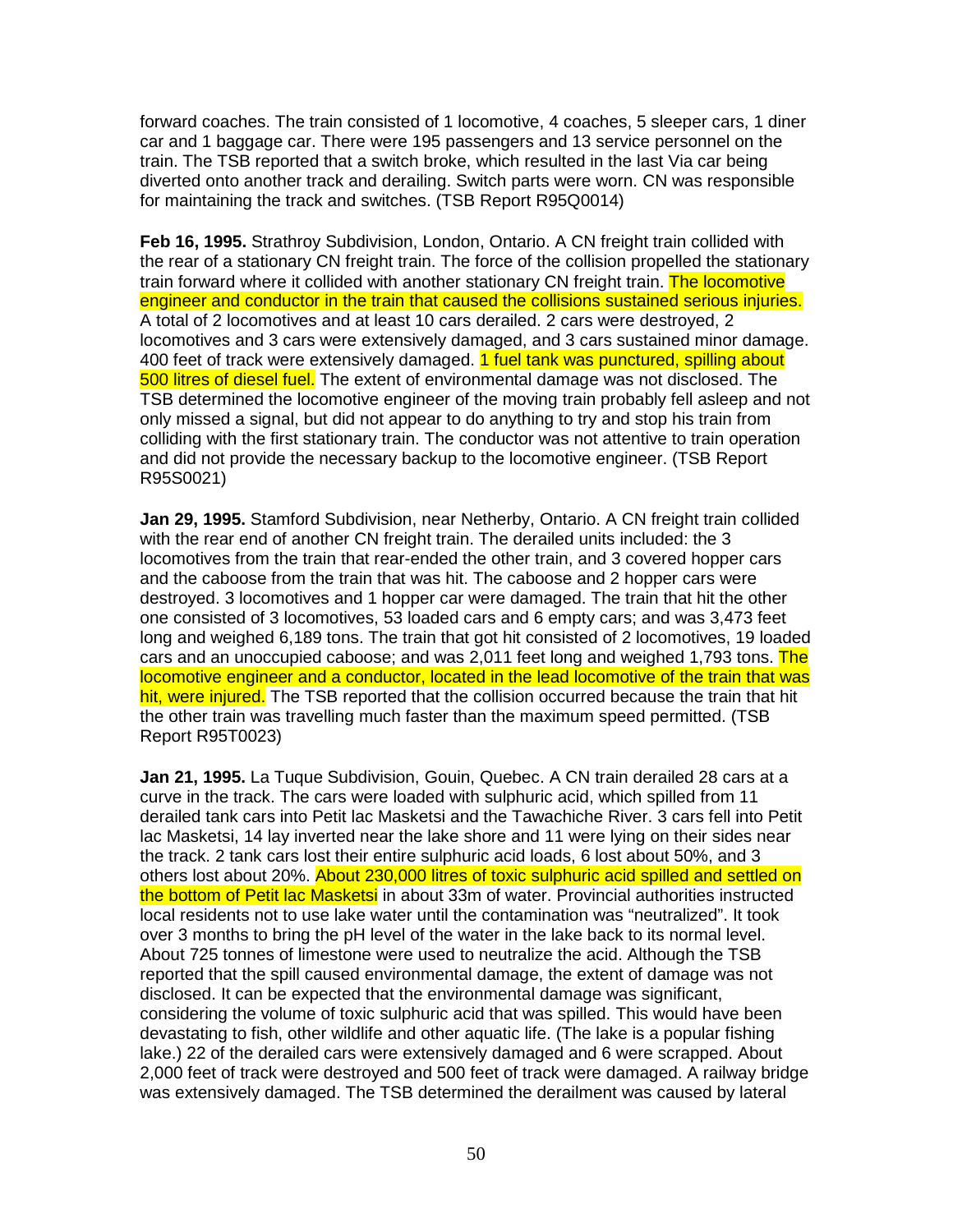track movement, likely attributable to rotting rail ties. The Board also reported that sulphuric acid tank cars are usually loaded to the maximum allowable weight, which causes severe weight stress over a relatively short length of track. (TSB Report R95D0016)

**Oct 28, 1994.** Halton Subdivision, Etobicoke, Ontario. A CN freight train collided with the rear of a stationary CN freight train on the main track. The lead locomotive of the moving train and 2 empty hopper cars in the stationary train derailed. The TSB determined the moving train was traveling much faster than the prescribed maximum limit, and the crew was fatigued. (TSB Report R94T0334)

**Oct 19, 1994.** Lac-Saint-Jean Subdivision, Lac Edouard, Quebec. A CN freight train derailed 12 cars at a curve in the track - 7 box cars and 5 gondola cars. 6 cars were extensively damaged and 6 sustained minor damage. The train consisted of 3 locomotives, 50 loaded cars and 1 empty car. It weighed 4,976 tons and was 3,482 feet long. The TSB determined that a misaligned track rolled over and caused the derailment. (TSB Report R94Q0054)

**March 6, 1994.** York Subdivision, Markham, Ontario. As a CN freight train passed through a curve, it derailed 21 cars. 18 rail cars sustained extensive damage and 3 were slightly damaged. The contents of 1 car loaded with clay were spilled throughout the derailment area. Other derailed cars carried paper products and 2 tank cars were loaded with caprolactam. About 1,700 feet of main track were destroyed and a railway bridge was damaged. The train consisted of 2 locomotives, 42 loaded cars and 50 empty cars. It was 5,320 feet long and weighed 6,600 tons. The TSB determined the derailment was a result of a rail that failed. The Board reported that the rail at the accident site was nearly worn to condemning limits, and was scheduled for replacement. (TSB Report R94T0072)

**Jan 30, 1994.** Ruel Subdivision, near Westree, Ontario. A CN freight train derailed 23 cars as the train passed through a curve. 3 tank cars containing dangerous goods spilled their product. 1 tank car full of vinyl acetate had been punctured and spilled its entire load. Another tank car loaded with vinyl acetate was damaged and was leaking. A total of about 79,000kg of vinyl acetate were spilled. A tank car loaded with methanol was damaged and spilled product. Most of the spilled vinyl acetate and methanol flowed into the adjacent bog area. No attempt was made to recover the spilled products. The extent of environmental damage was not disclosed. A tank car loaded with liquefied propane gas was extensively damaged. In total, 21 cars were destroyed and 2 cars were damaged. 500 feet of main track were destroyed and 600 feet of track sustained substantial damage. The train consisted of 2 locomotives, 65 loaded cars and 17 empty cars. Dangerous goods hauled included: liquefied petroleum gas, anhydrous ammonia, methanol and vinyl acetate. The train was 5,300 feet long and weighed 8,000 tons. The TSB reported that the derailment was a result of a failed rail. (TSB R94T0029)

**Feb 8, 1986.** East of Hinton, Alberta. One of the most lethal rail disasters in Canadian history occurred when a CN freight train ran a stop signal and collided head on with a Via passenger train. The accident killed 23 passengers and crew, and another 95 people were injured. A Commission of Inquiry indicated several human errors at the root of the accident, and investigations revealed serious flaws in CN's employee practices. (Wikipedia)